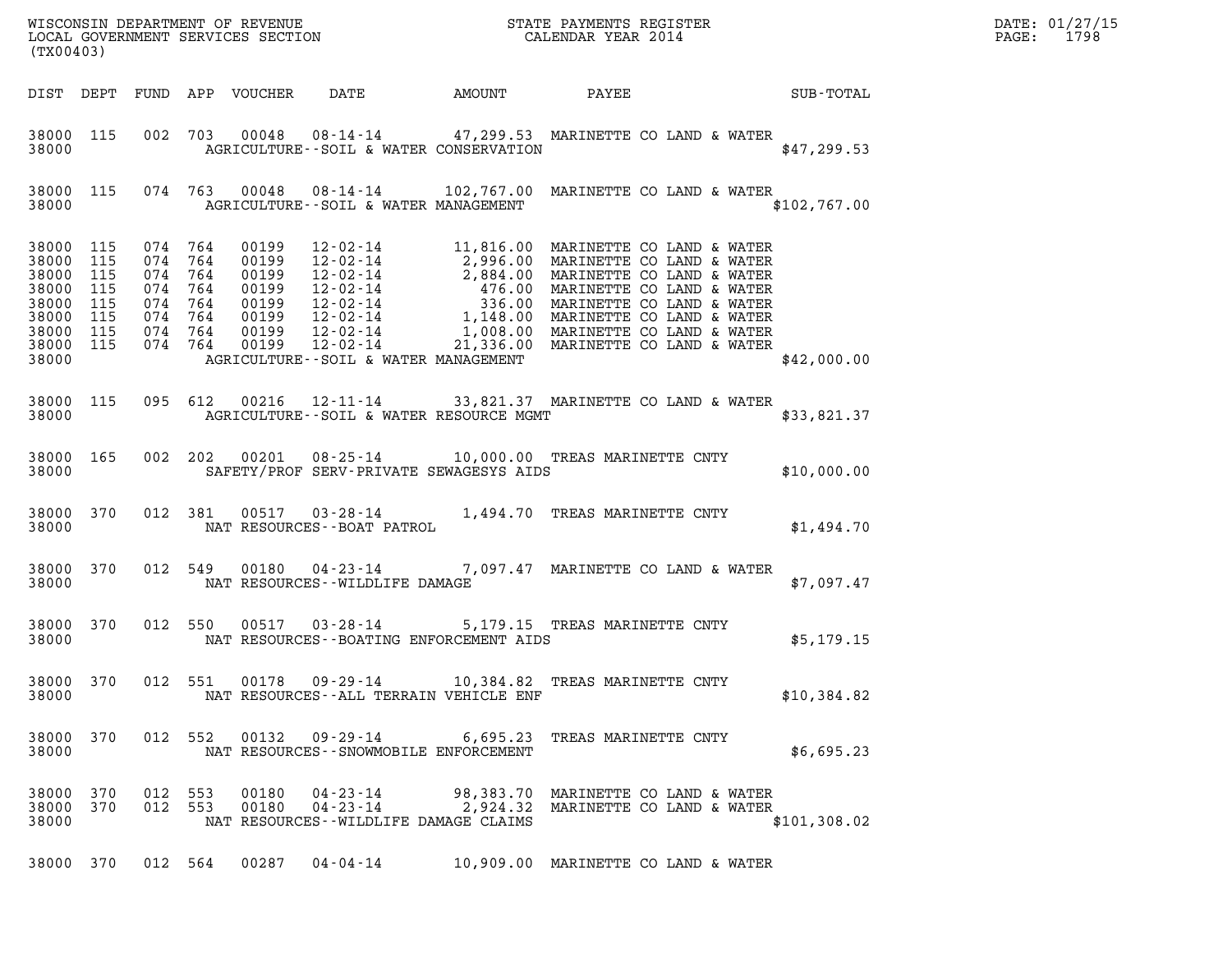| (TX00403)                                |     |                               |                    |                                                                   |  |                      |        | DATE: 01/27/15<br>$\mathtt{PAGE:}$                                                                        | 1799          |  |  |
|------------------------------------------|-----|-------------------------------|--------------------|-------------------------------------------------------------------|--|----------------------|--------|-----------------------------------------------------------------------------------------------------------|---------------|--|--|
|                                          |     |                               |                    | DIST DEPT FUND APP VOUCHER                                        |  | DATE                 | AMOUNT | PAYEE                                                                                                     | SUB-TOTAL     |  |  |
| 38000                                    |     |                               |                    | NAT RESOURCES - - RECREATION AIDS - FISH                          |  |                      |        |                                                                                                           | \$10,909.00   |  |  |
| 38000 370<br>38000                       |     |                               | 012 566            | NAT RESOURCES-FOREST CROP/MANAGED FOREST                          |  |                      |        | 00001  09-16-14  51,691.26  TREAS MARINETTE CNTY                                                          | \$51,691.26   |  |  |
| 38000 370<br>38000                       |     |                               | 012 569            | 00520<br>NAT RESOURCES - - SNOWMOBILE TRAIL AIDS                  |  |                      |        | 09-16-14 44,164.97 MARINETTE CNTY                                                                         | \$44,164.97   |  |  |
| 38000 370<br>38000 370<br>38000          |     |                               | 012 572<br>012 572 | 00005<br>00045<br>NAT RESOURCES - - URBAN FORESTRY/CO FORESTS     |  |                      |        | 04-01-14 48,926.28 TREAS MARINETTE CNTY<br>05-15-14 5,729.45 TREAS MARINETTE CNTY                         | \$54,655.73   |  |  |
| 38000 370<br>38000<br>38000 370<br>38000 | 370 | 012 575<br>012 575<br>012 575 |                    | 00375<br>01800<br>NAT RESOURCES - - SNOWMOBILE TRAIL AIDS         |  | 08-28-14<br>03-04-14 |        | 00286  08-21-14  123,575.00 MARINETTE CNTY<br>61,787.50 MARINETTE CNTY<br>20,769.93 MARINETTE CNTY        | \$206, 132.43 |  |  |
| 38000 370<br>38000<br>38000 370<br>38000 | 370 | 012 576                       | 012 576<br>012 576 | 01386<br>02626<br>NAT RESOURCES - - ALL - TERRAIN VEHICLE TRAIL   |  | 05-08-14             |        | 01385  01-14-14  11,710.00 MARINETTE CNTY<br>01-14-14 62,042.50 MARINETTE CNTY<br>2,306.25 MARINETTE CNTY | \$76,058.75   |  |  |
| 38000 370<br>38000                       |     |                               | 012 584            | 00070<br>NAT RESOURCES -- PMT IN LIEU OF TAXES                    |  | 09-30-14             |        | 186.00 TREAS MARINETTE CNTY                                                                               | \$186.00      |  |  |
| 38000 370<br>38000                       |     |                               |                    | 012 678 01562<br>NAT RESOURCES - - INVASIVE AOUATICE SPECIES      |  |                      |        | 02-11-14 20,683.56 TREAS MARINETTE CNTY                                                                   | \$20,683.56   |  |  |
| 38000 370<br>38000                       |     |                               | 095 512            | $02317$ $04-15-14$<br>NAT RESOURCES - - STEWARDSHIP 2000          |  |                      |        | 99,400.00 TREAS MARINETTE CNTY                                                                            | \$99,400.00   |  |  |
| 38000 370<br>38000                       |     |                               |                    | NAT RESOURCES - - POLLUTION CONTROL                               |  |                      |        | 095 517 02289 04-11-14 127,283.63 MARINETTE CO LAND & WATER                                               | \$127, 283.63 |  |  |
| 38000 395<br>38000                       |     |                               |                    | TRANSPORTATION--ELDERLY & DISABLED                                |  |                      |        | 011  168  14038  05-05-14  133,283.00  COUNTY OF MARINETTE                                                | \$133, 283.00 |  |  |
| 38000 395<br>38000                       |     |                               |                    | 011 170 05294 03-03-14<br>TRANSPORTATION--COUNTY FOREST ROAD AIDS |  |                      |        | 70,354.26 TREAS MARINETTE CO                                                                              | \$70,354.26   |  |  |
| 38000 395                                |     |                               |                    | 011 185 01199 01-21-14                                            |  |                      |        | 4,442.02 TREAS MARINETTE CO                                                                               |               |  |  |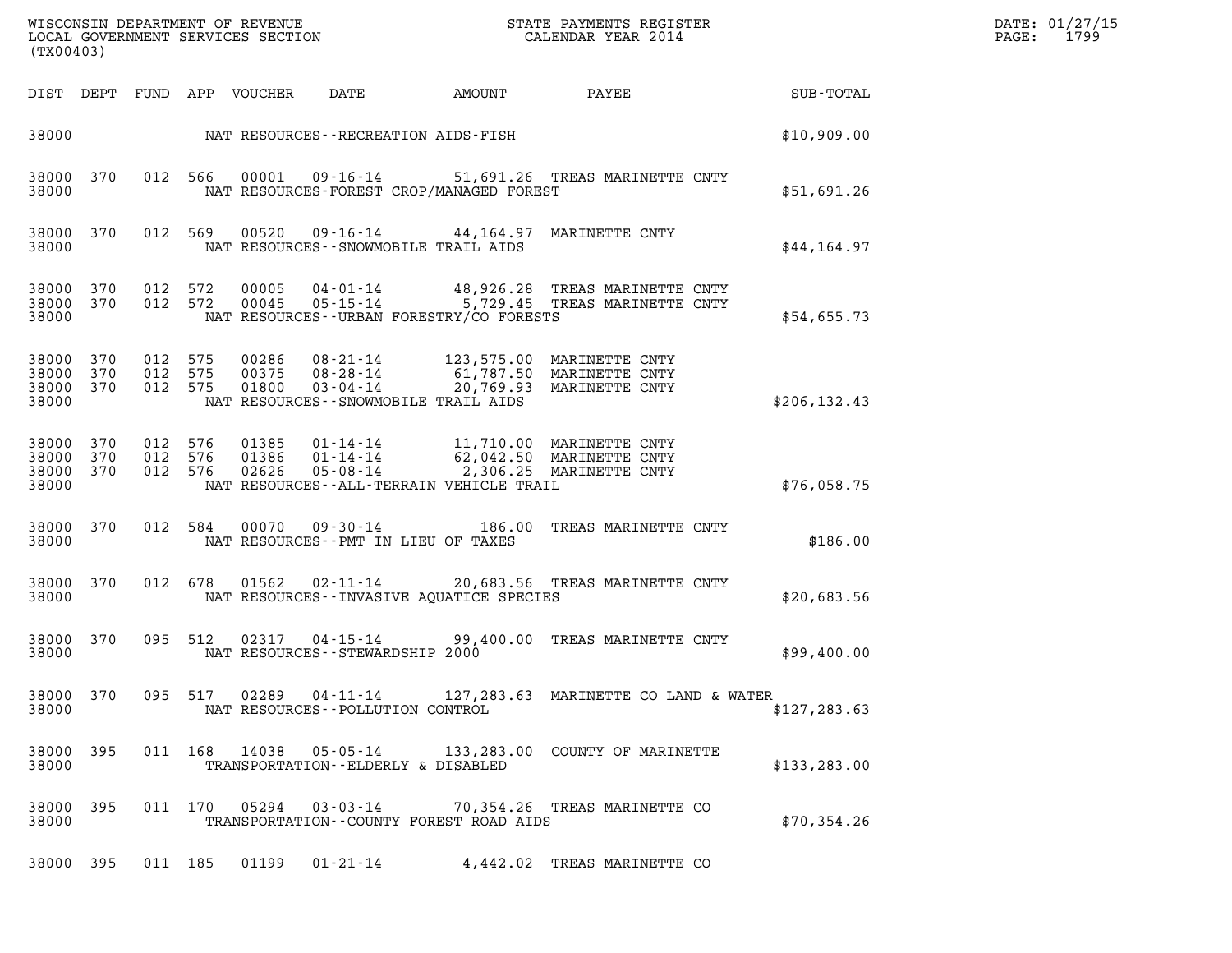| (TX00403)                                                                                                                  |                                                                                         |                                                                                         |                                                                                         |                                                                                                                   |                                                                                                                                                                                                                                                                              |                                                                                                                                                                          |                                                                                                                                                                                                                                                                  |                |
|----------------------------------------------------------------------------------------------------------------------------|-----------------------------------------------------------------------------------------|-----------------------------------------------------------------------------------------|-----------------------------------------------------------------------------------------|-------------------------------------------------------------------------------------------------------------------|------------------------------------------------------------------------------------------------------------------------------------------------------------------------------------------------------------------------------------------------------------------------------|--------------------------------------------------------------------------------------------------------------------------------------------------------------------------|------------------------------------------------------------------------------------------------------------------------------------------------------------------------------------------------------------------------------------------------------------------|----------------|
| DIST                                                                                                                       | DEPT                                                                                    | FUND                                                                                    | APP                                                                                     | <b>VOUCHER</b>                                                                                                    | DATE                                                                                                                                                                                                                                                                         | AMOUNT                                                                                                                                                                   | PAYEE                                                                                                                                                                                                                                                            | SUB-TOTAL      |
| 38000<br>38000<br>38000<br>38000<br>38000<br>38000<br>38000<br>38000<br>38000<br>38000<br>38000<br>38000                   | 395<br>395<br>395<br>395<br>395<br>395<br>395<br>395<br>395<br>395<br>395               | 011<br>011<br>011<br>011<br>011<br>011<br>011<br>011<br>011<br>011<br>011               | 185<br>185<br>185<br>185<br>185<br>185<br>185<br>185<br>185<br>185<br>185               | 07464<br>08597<br>12500<br>13185<br>17155<br>22925<br>24347<br>25636<br>27410<br>27563<br>98500                   | $03 - 24 - 14$<br>$04 - 07 - 14$<br>$05 - 19 - 14$<br>$05 - 27 - 14$<br>$07 - 09 - 14$<br>$09 - 02 - 14$<br>09-17-14<br>$09 - 29 - 14$<br>$10 - 14 - 14$<br>$10 - 15 - 14$<br>$01 - 06 - 14$                                                                                 | 2,614.78<br>3,721.15<br>3,481.30<br>3,628.63<br>3,230.07<br>4,406.68<br>4,652.22<br>3,985.27<br>1,613.48<br>TRANSPORTATION - - HIGHWAY SAFETY - FEDERAL                  | TREAS MARINETTE CO<br>TREAS MARINETTE CO<br>TREAS MARINETTE CO<br>TREAS MARINETTE CO<br>TREAS MARINETTE CO<br>TREAS MARINETTE CO<br>TREAS MARINETTE CO<br>TREAS MARINETTE CO<br>1,831.26 TREAS MARINETTE CO<br>6,365.23 TREAS MARINETTE CO<br>TREAS MARINETTE CO | \$43,972.09    |
| 38000<br>38000<br>38000<br>38000                                                                                           | 395<br>395<br>395                                                                       | 011<br>011<br>011                                                                       | 190<br>190<br>190                                                                       | 02038<br>18038<br>28038                                                                                           | $01 - 06 - 14$<br>$07 - 07 - 14$<br>$10 - 06 - 14$                                                                                                                                                                                                                           | 279,558.03<br>279,558.03<br>TRANSPORTATION--GENERAL TRANSP AIDS-GTA                                                                                                      | COUNTY OF MARINETTE<br>559,116.06 COUNTY OF MARINETTE<br>COUNTY OF MARINETTE                                                                                                                                                                                     | \$1,118,232.12 |
| 38000<br>38000<br>38000                                                                                                    | 395<br>395                                                                              | 011<br>011                                                                              | 278<br>278                                                                              | 19268<br>98979                                                                                                    | $07 - 23 - 14$<br>$01 - 07 - 14$                                                                                                                                                                                                                                             | 7,186.00<br>6,947.00<br>TRANSPORTATION - - LRIP/TRIP/MSIP GRANTS                                                                                                         | TREAS MARINETTE CO<br>TREAS MARINETTE CO                                                                                                                                                                                                                         | \$14,133.00    |
| 38000<br>38000                                                                                                             | 410                                                                                     | 002                                                                                     | 116                                                                                     | 11261                                                                                                             | $11 - 05 - 14$<br>CORRECTIONS - - LOCAL AID                                                                                                                                                                                                                                  | 37,142.04                                                                                                                                                                | TREAS MARINETTE CNTY                                                                                                                                                                                                                                             | \$37,142.04    |
| 38000<br>38000<br>38000<br>38000<br>38000<br>38000<br>38000<br>38000<br>38000<br>38000<br>38000<br>38000<br>38000<br>38000 | 435<br>435<br>435<br>435<br>435<br>435<br>435<br>435<br>435<br>435<br>435<br>435<br>435 | 005<br>005<br>005<br>005<br>005<br>005<br>005<br>005<br>005<br>005<br>005<br>005<br>005 | 000<br>000<br>000<br>000<br>000<br>000<br>000<br>000<br>000<br>000<br>000<br>000<br>000 | 90412<br>90415<br>90416<br>90417<br>90419<br>90420<br>90421<br>90500<br>90502<br>90506<br>90508<br>90509<br>90510 | $01 - 01 - 14$<br>$02 - 01 - 14$<br>$03 - 01 - 14$<br>$04 - 01 - 14$<br>$05 - 01 - 14$<br>$06 - 01 - 14$<br>$06 - 30 - 14$<br>$07 - 01 - 14$<br>$08 - 01 - 14$<br>$09 - 01 - 14$<br>$10 - 01 - 14$<br>$11 - 01 - 14$<br>$12 - 01 - 14$<br>HEALTH SERVICES - - STATE/FED AIDS | 444,020.00<br>757,033.00<br>261,343.00<br>1,533,564.00<br>485,284.00<br>244,888.00<br>1,626,471.00<br>506,302.00<br>489,399.00<br>452,136.00<br>513,525.00<br>585,016.00 | 569,241.00 MARINETTE CO<br>MARINETTE CO<br>MARINETTE CO<br>MARINETTE CO<br>MARINETTE CO<br>MARINETTE CO<br>MARINETTE CO<br>MARINETTE CO<br>MARINETTE CO<br>MARINETTE CO<br>MARINETTE CO<br>MARINETTE CO<br>MARINETTE CO                                          | \$8,468,222.00 |
| 38000<br>38000<br>38000<br>38000<br>38000<br>38000<br>38000<br>38000                                                       | 437<br>437<br>437<br>437<br>437<br>437<br>437<br>437                                    | 005<br>005<br>005<br>005<br>005<br>005<br>005<br>005                                    | 000<br>000<br>000<br>000<br>000<br>000<br>000<br>000                                    | 00000<br>00000<br>00000<br>00000<br>00000<br>00000<br>00000<br>00000                                              | $01 - 06 - 14$<br>$01 - 30 - 14$<br>$02 - 05 - 14$<br>$02 - 28 - 14$<br>$03 - 05 - 14$<br>$04 - 07 - 14$<br>$04 - 30 - 14$<br>$05 - 05 - 14$                                                                                                                                 | 19,829.03<br>117,700.22<br>60,245.89<br>14,284.89<br>5,301.13<br>27,544.41<br>102,903.96<br>148,930.37                                                                   | MARINETTE<br>MARINETTE CHILD SUPPORT<br>MARINETTE<br>MARINETTE CHILD SUPPORT<br>MARINETTE<br>MARINETTE<br>MARINETTE CHILD SUPPORT<br>MARINETTE                                                                                                                   |                |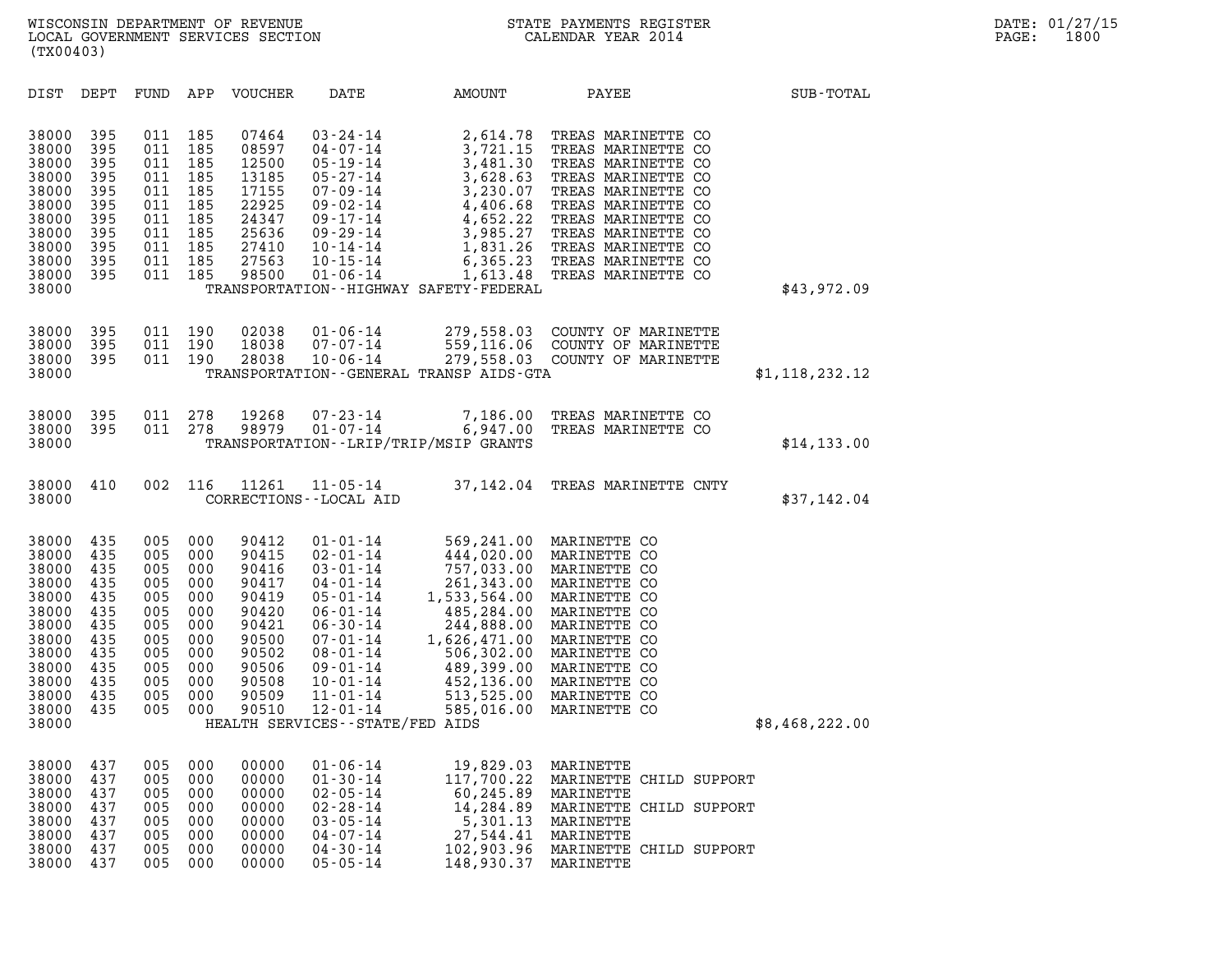WISCONSIN DEPARTMENT OF REVENUE<br>LOCAL GOVERNMENT SERVICES SECTION STATE PAYMENTS REGISTER SECONDER STATE PASS: 1801<br>DOCAL GOVERNMENT SERVICES SECTION WISCONSIN DEPARTMENT OF REVENUE<br>LOCAL GOVERNMENT SERVICES SECTION CALENDAR YEAR 2014<br>(TX00403) (TX00403)

| (TX00403)                                                                                                                    |                                                                                                              |                                                                                                                                                                                                                      |                                                                                                         |                                                                                                                    |                |
|------------------------------------------------------------------------------------------------------------------------------|--------------------------------------------------------------------------------------------------------------|----------------------------------------------------------------------------------------------------------------------------------------------------------------------------------------------------------------------|---------------------------------------------------------------------------------------------------------|--------------------------------------------------------------------------------------------------------------------|----------------|
| DIST<br>DEPT                                                                                                                 | FUND<br>APP                                                                                                  | VOUCHER<br>DATE                                                                                                                                                                                                      | AMOUNT                                                                                                  | PAYEE                                                                                                              | SUB-TOTAL      |
| 38000<br>437<br>38000<br>437<br>38000<br>437<br>38000<br>437<br>38000<br>437<br>38000<br>437<br>38000<br>437<br>38000<br>437 | 005<br>000<br>005<br>000<br>005<br>000<br>005<br>000<br>005<br>000<br>005<br>000<br>005<br>000<br>005<br>000 | 00000<br>$06 - 05 - 14$<br>00000<br>$07 - 07 - 14$<br>00000<br>$07 - 08 - 14$<br>00000<br>$07 - 30 - 14$<br>00000<br>$08 - 05 - 14$<br>00000<br>$08 - 29 - 14$<br>00000<br>$09 - 05 - 14$<br>00000<br>$10 - 06 - 14$ | 31,314.08<br>35,354.64<br>2,598.22<br>158,740.27<br>39,823.36<br>272,838.26<br>81,330.84<br>35, 383. 15 | MARINETTE<br>MARINETTE<br>MARINETTE<br>MARINETTE CHILD SUPPORT<br>MARINETTE<br>MARINETTE<br>MARINETTE<br>MARINETTE |                |
| 38000<br>437<br>38000<br>437<br>38000<br>437<br>38000<br>437<br>38000<br>437<br>38000                                        | 005<br>000<br>005<br>000<br>005<br>000<br>005<br>000<br>005<br>000                                           | 00000<br>$10 - 30 - 14$<br>00000<br>$11 - 03 - 14$<br>00000<br>$11 - 04 - 14$<br>$11 - 05 - 14$<br>00000<br>00000<br>$12 - 05 - 14$<br>CHILDREN & FAMILIES - - STATE/FEDERAL AIDS                                    | 118,972.28<br>31,959.36 MARINETTE<br>56,839.52 MARINETTE                                                | MARINETTE CHILD SUPPORT<br>5,470.00 MARINETTE CHILD SUPPORT<br>31,362.28 MARINETTE CHILD SUPPORT                   | \$1,398,726.16 |
|                                                                                                                              |                                                                                                              |                                                                                                                                                                                                                      |                                                                                                         |                                                                                                                    |                |
| 455<br>38000<br>38000                                                                                                        | 002<br>221                                                                                                   | 13<br>$07 - 30 - 14$<br>JUSTICE -- LAW ENFORCEMENT SERVICES AID                                                                                                                                                      | 680.00                                                                                                  | TREAS MARINETTE CNTY                                                                                               | \$680.00       |
| 455<br>38000<br>38000                                                                                                        | 002<br>231                                                                                                   | 01546<br>$02 - 21 - 14$<br>JUSTICE - - LAW ENFORCEMENT TRAINING                                                                                                                                                      | 9,120.00                                                                                                | TREAS MARINETTE CNTY                                                                                               | \$9,120.00     |
| 455<br>38000<br>38000<br>455<br>38000                                                                                        | 002<br>241<br>002<br>241                                                                                     | 00292<br>$10 - 29 - 14$<br>$10 - 16 - 14$<br>01679<br>JUSTICE -- CEASE AND OTHER FEDERAL GRANTS                                                                                                                      | 490.78<br>2,000.00                                                                                      | TREAS MARINETTE CNTY<br>TREAS MARINETTE CNTY                                                                       | \$2,490.78     |
| 38000<br>455<br>38000<br>455<br>38000                                                                                        | 002<br>271<br>002<br>271                                                                                     | 00269<br>$08 - 06 - 14$<br>02226<br>$11 - 05 - 14$<br>JUSTICE - - TREATMENT ALT/DIVERSION GRANT                                                                                                                      | 18,202.00<br>23,178.00                                                                                  | TREAS MARINETTE CNTY<br>TREAS MARINETTE CNTY                                                                       | \$41,380.00    |
| 455<br>38000<br>38000<br>455<br>38000                                                                                        | 002<br>532<br>002<br>532                                                                                     | $07 - 22 - 14$<br>009<br>$03 - 10 - 14$<br>JUSTICE - - VICTIM/WITNESS ASSISTANCE SERV                                                                                                                                | 14,285.66<br>16,577.36                                                                                  | TREAS MARINETTE CNTY<br>TREAS MARINETTE CNTY                                                                       | \$30,863.02    |
| 38000<br>465<br>38000                                                                                                        | 002<br>305                                                                                                   | 00007<br>$09 - 29 - 14$<br>MILITARY AFFAIRS-EMER MGMT-DISASTER RECO                                                                                                                                                  |                                                                                                         | 4,203.00 TREAS MARINETTE CNTY                                                                                      | \$4,203.00     |
| 38000<br>465<br>38000                                                                                                        | 002<br>308                                                                                                   | 00254<br>$10 - 02 - 14$<br>MILITARY AFFAIRS-EMER MGMT-RESPONSE EQMT                                                                                                                                                  | 8,716.00                                                                                                | TREAS MARINETTE CNTY                                                                                               | \$8,716.00     |
| 38000<br>465<br>38000                                                                                                        | 002<br>337                                                                                                   | 01561<br>MILITARY AFFAIRS-EMERGENCY MGMT PLANNING                                                                                                                                                                    | 07-09-14 6,785.00 TREAS MARINETTE CNTY                                                                  |                                                                                                                    | \$6,785.00     |
| 38000<br>465<br>38000<br>465                                                                                                 | 002<br>342<br>002<br>342                                                                                     | 00007<br>09 - 29 - 14<br>00032<br>$10 - 20 - 14$                                                                                                                                                                     | 25,217.00<br>336.23                                                                                     | TREAS MARINETTE CNTY<br>TREAS MARINETTE CNTY                                                                       |                |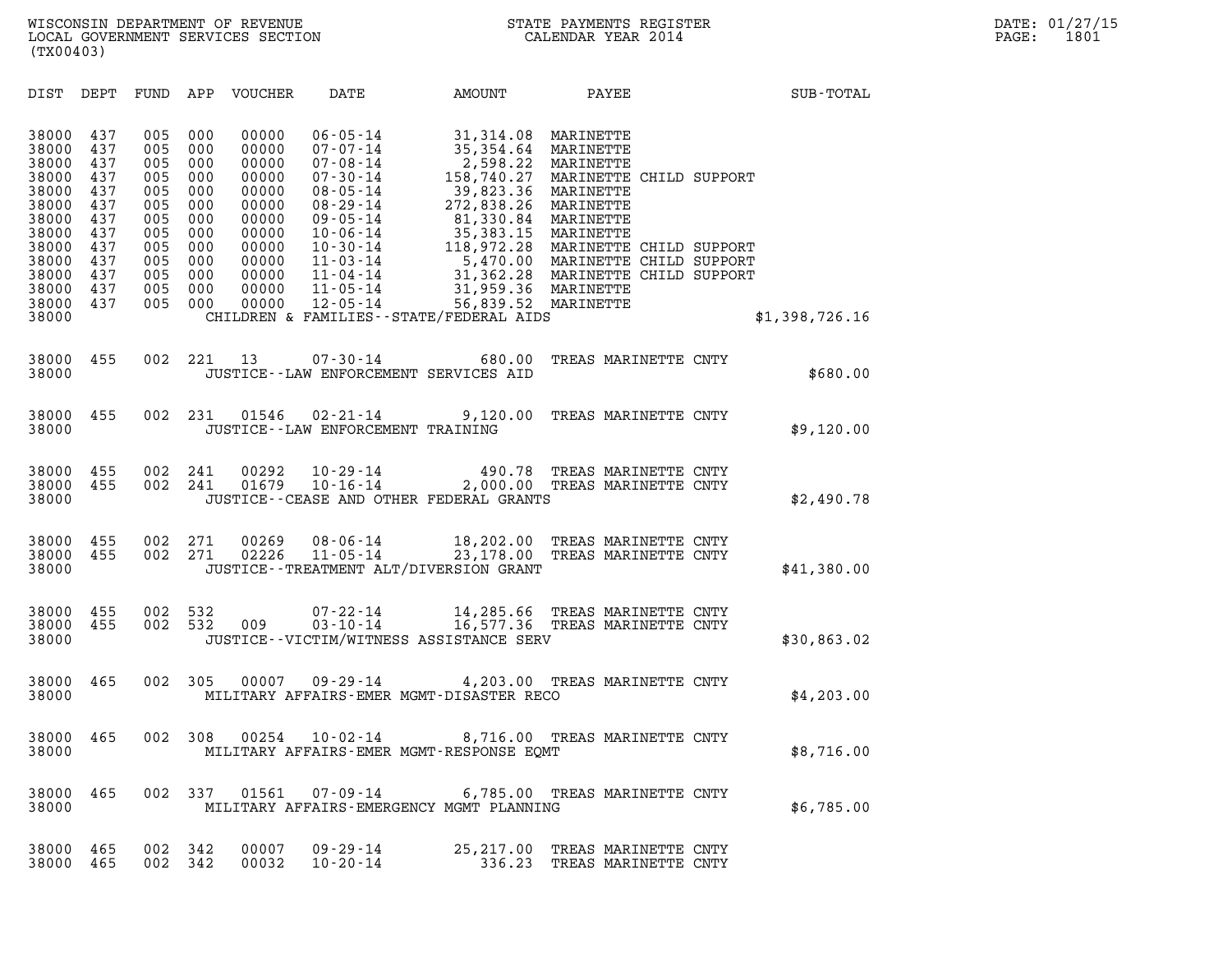| (TX00403)                                                                                                                                                                                                                                                                                                                                                                                          |                                                                                                                                                                                                                                                                                                                                                                                                                                                                                                                                                                                                                |                                                                                                                                                                           |                                                                                                                                                                                                                                                                      |               | DATE: 01/27/15<br>PAGE: 1802 |
|----------------------------------------------------------------------------------------------------------------------------------------------------------------------------------------------------------------------------------------------------------------------------------------------------------------------------------------------------------------------------------------------------|----------------------------------------------------------------------------------------------------------------------------------------------------------------------------------------------------------------------------------------------------------------------------------------------------------------------------------------------------------------------------------------------------------------------------------------------------------------------------------------------------------------------------------------------------------------------------------------------------------------|---------------------------------------------------------------------------------------------------------------------------------------------------------------------------|----------------------------------------------------------------------------------------------------------------------------------------------------------------------------------------------------------------------------------------------------------------------|---------------|------------------------------|
|                                                                                                                                                                                                                                                                                                                                                                                                    |                                                                                                                                                                                                                                                                                                                                                                                                                                                                                                                                                                                                                |                                                                                                                                                                           |                                                                                                                                                                                                                                                                      |               |                              |
| 38000 465<br>38000 465<br>38000<br>38000<br>38000                                                                                                                                                                                                                                                                                                                                                  | 465 002 342 00310 10-21-14 876.60 TREAS MARINETTE CNTY<br>465 002 342 00389 11-13-14 5,950.00 TREAS MARINETTE CNTY<br>465 002 342 00993 01-15-14 24,361.56 TREAS MARINETTE CNTY<br>465 002 342 01626 07-11-14 25,445.79 TREAS MARINETTE<br>MILITARY AFFAIRS-EMERGENCY MGMT-FED FUND                                                                                                                                                                                                                                                                                                                            |                                                                                                                                                                           |                                                                                                                                                                                                                                                                      | \$82,187.18   |                              |
| 38000                                                                                                                                                                                                                                                                                                                                                                                              | 38000 465 072 364 00939 01-10-14 6,285.00 TREAS MARINETTE CNTY<br>MILITARY AFFAIRS-EMER MGMT-PLANNING AID                                                                                                                                                                                                                                                                                                                                                                                                                                                                                                      |                                                                                                                                                                           |                                                                                                                                                                                                                                                                      | \$6,285.00    |                              |
| 38000                                                                                                                                                                                                                                                                                                                                                                                              | 38000 485 002 127 05329 05-06-14 1,000.00 TREAS MARINETTE CNTY<br>VETERANS AFFAIRS GRANTS                                                                                                                                                                                                                                                                                                                                                                                                                                                                                                                      |                                                                                                                                                                           |                                                                                                                                                                                                                                                                      | \$1,000.00    |                              |
| 38000                                                                                                                                                                                                                                                                                                                                                                                              | 38000 485 082 267 05329 05-06-14 4,500.00 TREAS MARINETTE CNTY<br>VETERANS AFFAIRS - GRANTS TO COUNTIES                                                                                                                                                                                                                                                                                                                                                                                                                                                                                                        |                                                                                                                                                                           |                                                                                                                                                                                                                                                                      | \$4,500.00    |                              |
| 38000                                                                                                                                                                                                                                                                                                                                                                                              | 38000 485 082 280 03414 01-30-14 3,046.64 TREAS MARINETTE CNTY<br>VETERANS AFFAIRS - - GRANTS                                                                                                                                                                                                                                                                                                                                                                                                                                                                                                                  |                                                                                                                                                                           |                                                                                                                                                                                                                                                                      | \$3,046.64    |                              |
| 38000                                                                                                                                                                                                                                                                                                                                                                                              | 38000 485 083 370 05329 05-06-14 4,500.00 TREAS MARINETTE CNTY<br>VETERANS AFFAIRS -- GRANTS TO COUNTIES                                                                                                                                                                                                                                                                                                                                                                                                                                                                                                       |                                                                                                                                                                           |                                                                                                                                                                                                                                                                      | \$4,500.00    |                              |
| 38000 505<br>38000<br>505<br>38000<br>505<br>38000<br>505<br>38000<br>505<br>38000<br>505<br>38000<br>505<br>38000<br>505<br>38000<br>505<br>38000<br>505<br>38000<br>505<br>38000<br>505<br>505<br>38000<br>38000<br>505<br>38000<br>505<br>38000<br>505<br>38000<br>505<br>38000<br>505<br>38000<br>505<br>38000<br>505<br>38000<br>505<br>38000<br>505<br>38000<br>505<br>38000<br>505<br>38000 | 002 155<br>002 155<br>002 155<br>002 155<br>002 155<br>002 155<br>002 155<br>002 155<br>002 155<br>002 155<br>002 155<br>002 155<br>002 155<br>002<br>155<br>60519<br>$03 - 12 - 14$<br>155<br>60596<br>$04 - 09 - 14$<br>002<br>002<br>155<br>60596<br>$04 - 09 - 14$<br>155<br>60596<br>002<br>$04 - 09 - 14$<br>002<br>155<br>60664<br>$05 - 08 - 14$<br>002<br>155<br>60664<br>$05 - 08 - 14$<br>002<br>155<br>60664<br>$05 - 08 - 14$<br>155<br>60736<br>002<br>$06 - 09 - 14$<br>155<br>60736<br>$06 - 09 - 14$<br>002<br>155<br>$07 - 09 - 14$<br>002<br>60813<br>002<br>155<br>60813<br>$07 - 09 - 14$ | 3,037.00<br>2,999.00<br>3,245.00<br>9,458.00<br>2,650.00<br>3,155.00<br>9,193.00<br>9,066.00<br>3,018.00<br>12,399.00<br>3,640.00<br>DOA-HOUSING ASSISTANCE-FEDERAL FUNDS | TREAS MARINETTE CNTY<br>TREAS MARINETTE CNTY<br>TREAS MARINETTE CNTY<br>TREAS MARINETTE CNTY<br>TREAS MARINETTE CNTY<br>TREAS MARINETTE CNTY<br>TREAS MARINETTE CNTY<br>TREAS MARINETTE CNTY<br>TREAS MARINETTE CNTY<br>TREAS MARINETTE CNTY<br>TREAS MARINETTE CNTY | \$144, 193.00 |                              |

38000 505 035 371 60375 12-24-14 4,095.00 TREAS MARINETTE CNTY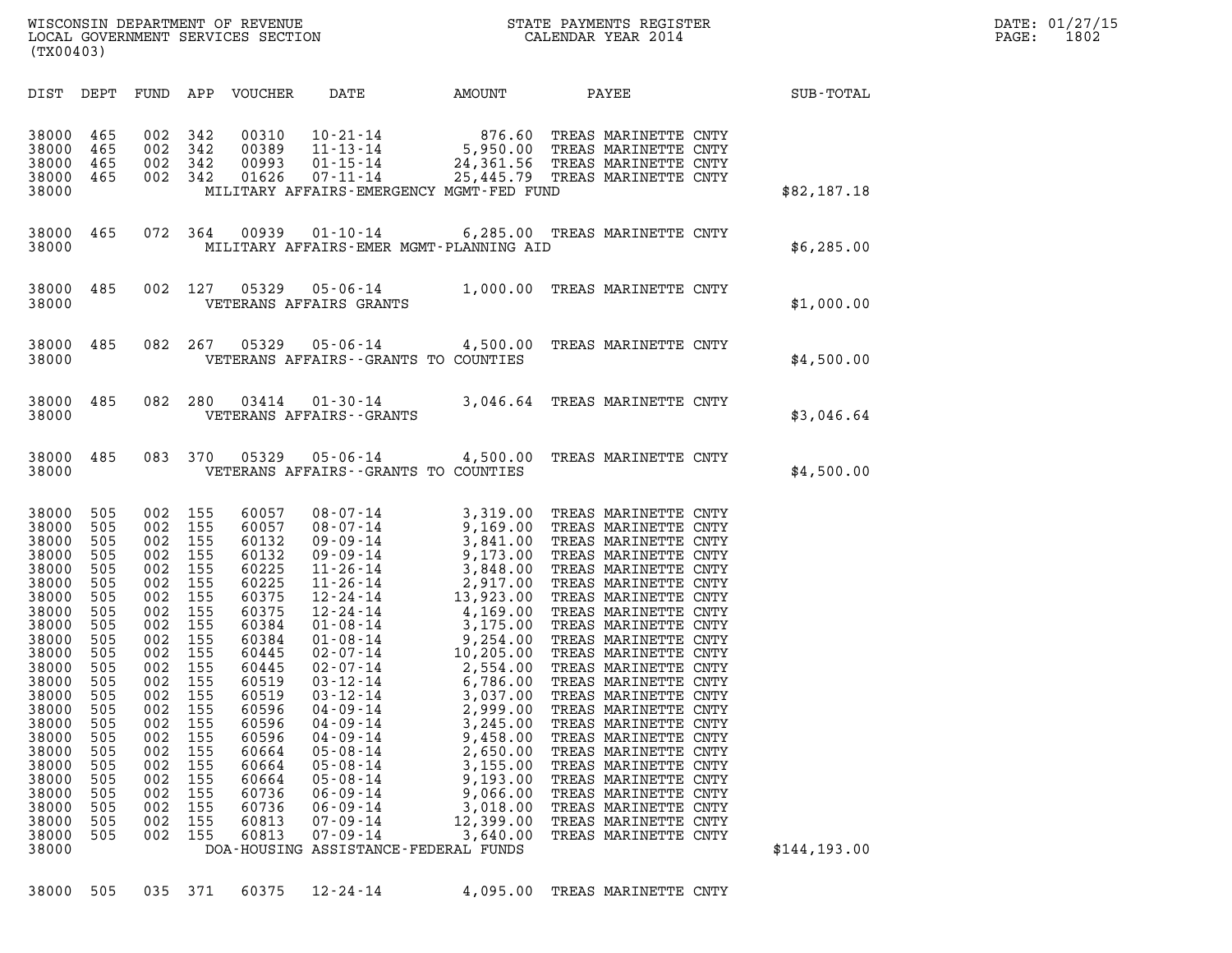| (TX00403)                                                                                                                                                                        |                                                                                                                                   |                                                                                                                                   |                                                                                                                                   |                                                                                                                                                                         |                                                                               |                                          |                                                                        |                 |
|----------------------------------------------------------------------------------------------------------------------------------------------------------------------------------|-----------------------------------------------------------------------------------------------------------------------------------|-----------------------------------------------------------------------------------------------------------------------------------|-----------------------------------------------------------------------------------------------------------------------------------|-------------------------------------------------------------------------------------------------------------------------------------------------------------------------|-------------------------------------------------------------------------------|------------------------------------------|------------------------------------------------------------------------|-----------------|
| DIST                                                                                                                                                                             | DEPT                                                                                                                              | FUND                                                                                                                              | APP                                                                                                                               | VOUCHER                                                                                                                                                                 | DATE                                                                          | AMOUNT                                   | PAYEE                                                                  | SUB-TOTAL       |
| 38000<br>38000<br>38000<br>38000<br>38000<br>38000<br>38000<br>38000<br>38000<br>38000<br>38000<br>38000<br>38000<br>38000<br>38000<br>38000<br>38000<br>38000<br>38000<br>38000 | 505<br>505<br>505<br>505<br>505<br>505<br>505<br>505<br>505<br>505<br>505<br>505<br>505<br>505<br>505<br>505<br>505<br>505<br>505 | 035<br>035<br>035<br>035<br>035<br>035<br>035<br>035<br>035<br>035<br>035<br>035<br>035<br>035<br>035<br>035<br>035<br>035<br>035 | 371<br>371<br>371<br>371<br>371<br>371<br>371<br>371<br>371<br>371<br>371<br>371<br>371<br>371<br>371<br>371<br>371<br>371<br>371 | 60375<br>60375<br>60384<br>60384<br>60384<br>60445<br>60445<br>60445<br>60519<br>60519<br>60519<br>60596<br>60596<br>60664<br>60664<br>60736<br>60736<br>60736<br>60813 | DOA--PUBLIC BENEFITS FUND                                                     |                                          |                                                                        | \$56, 235.00    |
| 38000<br>38000<br>38000                                                                                                                                                          | 505<br>505                                                                                                                        | 089<br>089                                                                                                                        | 166<br>166                                                                                                                        | 00168<br>05123                                                                                                                                                          | $08 - 11 - 14$<br>$01 - 28 - 14$<br>DOA--LAND INFORMATION FUND                |                                          | 10,928.00 TREAS MARINETTE CNTY<br>1,000.00 TREAS MARINETTE CNTY        | \$11,928.00     |
| 38000<br>38000<br>38000                                                                                                                                                          | 835<br>835                                                                                                                        | 002<br>002                                                                                                                        |                                                                                                                                   |                                                                                                                                                                         | 105 43919 07-28-14<br>105 81024 11-17-14<br>REVENUE - - STATE SHARED REVENUES |                                          | 216, 277.81 TREAS MARINETTE CNTY<br>1,257,062.69 TREAS MARINETTE CNTY  | \$1,473,340.50  |
| 38000<br>38000                                                                                                                                                                   | 835                                                                                                                               | 002                                                                                                                               | 109                                                                                                                               | 01038                                                                                                                                                                   | 07-28-14<br>REVENUE--EXEMPT COMPUTER AID                                      |                                          | 35,050.00 TREAS MARINETTE CNTY                                         | \$35,050.00     |
| 38000<br>38000<br>38000                                                                                                                                                          | 835<br>835                                                                                                                        | 002<br>002                                                                                                                        | 302<br>302                                                                                                                        | 10058<br>11058                                                                                                                                                          | $07 - 28 - 14$<br>$07 - 28 - 14$                                              | REVENUE-FIRST DOLLAR/SCHOOL LEVY CREDITS | 5,210,222.69 TREAS MARINETTE CNTY<br>1,694,005.90 TREAS MARINETTE CNTY | \$6,904,228.59  |
| 38000<br>38000                                                                                                                                                                   | 835                                                                                                                               | 021                                                                                                                               | 363                                                                                                                               |                                                                                                                                                                         | $37339$ $03 - 24 - 14$<br>REVENUE - - LOTTERY CREDIT -                        |                                          | 1,259,611.04 TREAS MARINETTE CNTY                                      | \$1,259,611.04  |
| 38000                                                                                                                                                                            |                                                                                                                                   |                                                                                                                                   |                                                                                                                                   |                                                                                                                                                                         | DISTRICT TOTAL APPROPRIATIONS                                                 |                                          |                                                                        | \$22,433,620.04 |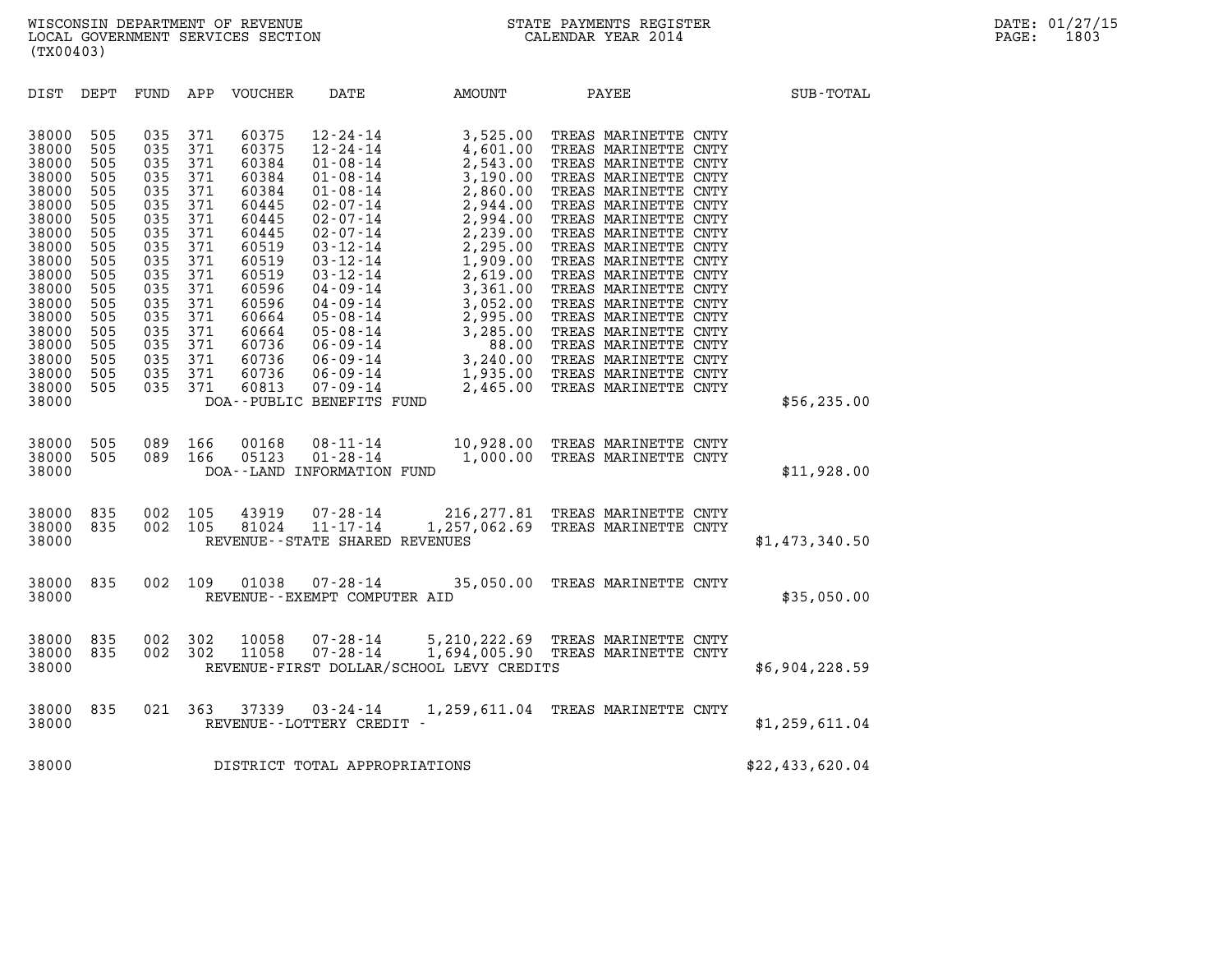| (TX00403)                                                   |                                        |                                          |                    |                                                    |                                   |                                          |                                                                                                                                                                                                                                                                                                                                              |              | DATE: 01/27/15<br>PAGE: 1804 |
|-------------------------------------------------------------|----------------------------------------|------------------------------------------|--------------------|----------------------------------------------------|-----------------------------------|------------------------------------------|----------------------------------------------------------------------------------------------------------------------------------------------------------------------------------------------------------------------------------------------------------------------------------------------------------------------------------------------|--------------|------------------------------|
|                                                             |                                        |                                          |                    |                                                    |                                   |                                          |                                                                                                                                                                                                                                                                                                                                              | SUB-TOTAL    |                              |
| 38002 165<br>38002                                          |                                        |                                          |                    |                                                    |                                   | SAFETY/PROF SERV--FIRE INSURANCE DUES    | 002 225 00961 06-30-14 2,389.95 TREAS TN AMBERG                                                                                                                                                                                                                                                                                              | \$2,389.95   |                              |
| 38002                                                       |                                        |                                          |                    |                                                    |                                   | NAT RESOURCES-SEVERANCE/YIELD/WITHDRAWAL | 38002 370 000 001 01DNR 06-19-14 646.03 TREAS TOWN AMBERG                                                                                                                                                                                                                                                                                    | \$646.03     |                              |
| 38002 370<br>38002<br>38002<br>38002                        | 370<br>370<br>370                      | 002 503<br>002 503                       | 002 503<br>002 503 | 16613<br>16613<br>16613<br>16613                   |                                   |                                          | 01-30-14 5,602.49 TREAS TN AMBERG<br>01-30-14 33,618.41 TREAS TN AMBERG<br>01-30-14 1,054.13 TREAS TN AMBERG<br>01-30-14 6,114.94 TREAS TN AMBERG<br>TOWN SHARE 5842.59                                                                                                                                                                      |              |                              |
| 38002                                                       |                                        |                                          |                    |                                                    |                                   | NAT RESOURCES--AIDS IN LIEU OF TAXES     |                                                                                                                                                                                                                                                                                                                                              | \$46,389.97  |                              |
| 38002                                                       | 38002 370<br>38002 370                 |                                          |                    |                                                    |                                   | NAT RESOURCES--FOREST CROP/MFL/CO FOREST | 012 571 37839 06-16-14 1,479.30 TREAS TN AMBERG<br>012 571 37839 06-16-14 3,027.35 TREAS TN AMBERG                                                                                                                                                                                                                                           | \$4,506.65   |                              |
| 38002<br>38002<br>38002<br>38002<br>38002<br>38002<br>38002 | 370<br>370<br>370<br>370<br>370<br>370 | 012 579<br>012 579<br>012 579<br>012 579 | 012 579<br>012 579 | 19523<br>19523<br>19523<br>19523<br>19523<br>19523 |                                   | NAT RESOURCES--AIDS IN LIEU OF TAXES     | 04-16-14<br>04-16-14<br>04-16-14<br>04-16-14<br>04-16-14<br>04-16-14<br>04-16-14<br>04-16-14<br>04-16-14<br>04-16-14<br>04-16-14<br>04-16-14<br>04-16-14<br>04-16-14<br>04-16-14<br>04-16-14<br>04-16-14<br>04-16-14<br>04-16-14<br>04-16-14<br>04-16-14<br>04-16-14<br>04                                                                   | \$2,850.96   |                              |
| 38002 370<br>38002                                          |                                        |                                          |                    |                                                    | NAT RESOURCES--RU RECYCLING GRANT |                                          | 074 670 41839 05-23-14 3,292.13 TREAS TN AMBERG                                                                                                                                                                                                                                                                                              | \$3,292.13   |                              |
| 38002 395<br>38002<br>38002<br>38002<br>38002               | 395<br>395<br>395                      |                                          |                    |                                                    |                                   | TRANSPORTATION--GENERAL TRANSP AIDS-GTA  | $\begin{array}{cccc} 011 & 191 & 04960 & 01\text{-}06\text{-}14 & 44,584.02 & \text{TOWN OF AMBERG} \\ 011 & 191 & 10960 & 04\text{-}07\text{-}14 & 44,584.02 & \text{TOWN OF AMBERG} \\ 011 & 191 & 20960 & 07\text{-}07\text{-}14 & 44,584.02 & \text{TOWN OF AMBERG} \\ 011 & 191 & 30960 & 10\text{-}06\text{-}14 & 44,584.02 & \text{T$ | \$178,336.08 |                              |
|                                                             |                                        |                                          |                    |                                                    |                                   |                                          |                                                                                                                                                                                                                                                                                                                                              |              |                              |

38002 395 011 278 16566 06-27-14 23,233.17 TREAS TN AMBERG 38002 TRANSPORTATION--LRIP/TRIP/MSIP GRANTS \$23,233.17 38002 835 002 105 43894 07-28-14 7,086.77 TREAS TN AMBERG

|           |  |         | 38002 835 002 105 43894 | 07-28-14                       | 7,086.77 TREAS TN AMBERG  |             |
|-----------|--|---------|-------------------------|--------------------------------|---------------------------|-------------|
| 38002 835 |  | 002 105 |                         | 80999 11-17-14                 | 40,454.70 TREAS TN AMBERG |             |
| 38002     |  |         |                         | REVENUE--STATE SHARED REVENUES |                           | \$47.541.47 |

| 38002              | REVENUE--STATE SHARED REVENUES                            |  |                       | \$47,541.47  |
|--------------------|-----------------------------------------------------------|--|-----------------------|--------------|
| 38002 835<br>38002 | 002 109<br>02876 07-28-14<br>REVENUE--EXEMPT COMPUTER AID |  | 38.00 TREAS TN AMBERG | \$38.00      |
| 38002              | DISTRICT TOTAL APPROPRIATIONS                             |  |                       | \$309,224.41 |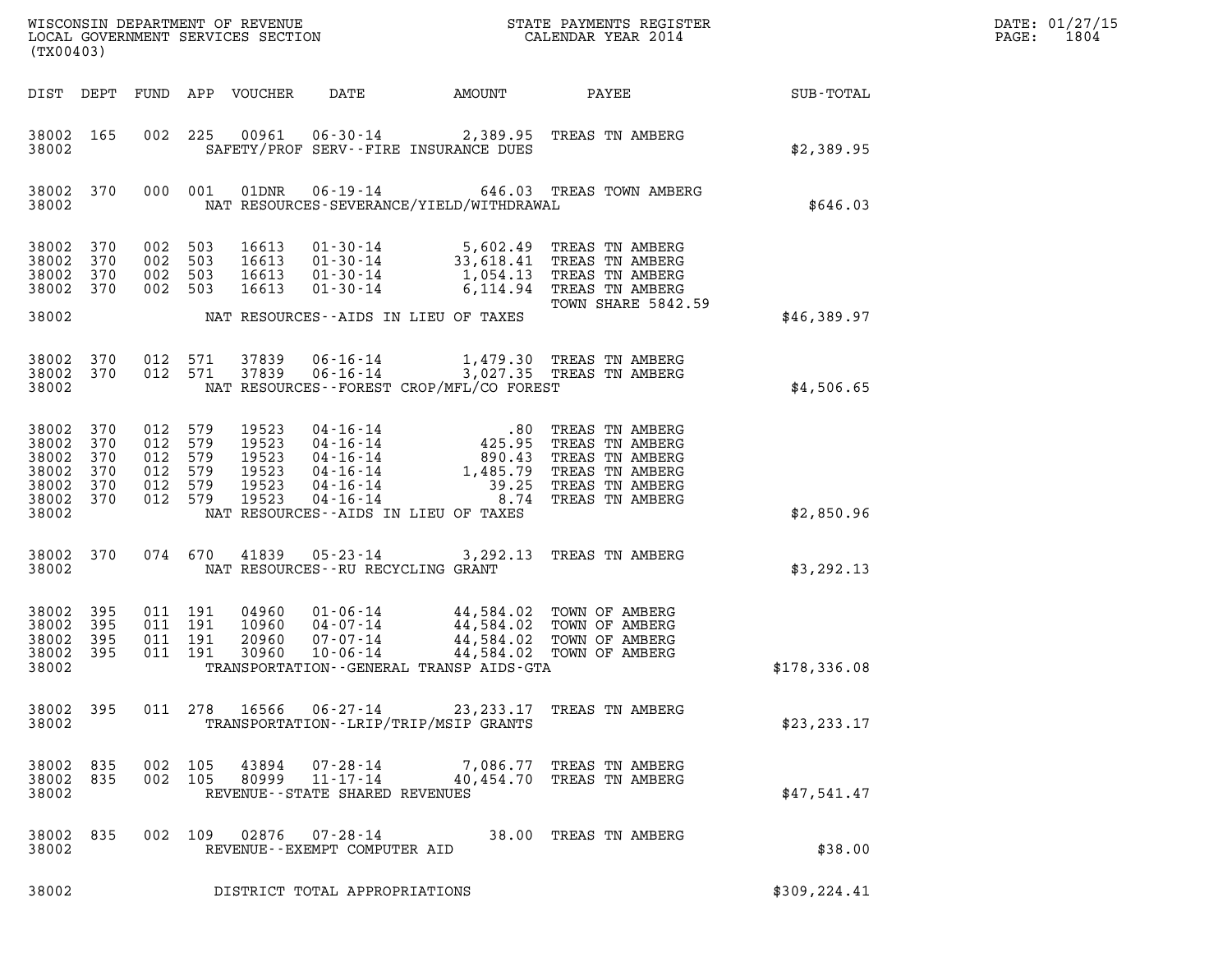| DATE: | 01/27/15 |
|-------|----------|
| PAGE: | 1805     |

| WISCONSIN DEPARTMENT OF REVENUE<br>LOCAL GOVERNMENT SERVICES SECTION<br>(TX00403) |            |                                                     |  |                                           |                                                        |                                             | STATE PAYMENTS REGISTER<br>CALENDAR YEAR 2014                                                                                                                                                                                                      |               | DATE: 01/27/15<br>$\mathtt{PAGE:}$<br>1805 |
|-----------------------------------------------------------------------------------|------------|-----------------------------------------------------|--|-------------------------------------------|--------------------------------------------------------|---------------------------------------------|----------------------------------------------------------------------------------------------------------------------------------------------------------------------------------------------------------------------------------------------------|---------------|--------------------------------------------|
| DIST DEPT                                                                         |            |                                                     |  | FUND APP VOUCHER                          | DATE                                                   | AMOUNT                                      | PAYEE                                                                                                                                                                                                                                              | SUB - TOTAL   |                                            |
| 38004 165<br>38004                                                                |            | 002 225                                             |  | 00962                                     |                                                        | SAFETY/PROF SERV--FIRE INSURANCE DUES       | 06-30-14 3,611.88 TREAS TN ATHELSTANE                                                                                                                                                                                                              | \$3,611.88    |                                            |
| 38004 370<br>38004 370<br>38004                                                   |            | 000 001<br>000 001                                  |  | 01DNR<br>02DNR                            | $06 - 19 - 14$                                         | NAT RESOURCES-SEVERANCE/YIELD/WITHDRAWAL    | 1,837.70 TREAS TOWN ATHELSTANE<br>09-11-14 748.13 TREAS TOWN ATHELSTANE                                                                                                                                                                            | \$2,585.83    |                                            |
| 38004 370<br>38004 370<br>38004                                                   |            | 002 503<br>002 503                                  |  | 16985<br>16985                            | $02 - 14 - 14$                                         | NAT RESOURCES--AIDS IN LIEU OF TAXES        | 02-14-14 1,522.13 TREAS TN ATHELSTANE<br>13,379.10 TREAS TN ATHELSTANE<br>TOWN SHARE 1740.20                                                                                                                                                       | \$14,901.23   |                                            |
| 38004 370<br>38004                                                                | 38004 370  | 012 571<br>012 571                                  |  | 37840<br>37840                            |                                                        | NAT RESOURCES - - FOREST CROP/MFL/CO FOREST | 06-16-14 1,216.90 TREAS TN ATHELSTANE<br>06-16-14 12,087.66 TREAS TN ATHELSTANE                                                                                                                                                                    | \$13,304.56   |                                            |
| 38004 370<br>38004 370<br>38004 370<br>38004 370<br>38004 370<br>38004            |            | 012 579<br>012 579<br>012 579<br>012 579<br>012 579 |  | 19524<br>19524<br>19524<br>19524<br>19524 |                                                        | NAT RESOURCES--AIDS IN LIEU OF TAXES        | 04-16-14<br>04-16-14<br>04-16-14<br>04-16-14<br>04-16-14<br>04-16-14<br>04-16-14<br>04-16-14<br>04-16-14<br>04-16-14<br>04-16-14<br>04-16-14<br>04-16-14<br>04-16-14<br>04-16-14<br>04-16-14<br>04-16-14<br>04-16-14<br>04-16-14<br>04-16-14<br>04 | \$1,212.08    |                                            |
| 38004 395<br>38004<br>38004<br>38004 395<br>38004                                 | 395<br>395 | 011 191<br>011 191<br>011 191<br>011 191            |  | 10961<br>20961<br>30961                   | 04-07-14<br>07-07-14<br>10-06-14                       | TRANSPORTATION--GENERAL TRANSP AIDS-GTA     | 52,586.28 TOWN OF ATHELSTANE<br>52,586.28 TOWN OF ATHELSTANE<br>52,586.28 TOWN OF ATHELSTANE<br>52,586.28 TOWN OF ATHELSTANE<br>52,586.28 TOWN OF ATHELSTANE                                                                                       | \$210, 345.12 |                                            |
| 38004 835<br>38004 835<br>38004                                                   |            | 002 105<br>002 105                                  |  | 43895<br>81000                            | REVENUE--STATE SHARED REVENUES                         |                                             | 07-28-14<br>2,020.96 TREAS TN ATHELSTANE<br>11-17-14 11.452.14 TREAS TN 1000                                                                                                                                                                       | \$13,473.10   |                                            |
| 38004 835<br>38004                                                                |            |                                                     |  |                                           | 002 109 02877 07-28-14<br>REVENUE--EXEMPT COMPUTER AID |                                             | 5.00 TREAS TN ATHELSTANE                                                                                                                                                                                                                           | \$5.00        |                                            |
| 38004                                                                             |            |                                                     |  |                                           | DISTRICT TOTAL APPROPRIATIONS                          |                                             |                                                                                                                                                                                                                                                    | \$259,438.80  |                                            |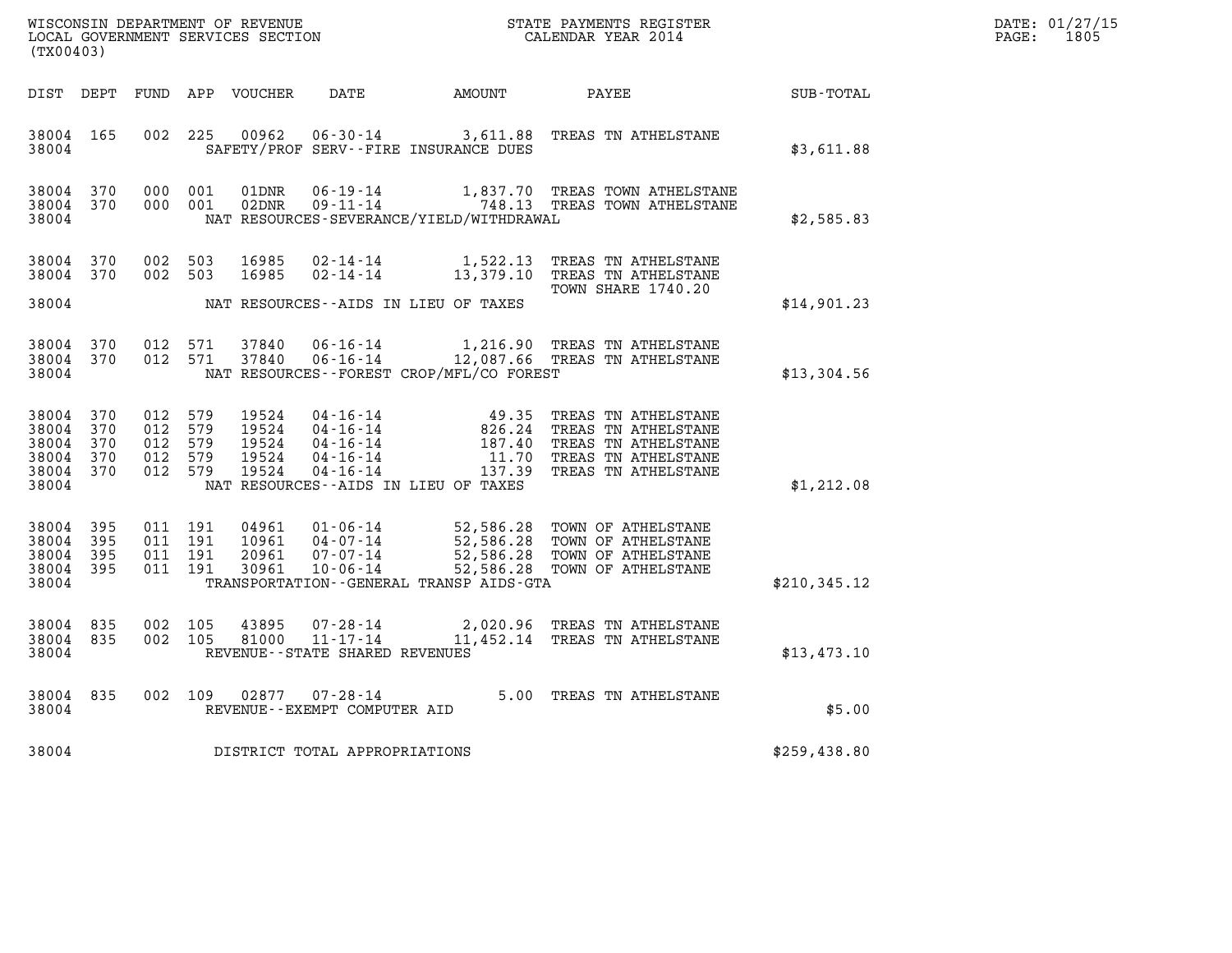| (TX00403)                                     |                   |                    |                               |                                  |                                                                 |                                                                                                            |                                                                                                              |                  | DATE: 01/27/15<br>$\mathtt{PAGE:}$<br>1806 |
|-----------------------------------------------|-------------------|--------------------|-------------------------------|----------------------------------|-----------------------------------------------------------------|------------------------------------------------------------------------------------------------------------|--------------------------------------------------------------------------------------------------------------|------------------|--------------------------------------------|
|                                               |                   |                    |                               |                                  |                                                                 | DIST DEPT FUND APP VOUCHER DATE AMOUNT                                                                     | PAYEE                                                                                                        | <b>SUB-TOTAL</b> |                                            |
| 38006 165<br>38006                            |                   | 002 225            |                               | 00963                            |                                                                 | SAFETY/PROF SERV--FIRE INSURANCE DUES                                                                      | 06-30-14 4,222.85 TREAS TN BEAVER                                                                            | \$4,222.85       |                                            |
| 38006<br>38006 370<br>38006                   | 370               |                    | 000 001<br>000 001            | 01DNR<br>02DNR                   | 06-19-14<br>$09 - 25 - 14$                                      | NAT RESOURCES-SEVERANCE/YIELD/WITHDRAWAL                                                                   | 9,220.85 TREAS TOWN BEAVER<br>873.33 TREAS TOWN BEAVER                                                       | \$10,094.18      |                                            |
| 38006 370                                     |                   | 002 503            |                               | 16986                            |                                                                 |                                                                                                            | 02-14-14 7,052.92 TREAS TN BEAVER<br>TOWN SHARE 538.79                                                       |                  |                                            |
| 38006 370<br>38006                            |                   |                    | 002 503                       | 19525                            |                                                                 | $04 - 16 - 14$<br>S <sub>1</sub> - ATD <sup>e</sup> T <sup>2</sup><br>NAT RESOURCES--AIDS IN LIEU OF TAXES | 291.52 TREAS TN BEAVER                                                                                       | \$7,344.44       |                                            |
| 38006<br>38006                                | 370               |                    | 012 571                       | 37841                            | $06 - 16 - 14$                                                  | NAT RESOURCES - - FOREST CROP/MFL/CO FOREST                                                                | 438.19 TREAS TN BEAVER                                                                                       | \$438.19         |                                            |
| 38006 370<br>38006                            |                   |                    | 012 579                       | 19525                            |                                                                 | $04 - 16 - 14$ 660.79<br>NAT RESOURCES--AIDS IN LIEU OF TAXES                                              | TREAS TN BEAVER                                                                                              | \$660.79         |                                            |
| 38006 370<br>38006                            |                   |                    | 074 670                       | 41840                            | NAT RESOURCES--RU RECYCLING GRANT                               |                                                                                                            | 05-23-14 4,684.88 TREAS TN BEAVER                                                                            | \$4,684.88       |                                            |
| 38006<br>38006<br>38006<br>38006 395<br>38006 | 395<br>395<br>395 | 011 191            | 011 191<br>011 191<br>011 191 | 04962<br>10962<br>20962<br>30962 | 01-06-14<br>04-07-14<br>$07 - 07 - 14$<br>$10 - 06 - 14$        | TRANSPORTATION - - GENERAL TRANSP AIDS - GTA                                                               | 38,072.65 TOWN OF BEAVER<br>38,072.65 TOWN OF BEAVER<br>38,072.65 TOWN OF BEAVER<br>38,072.68 TOWN OF BEAVER | \$152, 290.63    |                                            |
| 38006 835<br>38006 835<br>38006               |                   | 002 105<br>002 105 |                               | 43896<br>81001                   | 07-28-14<br>$11 - 17 - 14$<br>REVENUE - - STATE SHARED REVENUES |                                                                                                            | 6,091.00 TREAS TN BEAVER<br>34,670.30 TREAS TN BEAVER                                                        | \$40,761.30      |                                            |
| 38006<br>38006                                | 835               |                    | 002 109                       | 02878                            | REVENUE - - EXEMPT COMPUTER AID                                 |                                                                                                            | 07-28-14 28.00 TREAS TN BEAVER                                                                               | \$28.00          |                                            |
| 38006                                         |                   |                    |                               |                                  | DISTRICT TOTAL APPROPRIATIONS                                   |                                                                                                            |                                                                                                              | \$220,525.26     |                                            |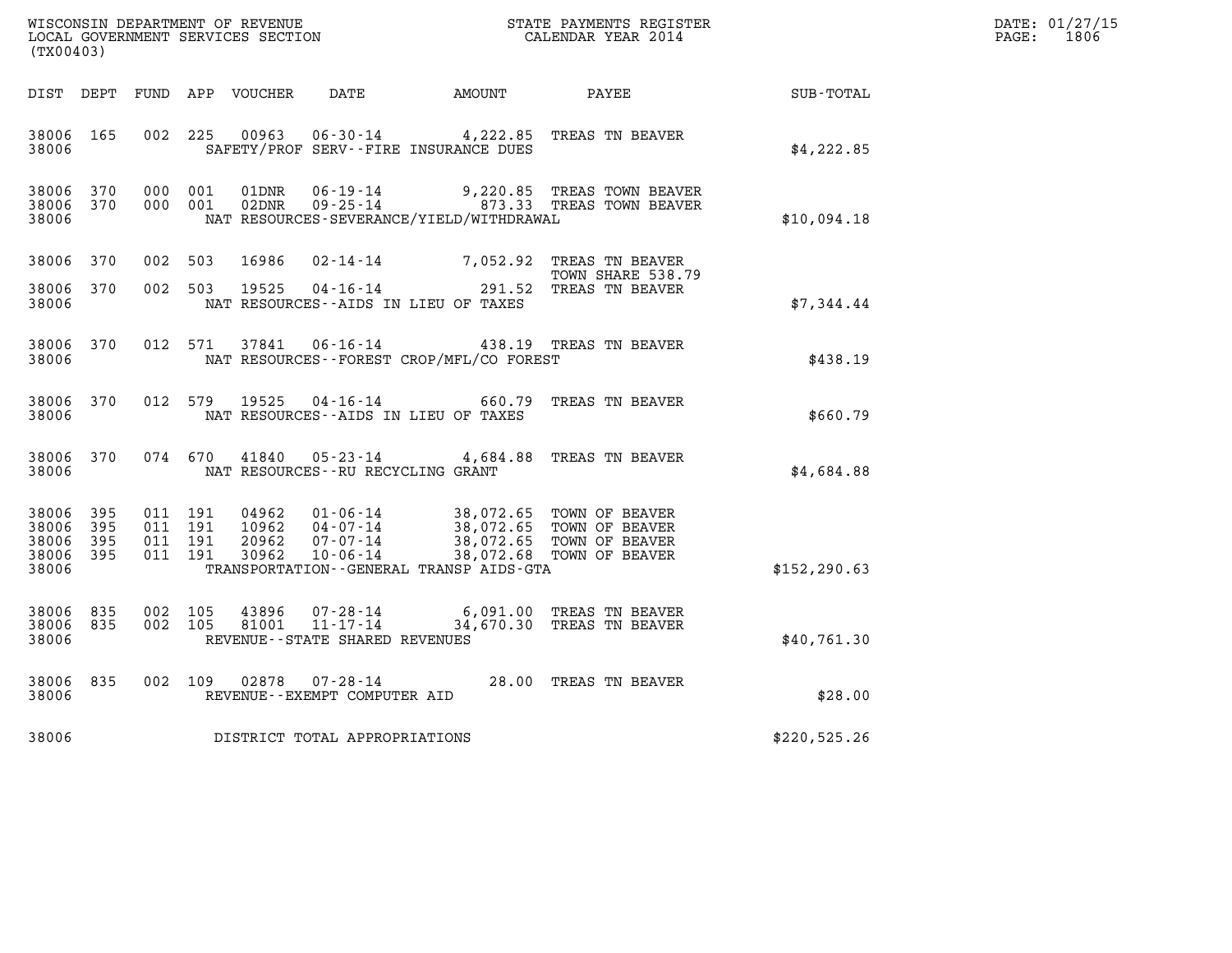| DATE: | 01/27/15 |
|-------|----------|
| PAGE: | 1807     |

| (TX00403)                                     |                   |                              | LOCAL GOVERNMENT SERVICES SECTION |                                                                                        |                                                                                 |        |                                                                                                                                                 |              | DATE: 01/27/15<br>1807<br>PAGE: |
|-----------------------------------------------|-------------------|------------------------------|-----------------------------------|----------------------------------------------------------------------------------------|---------------------------------------------------------------------------------|--------|-------------------------------------------------------------------------------------------------------------------------------------------------|--------------|---------------------------------|
| DIST DEPT                                     |                   | FUND                         | APP VOUCHER                       |                                                                                        | DATE                                                                            | AMOUNT | PAYEE                                                                                                                                           | SUB-TOTAL    |                                 |
| 38008 165<br>38008                            |                   | 002                          | 225                               | 00964                                                                                  | SAFETY/PROF SERV--FIRE INSURANCE DUES                                           |        | 06-30-14 3,108.73 TREAS TN BEECHER                                                                                                              | \$3,108.73   |                                 |
| 38008 370<br>38008 370<br>38008               |                   | 000 001                      | 000 001                           | 01DNR<br>02DNR                                                                         | NAT RESOURCES-SEVERANCE/YIELD/WITHDRAWAL                                        |        | 06-19-14 55,496.09 TREAS TOWN BEECHER<br>09-11-14 568.20 TREAS TOWN BEECHER                                                                     | \$56,064.29  |                                 |
| 38008<br>38008<br>38008<br>38008 370          | 370<br>370<br>370 | 002<br>002<br>002<br>002 503 | 503<br>503<br>503                 | 16987<br>16987<br>16987<br>16987                                                       | 02-14-14<br>02-14-14<br>$02 - 14 - 14$<br>02-14-14                              |        | 21,474.98 TREAS TN BEECHER<br>3,536.16 TREAS TN BEECHER<br>16,417.34 TREAS TN BEECHER<br>5,850.42 TREAS TN BEECHER<br><b>TOWN SHARE 4951.73</b> |              |                                 |
| 38008                                         |                   |                              |                                   |                                                                                        | NAT RESOURCES--AIDS IN LIEU OF TAXES                                            |        |                                                                                                                                                 | \$47,278.90  |                                 |
| 38008<br>38008 370<br>38008                   | 370               | 012                          | 571<br>012 571                    | 37842<br>37842                                                                         | $06 - 16 - 14$<br>$06 - 16 - 14$<br>NAT RESOURCES - - FOREST CROP/MFL/CO FOREST |        | 1,225.26 TREAS TN BEECHER<br>2,378.18 TREAS TN BEECHER                                                                                          | \$3,603.44   |                                 |
| 38008 370<br>38008<br>38008 370<br>38008      | 370               | 012 579<br>012<br>012 579    | 579                               | 19526<br>19526<br>19526<br>$04 - 16 - 14$                                              | 04-16-14<br>$04 - 16 - 14$<br>NAT RESOURCES -- AIDS IN LIEU OF TAXES            | 558.79 | 122.31 TREAS TN BEECHER<br>TREAS TN BEECHER<br>233.68 TREAS TN BEECHER                                                                          | \$914.78     |                                 |
| 38008 370<br>38008                            |                   |                              | 074 670                           | 41841                                                                                  | 05-23-14<br>NAT RESOURCES - - RU RECYCLING GRANT                                |        | 2,464.14 TREAS TN BEECHER                                                                                                                       | \$2,464.14   |                                 |
| 38008 395<br>38008<br>38008<br>38008<br>38008 | 395<br>395<br>395 | 011 191                      | 011 191<br>011 191<br>011 191     | 04963<br>10963<br>$04 - 07 - 14$<br>20963<br>$07 - 07 - 14$<br>30963<br>$10 - 06 - 14$ | 01-06-14<br>TRANSPORTATION--GENERAL TRANSP AIDS-GTA                             |        | 30,516.55 TOWN OF BEECHER<br>30,516.55 TOWN OF BEECHER<br>30,516.55 TOWN OF BEECHER<br>30,516.57 TOWN OF BEECHER                                | \$122,066.22 |                                 |
| 38008 835<br>38008 835<br>38008               |                   | 002 105                      | 002 105                           | 43897<br>$07 - 28 - 14$<br>81002                                                       | 11-17-14<br>REVENUE - - STATE SHARED REVENUES                                   |        | 1,960.75 TREAS TN BEECHER<br>11, 112.18 TREAS TN BEECHER                                                                                        | \$13,072.93  |                                 |
| 38008 835<br>38008                            |                   |                              | 002 109 02879                     | 07-28-14                                                                               | REVENUE--EXEMPT COMPUTER AID                                                    |        | 6.00 TREAS TN BEECHER                                                                                                                           | \$6.00       |                                 |
| 38008 835<br>38008                            |                   |                              | 002 501 00002                     |                                                                                        | 02-03-14<br>DOA-PAYMENT FOR MUNICIPAL SERVICES AID                              |        | 51.18 TREAS TN BEECHER                                                                                                                          | \$51.18      |                                 |
| 38008                                         |                   |                              |                                   |                                                                                        | DISTRICT TOTAL APPROPRIATIONS                                                   |        |                                                                                                                                                 | \$248,630.61 |                                 |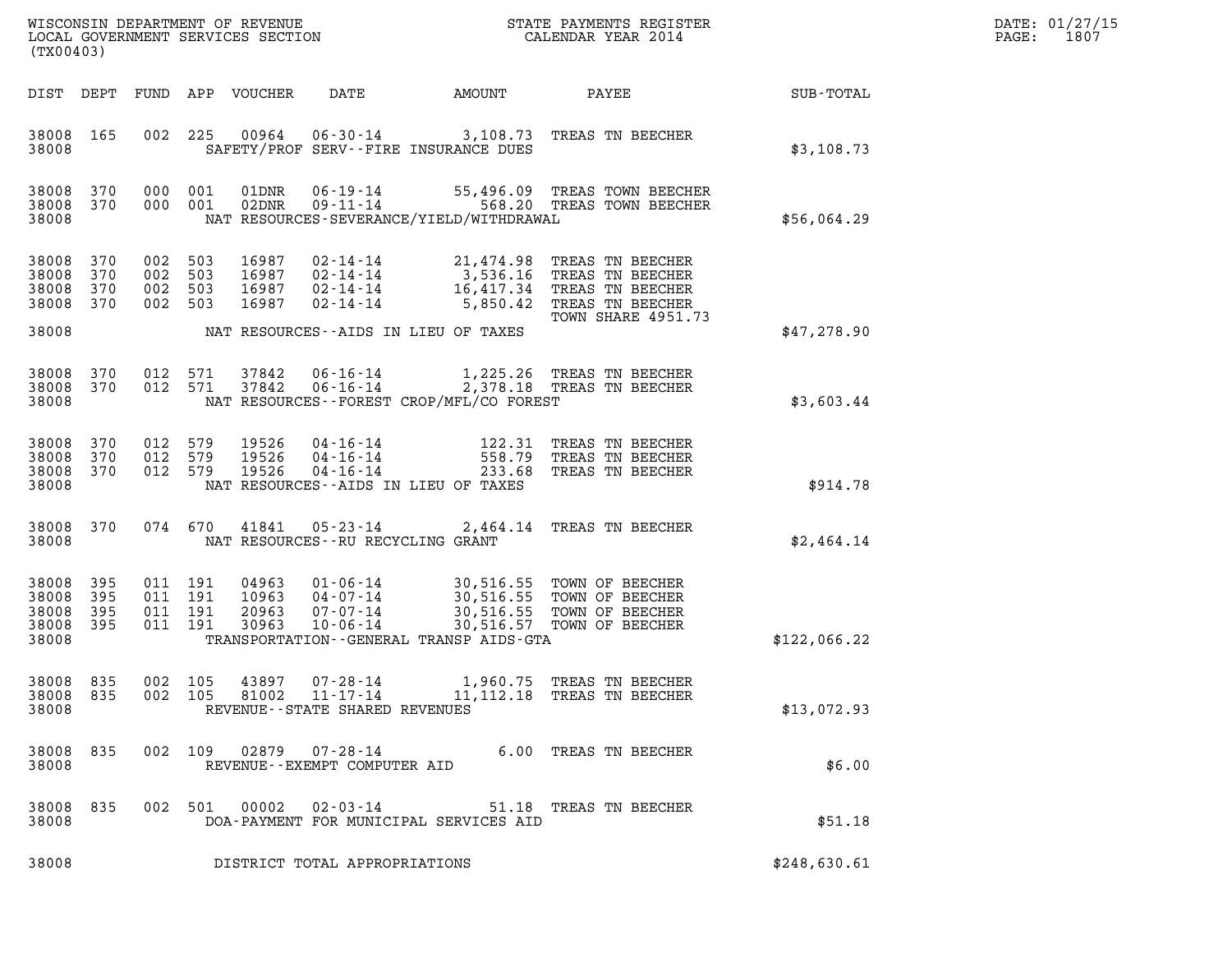| DATE: | 01/27/15 |
|-------|----------|
| PAGE: | 1808     |

| (TX00403)                                             |                                |                                          |         |                            |                                                           |                                                                                       |                                                                                                                               |               | DATE: 01/27/15<br>1808<br>$\mathtt{PAGE:}$ |
|-------------------------------------------------------|--------------------------------|------------------------------------------|---------|----------------------------|-----------------------------------------------------------|---------------------------------------------------------------------------------------|-------------------------------------------------------------------------------------------------------------------------------|---------------|--------------------------------------------|
|                                                       |                                |                                          |         | DIST DEPT FUND APP VOUCHER | DATE                                                      | <b>AMOUNT</b>                                                                         | <b>PAYEE</b>                                                                                                                  | SUB-TOTAL     |                                            |
| 38010 165<br>38010                                    |                                |                                          |         |                            |                                                           | SAFETY/PROF SERV--FIRE INSURANCE DUES                                                 | 002 225 00965 06-30-14 2,264.16 TREAS TN DUNBAR                                                                               | \$2, 264.16   |                                            |
| 38010                                                 | 38010 370                      |                                          | 000 001 |                            |                                                           | NAT RESOURCES-SEVERANCE/YIELD/WITHDRAWAL                                              | 02DNR  09-11-14  3,614.61 TREAS TOWN DUNBAR                                                                                   | \$3,614.61    |                                            |
| 38010 370<br>38010 370                                | 38010 370 002 503              | 002 503<br>002 503                       |         | 16988<br>16988<br>16988    |                                                           |                                                                                       | 02-14-14 851.07 TREAS TN DUNBAR<br>02-14-14 2,338.77 TREAS TN DUNBAR<br>02-14-14 68,298.74 TREAS TN DUNBAR                    |               |                                            |
| 38010                                                 |                                |                                          |         |                            |                                                           | NAT RESOURCES--AIDS IN LIEU OF TAXES                                                  | <b>TOWN SHARE 2939.54</b>                                                                                                     | \$71,488.58   |                                            |
| 38010 370<br>38010                                    | 38010 370                      |                                          |         |                            |                                                           | NAT RESOURCES - - FOREST CROP/MFL/CO FOREST                                           | 012 571 37843 06-16-14 1,163.87 TREAS TN DUNBAR<br>012 571 37843 06-16-14 13,014.28 TREAS TN DUNBAR                           | \$14.178.15   |                                            |
| 38010 370<br>38010                                    | 38010 370 012 579<br>38010 370 | 012 579                                  |         | 012 579 19527              |                                                           | NAT RESOURCES--AIDS IN LIEU OF TAXES                                                  |                                                                                                                               | \$943.57      |                                            |
| 38010                                                 |                                |                                          |         |                            | NAT RESOURCES -- RU RECYCLING GRANT                       |                                                                                       | 38010 370 074 670 41842 05-23-14 3,790.42 TREAS TN DUNBAR                                                                     | \$3,790.42    |                                            |
| 38010 395<br>38010<br>38010 395<br>38010 395<br>38010 | 395                            | 011 191<br>011 191<br>011 191<br>011 191 |         |                            |                                                           | 04964  01-06-14  42,275.60  TOWN OF DUNBAR<br>TRANSPORTATION--GENERAL TRANSP AIDS-GTA | 10964 04-07-14 42,275.60 TOWN OF DUNBAR<br>20964 07-07-14 42,275.60 TOWN OF DUNBAR<br>30964 10-06-14 42,275.60 TOWN OF DUNBAR | \$169, 102.40 |                                            |
| 38010 835<br>38010 835<br>38010                       |                                | 002 105<br>002 105                       |         | 43898<br>81003             | 07-28-14<br>11-17-14<br>REVENUE - - STATE SHARED REVENUES |                                                                                       | 3,400.11 TREAS TN DUNBAR<br>19,267.28 TREAS TN DUNBAR                                                                         | \$22,667.39   |                                            |
| 38010<br>38010                                        | 835                            | 002 109                                  |         | 02880                      | $07 - 28 - 14$<br>REVENUE--EXEMPT COMPUTER AID            |                                                                                       | 34.00 TREAS TN DUNBAR                                                                                                         | \$34.00       |                                            |
| 38010                                                 |                                |                                          |         |                            | DISTRICT TOTAL APPROPRIATIONS                             |                                                                                       |                                                                                                                               | \$288,083.28  |                                            |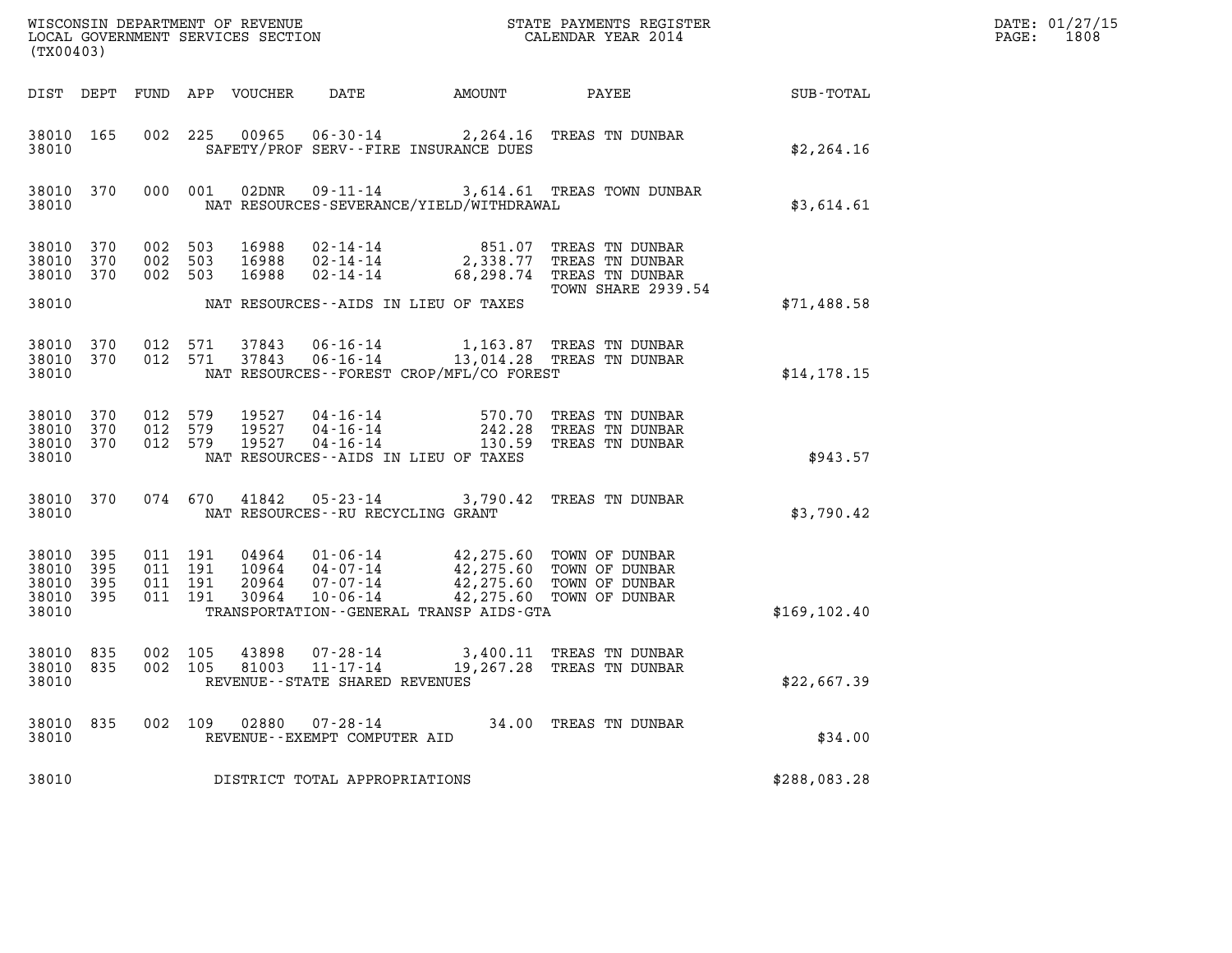| DATE: | 01/27/15 |
|-------|----------|
| PAGE: | 1809     |

| (TX00403)                                             |           |                              |                    |                         |                                   |                                          |                                                                                                                                                                                          |              | DATE: 01/27/15<br>$\mathtt{PAGE}$ :<br>1809 |
|-------------------------------------------------------|-----------|------------------------------|--------------------|-------------------------|-----------------------------------|------------------------------------------|------------------------------------------------------------------------------------------------------------------------------------------------------------------------------------------|--------------|---------------------------------------------|
| DIST DEPT                                             |           |                              |                    |                         |                                   |                                          |                                                                                                                                                                                          |              |                                             |
| 38012                                                 | 38012 165 |                              |                    |                         |                                   | SAFETY/PROF SERV--FIRE INSURANCE DUES    | 002 225 00966 06-30-14 2,533.71 TREAS TN GOODMAN                                                                                                                                         | \$2,533.71   |                                             |
| 38012 370<br>38012 370<br>38012                       |           |                              | 000 001<br>000 001 | 01DNR<br>03DNR          |                                   | NAT RESOURCES-SEVERANCE/YIELD/WITHDRAWAL | 06-19-14 22,283.01 TREAS TOWN GOODMAN<br>11-04-14 401.86 TREAS TOWN GOODMAN                                                                                                              | \$22,684.87  |                                             |
| 38012                                                 |           |                              |                    | 38012 370 002 503 16989 |                                   | NAT RESOURCES--AIDS IN LIEU OF TAXES     | 02-14-14 1,075.74 TREAS TN GOODMAN<br>TOWN SHARE 189.85                                                                                                                                  | \$1,075.74   |                                             |
| 38012                                                 | 38012 370 | 38012 370 012 571            |                    |                         |                                   | NAT RESOURCES--FOREST CROP/MFL/CO FOREST | 012 571 37844 06-16-14 6,233.98 TREAS TN GOODMAN<br>012 571 37844 06-16-14 7,771.30 TREAS TN GOODMAN                                                                                     | \$14,005.28  |                                             |
| 38012 370<br>38012                                    |           | 38012 370 012 579<br>012 579 |                    | 19528<br>19528          |                                   | NAT RESOURCES -- AIDS IN LIEU OF TAXES   | 04-16-14 3.37 TREAS TN GOODMAN<br>04-16-14 678.61 TREAS TN GOODMAN                                                                                                                       | \$681.98     |                                             |
| 38012                                                 | 38012 370 |                              | 074 670            | 41843                   | NAT RESOURCES--RU RECYCLING GRANT |                                          | 05-23-14 976.15 TREAS TN GOODMAN                                                                                                                                                         | \$976.15     |                                             |
| 38012 395<br>38012<br>38012 395<br>38012 395<br>38012 | - 395     | 011 191<br>011 191           | 011 191<br>011 191 |                         |                                   | TRANSPORTATION--GENERAL TRANSP AIDS-GTA  | 04965  01-06-14  26,727.12  TOWN OF GOODMAN<br>10965  04-07-14  26,727.12  TOWN OF GOODMAN<br>20965  07-07-14  26,727.12  TOWN OF GOODMAN<br>30965  10-06-14  26,727.14  TOWN OF GOODMAN | \$106,908.50 |                                             |
| 38012 835<br>38012                                    | 38012 835 | 002 105<br>002 105           |                    |                         | REVENUE--STATE SHARED REVENUES    |                                          | $\begin{array}{cccc} 43899 & 07\text{-}28\text{-}14 & 4,760.71 & \text{TREAS TN GOODMAN} \\ 81004 & 11\text{-}17\text{-}14 & 26,986.67 & \text{TREAS TN GOODMAN} \end{array}$            | \$31,747.38  |                                             |
| 38012                                                 | 38012 835 |                              |                    |                         | REVENUE--EXEMPT COMPUTER AID      |                                          | 002 109 02881 07-28-14 91.00 TREAS TN GOODMAN                                                                                                                                            | \$91.00      |                                             |
| 38012                                                 |           |                              |                    |                         | DISTRICT TOTAL APPROPRIATIONS     |                                          |                                                                                                                                                                                          | \$180,704.61 |                                             |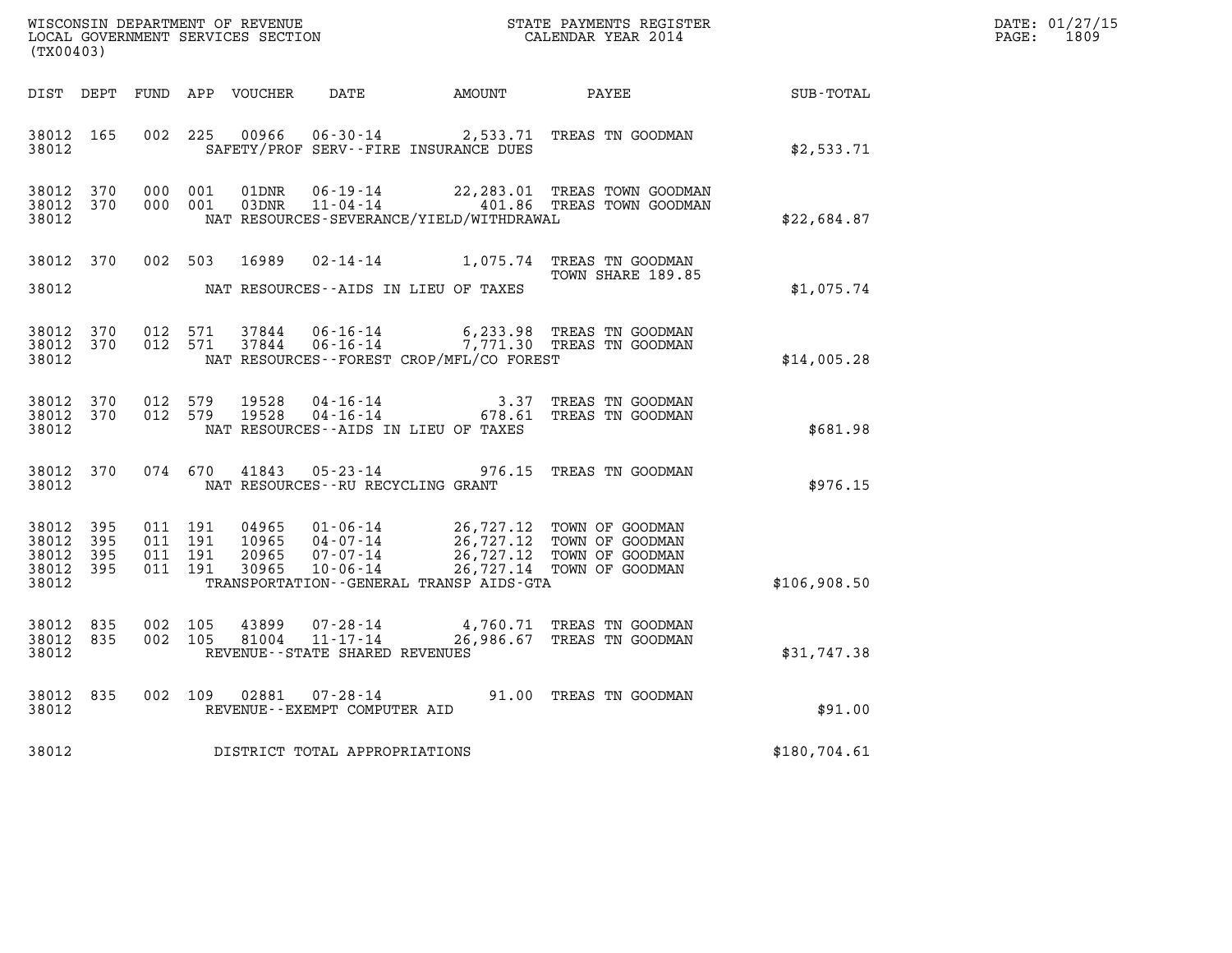| $\tt WISCONSIM DEPARTMENT OF REVENUE$ $\tt TOCALENDAR YEAR$ 2014 $\tt COCLL$ GOVERNMENT SERVICES SECTION $\tt CALENDAR YEAR$ 2014<br>(TX00403) |            |  |                    |               |                                                          |                                             |                                                                                                                                                                                  | DATE: 01/27/15<br>PAGE: 1810 |  |
|------------------------------------------------------------------------------------------------------------------------------------------------|------------|--|--------------------|---------------|----------------------------------------------------------|---------------------------------------------|----------------------------------------------------------------------------------------------------------------------------------------------------------------------------------|------------------------------|--|
|                                                                                                                                                | DIST DEPT  |  |                    |               |                                                          | FUND APP VOUCHER DATE AMOUNT                |                                                                                                                                                                                  | PAYEE SUB-TOTAL              |  |
| 38014 165<br>38014                                                                                                                             |            |  |                    |               |                                                          | SAFETY/PROF SERV--FIRE INSURANCE DUES       | 002 225 00967 06-30-14 4,600.21 TREAS TN GROVER                                                                                                                                  | \$4,600.21                   |  |
| 38014 370<br>38014 370<br>38014                                                                                                                |            |  |                    |               |                                                          | NAT RESOURCES - - FOREST CROP/MFL/CO FOREST | 012 571 37845 06-16-14 211.87 TREAS TN GROVER<br>012 571 37845 06-16-14 689.68 TREAS TN GROVER                                                                                   | \$901.55                     |  |
| 38014                                                                                                                                          | 38014 370  |  |                    |               | NAT RESOURCES -- RU RECYCLING GRANT                      |                                             | 074 670 41844 05-23-14 9,138.89 TREAS TN GROVER                                                                                                                                  | \$9,138.89                   |  |
| 38014 395<br>38014<br>38014<br>38014 395                                                                                                       | 395<br>395 |  | 011 191<br>011 191 | 011 191 30966 |                                                          |                                             | 011 191 04966 01-06-14 47,950.05 TOWN OF GROVER<br>10966 04-07-14 47,950.05 TOWN OF GROVER<br>20966 07-07-14 47,950.05 TOWN OF GROVER<br>30966 10-06-14 47,950.05 TOWN OF GROVER |                              |  |
| 38014                                                                                                                                          |            |  |                    |               |                                                          | TRANSPORTATION--GENERAL TRANSP AIDS-GTA     |                                                                                                                                                                                  | \$191,800.20                 |  |
| 38014 395<br>38014                                                                                                                             |            |  |                    |               |                                                          | TRANSPORTATION - - LRIP/TRIP/MSIP GRANTS    | 011 278 34076 12-12-14 27, 287.31 TREAS TN GROVER                                                                                                                                | \$27, 287.31                 |  |
| 38014 835<br>38014 835<br>38014                                                                                                                |            |  |                    |               | 002 105 81005 11-17-14<br>REVENUE--STATE SHARED REVENUES |                                             | 002 105 43900 07-28-14 10,397.74 TREAS TN GROVER<br>58,920.53 TREAS TN GROVER                                                                                                    | \$69,318.27                  |  |
| 38014 835<br>38014                                                                                                                             |            |  |                    |               | REVENUE--EXEMPT COMPUTER AID                             |                                             | 002 109 02882 07-28-14 32.00 TREAS TN GROVER                                                                                                                                     | \$32.00                      |  |
|                                                                                                                                                |            |  |                    |               | 38014 DISTRICT TOTAL APPROPRIATIONS                      |                                             |                                                                                                                                                                                  | \$303,078.43                 |  |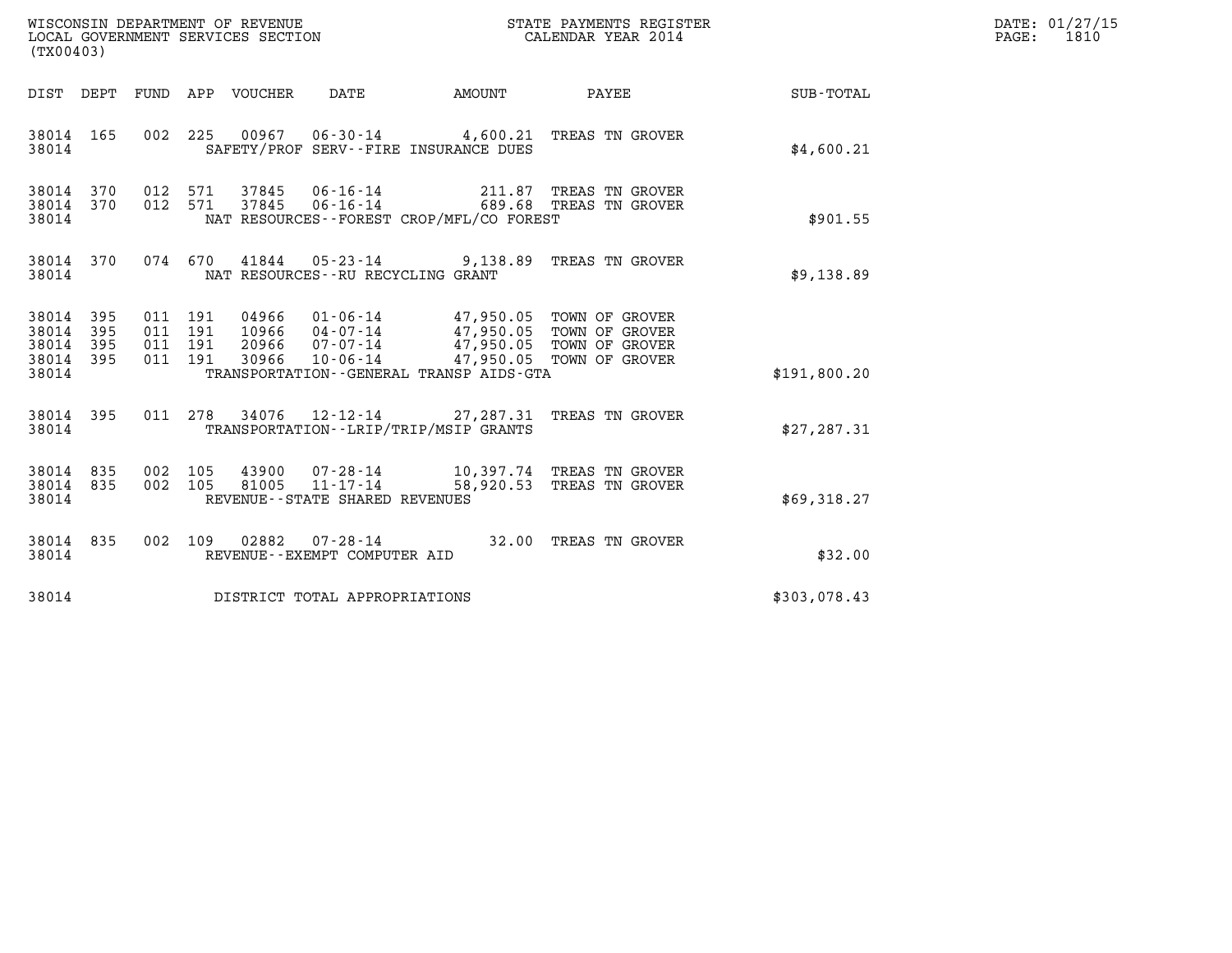| (TX00403)                                                          | WISCONSIN DEPARTMENT OF REVENUE<br>LOCAL GOVERNMENT SERVICES SECTION<br>STATE PAYMENTS REGISTER<br>CALENDAR YEAR 2014                                                    | DATE: 01/27/15<br>PAGE: 1811 |  |
|--------------------------------------------------------------------|--------------------------------------------------------------------------------------------------------------------------------------------------------------------------|------------------------------|--|
|                                                                    | DIST DEPT FUND APP VOUCHER DATE<br><b>AMOUNT</b>                                                                                                                         | PAYEE SUB-TOTAL              |  |
| 38016 165<br>38016                                                 | 002 225 00968 06-30-14 4,528.33 TREAS TN LAKE<br>SAFETY/PROF SERV--FIRE INSURANCE DUES                                                                                   | \$4,528.33                   |  |
| 38016 370<br>38016 370<br>38016                                    | 000 001<br>000 001<br>NAT RESOURCES-SEVERANCE/YIELD/WITHDRAWAL                                                                                                           | \$642.59                     |  |
| 38016 370<br>38016 370<br>38016                                    | 012 571 37846 06-16-14 1,029.01 TREAS TN LAKE 012 571 37846 06-16-14 630.50 TREAS TN LAKE<br>NAT RESOURCES--FOREST CROP/MFL/CO FOREST                                    | \$1,659.51                   |  |
| 38016 370<br>38016                                                 | 19529  04-16-14   1,144.34   TREAS TN LAKE<br>012 579<br>NAT RESOURCES--AIDS IN LIEU OF TAXES                                                                            | \$1,144.34                   |  |
| 38016<br>395<br>38016<br>395<br>38016<br>395<br>38016 395<br>38016 | 011 191<br>011 191<br>011 191<br>20967 07-07-14 32,855.84 TOWN OF LAKE<br>011 191<br>30967 10-06-14<br>32,855.84 TOWN OF LAKE<br>TRANSPORTATION--GENERAL TRANSP AIDS-GTA | \$131, 423.36                |  |
| 38016<br>835<br>38016 835<br>38016                                 | 07-28-14 3,941.26 TREAS TN LAKE<br>002 105<br>43901<br>002 105<br>81006 11-17-14<br>22,390.40 TREAS TN LAKE<br>REVENUE--STATE SHARED REVENUES                            | \$26,331.66                  |  |
| 38016<br>835<br>38016                                              | $02883$ $07 - 28 - 14$<br>6.00 TREAS TN LAKE<br>002 109<br>REVENUE--EXEMPT COMPUTER AID                                                                                  | \$6.00                       |  |
| 38016                                                              | DISTRICT TOTAL APPROPRIATIONS                                                                                                                                            | \$165,735.79                 |  |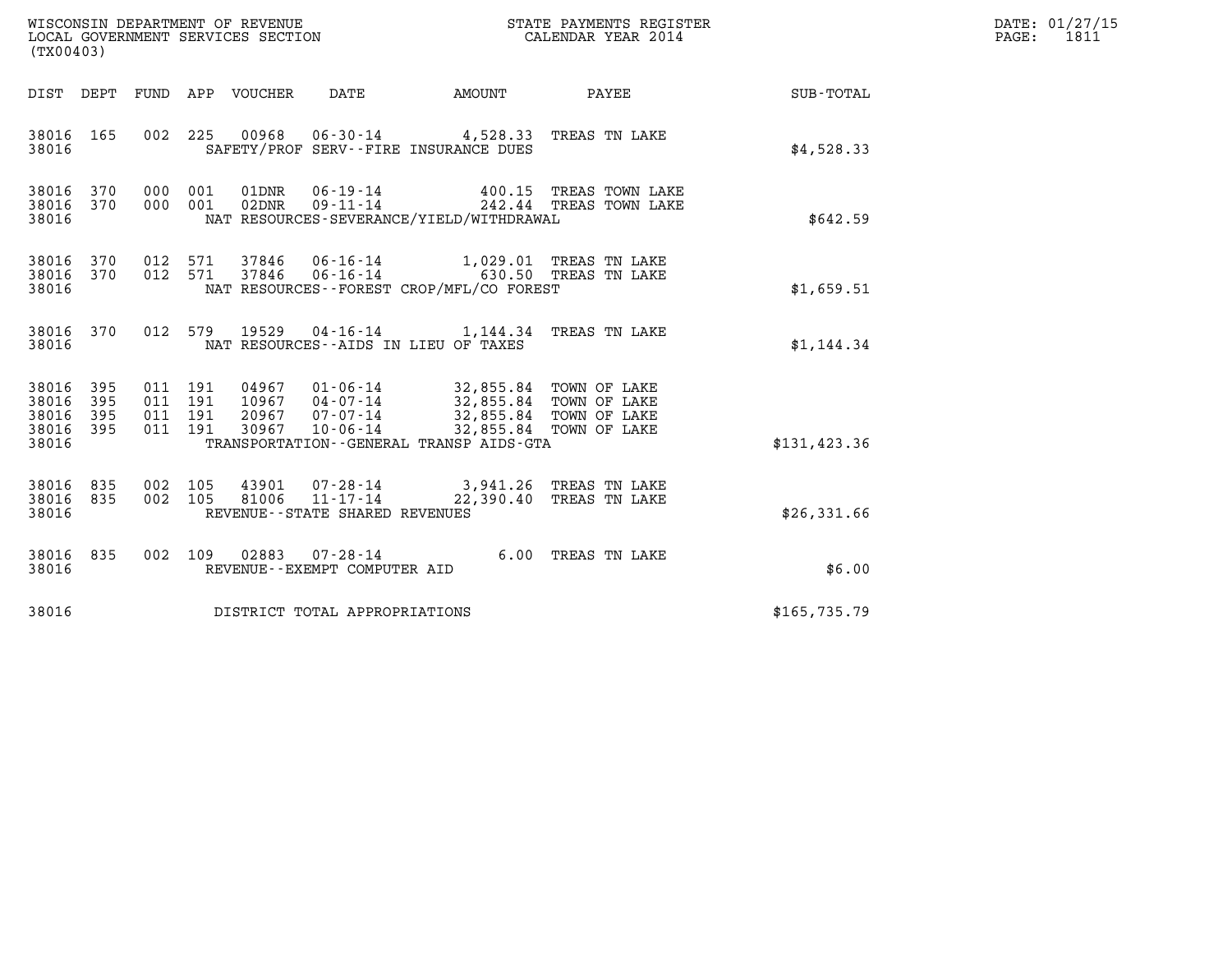| (TX00403)                                |            |                                          |  |  |                                   |                                              |                                                                                                                                                                                                              |              | DATE: 01/27/15<br>PAGE: 1812 |
|------------------------------------------|------------|------------------------------------------|--|--|-----------------------------------|----------------------------------------------|--------------------------------------------------------------------------------------------------------------------------------------------------------------------------------------------------------------|--------------|------------------------------|
|                                          |            |                                          |  |  |                                   | DIST DEPT FUND APP VOUCHER DATE AMOUNT       | PAYEE SUB-TOTAL                                                                                                                                                                                              |              |                              |
| 38018 165<br>38018                       |            |                                          |  |  |                                   | SAFETY/PROF SERV--FIRE INSURANCE DUES        | 002 225 00969 06-30-14 3,252.49 TREAS TN MIDDLE INLET                                                                                                                                                        | \$3,252.49   |                              |
| 38018                                    |            |                                          |  |  |                                   | NAT RESOURCES-SEVERANCE/YIELD/WITHDRAWAL     | 38018 370 000 001 01DNR 06-19-14 17.85 TREAS TOWN MIDDLE INLET                                                                                                                                               | \$17.85      |                              |
| 38018 370 012 571<br>38018 370<br>38018  |            | 012 571                                  |  |  |                                   | NAT RESOURCES--FOREST CROP/MFL/CO FOREST     |                                                                                                                                                                                                              | \$2,436.47   |                              |
| 38018 395<br>38018<br>38018<br>38018 395 | 395<br>395 | 011 191<br>011 191<br>011 191<br>011 191 |  |  |                                   |                                              | 04968  01-06-14  32,178.40  TOWN OF MIDDLE INLET<br>10968  04-07-14  32,178.40  TOWN OF MIDDLE INLET<br>20968  07-07-14  32,178.40  TOWN OF MIDDLE INLET<br>30968  10-06-14  32,178.40  TOWN OF MIDDLE INLET |              |                              |
| 38018                                    |            |                                          |  |  |                                   | TRANSPORTATION - - GENERAL TRANSP AIDS - GTA |                                                                                                                                                                                                              | \$128,713.60 |                              |
| 38018 395<br>38018                       |            |                                          |  |  |                                   | TRANSPORTATION - - LRIP/TRIP/MSIP GRANTS     | 011 278 31409 11-14-14 27, 287.31 TREAS TN MIDDLE INLET                                                                                                                                                      | \$27, 287.31 |                              |
| 38018 835 002 105<br>38018 835<br>38018  |            | 002 105                                  |  |  | REVENUE - - STATE SHARED REVENUES |                                              |                                                                                                                                                                                                              | \$10,339.01  |                              |
| 38018 835<br>38018                       |            |                                          |  |  | REVENUE--EXEMPT COMPUTER AID      |                                              | 002 109 02884 07-28-14 3.00 TREAS TN MIDDLE INLET                                                                                                                                                            | \$3.00       |                              |
| 38018                                    |            |                                          |  |  | DISTRICT TOTAL APPROPRIATIONS     |                                              |                                                                                                                                                                                                              | \$172,049.73 |                              |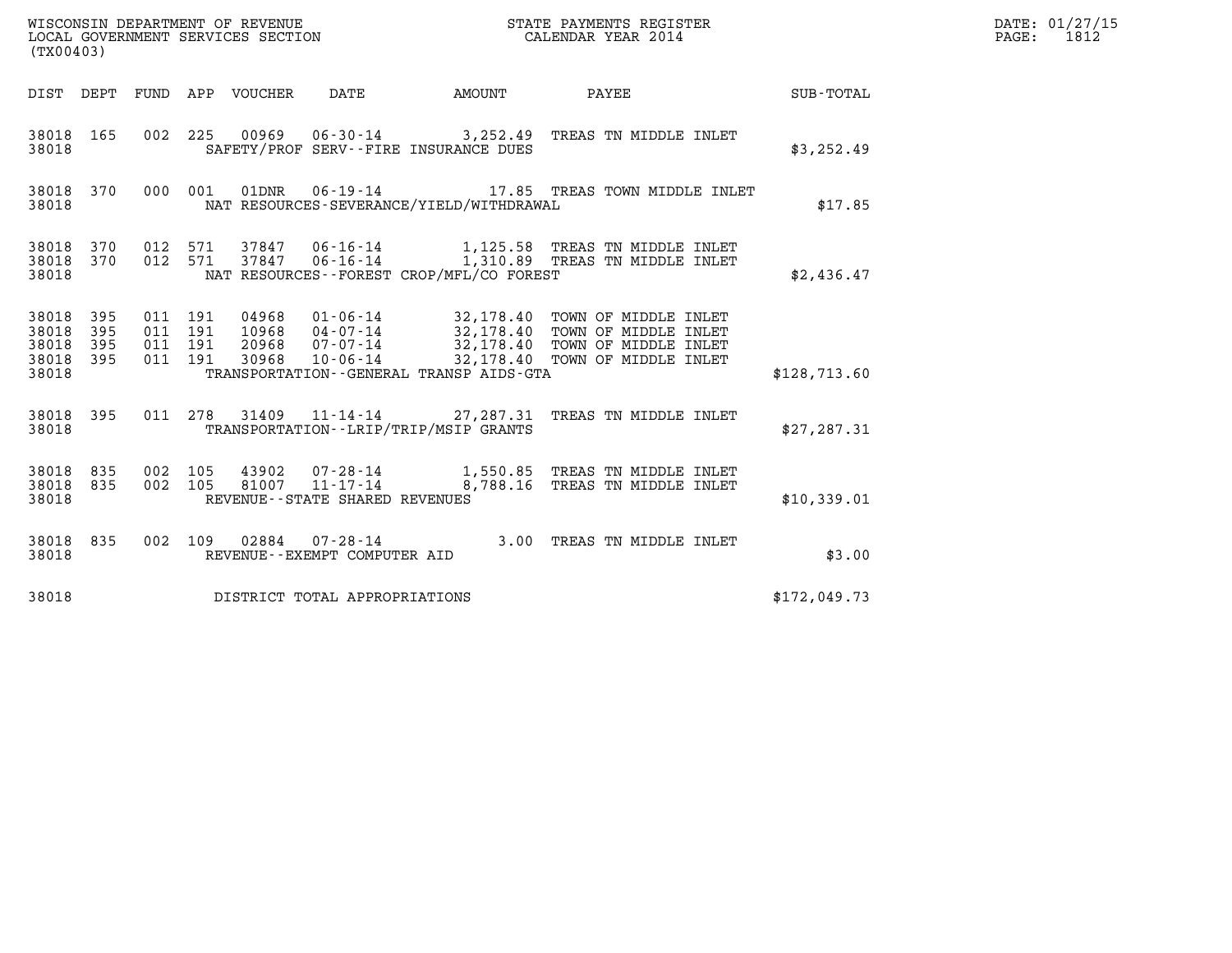| WISCONSIN DEPARTMENT OF REVENUE   | STATE PAYMENTS REGISTER | DATE: 01/27/15 |
|-----------------------------------|-------------------------|----------------|
| LOCAL GOVERNMENT SERVICES SECTION | CALENDAR YEAR 2014      | 1813<br>PAGE:  |

| WISCONSIN DEPARTMENT OF REVENUE<br>LOCAL GOVERNMENT SERVICES SECTION<br>(TX00403)                 |                                                                                                                                                                                      | STATE PAYMENTS REGISTER<br>CALENDAR YEAR 2014                                                                         |                  |
|---------------------------------------------------------------------------------------------------|--------------------------------------------------------------------------------------------------------------------------------------------------------------------------------------|-----------------------------------------------------------------------------------------------------------------------|------------------|
| <b>FUND</b><br>DIST<br>DEPT                                                                       | APP<br>VOUCHER<br>DATE                                                                                                                                                               | AMOUNT<br>PAYEE                                                                                                       | <b>SUB-TOTAL</b> |
| 165<br>002<br>38020<br>38020                                                                      | 00970<br>225<br>$06 - 30 - 14$<br>SAFETY/PROF SERV--FIRE INSURANCE DUES                                                                                                              | 2,749.34 TREAS TN NIAGARA                                                                                             | \$2,749.34       |
| 370<br>38020<br>000<br>38020<br>370<br>000<br>370<br>38020<br>000<br>38020                        | 001<br>01DNR<br>$06 - 19 - 14$<br>$09 - 11 - 14$<br>001<br>02DNR<br>$11 - 04 - 14$<br>001<br>03DNR<br>NAT RESOURCES-SEVERANCE/YIELD/WITHDRAWAL                                       | 2,221.55 TREAS TOWN NIAGARA<br>789.90<br>TREAS TOWN NIAGARA<br>176.70<br>TREAS TOWN NIAGARA                           | \$3,188.15       |
| 38020<br>370<br>002<br>38020                                                                      | 503<br>16990<br>$02 - 14 - 14$<br>NAT RESOURCES - AIDS IN LIEU OF TAXES                                                                                                              | 33,860.36<br>TREAS TN NIAGARA<br>TOWN SHARE 1861.70                                                                   | \$33,860.36      |
| 012<br>38020<br>370<br>38020<br>370<br>012<br>38020                                               | $06 - 16 - 14$<br>571<br>37848<br>$06 - 16 - 14$<br>571<br>37848<br>NAT RESOURCES - - FOREST CROP/MFL/CO FOREST                                                                      | 619.72<br>TREAS TN NIAGARA<br>6, 212.27 TREAS TN NIAGARA                                                              | \$6,831.99       |
| 38020<br>370<br>074<br>38020                                                                      | 670<br>41845<br>$05 - 23 - 14$<br>NAT RESOURCES - - RU RECYCLING GRANT                                                                                                               | 1,350.00<br>TREAS TN NIAGARA                                                                                          | \$1,350.00       |
| 38020<br>395<br>011<br>38020<br>395<br>011<br>395<br>38020<br>011<br>395<br>011<br>38020<br>38020 | 191<br>04969<br>$01 - 06 - 14$<br>191<br>10969<br>$04 - 07 - 14$<br>20969<br>$07 - 07 - 14$<br>191<br>191<br>30969<br>$10 - 06 - 14$<br>TRANSPORTATION - - GENERAL TRANSP AIDS - GTA | 33,353.33 TOWN OF NIAGARA<br>33,353.33 TOWN OF NIAGARA<br>33,353.33 TOWN OF NIAGARA<br>33, 353. 35<br>TOWN OF NIAGARA | \$133,413.34     |
| 835<br>38020<br>002<br>835<br>002<br>38020<br>38020                                               | 105<br>43903<br>$07 - 28 - 14$<br>$11 - 17 - 14$<br>105<br>81008<br>REVENUE - - STATE SHARED REVENUES                                                                                | 4,561.24<br>TREAS TN NIAGARA<br>25,851.63<br>TREAS TN NIAGARA                                                         | \$30,412.87      |
| 002<br>38020<br>835<br>38020                                                                      | 109<br>02885<br>$07 - 28 - 14$<br>REVENUE - - EXEMPT COMPUTER AID                                                                                                                    | 6.00<br>TREAS TN NIAGARA                                                                                              | \$6.00           |
| 38020                                                                                             | DISTRICT TOTAL APPROPRIATIONS                                                                                                                                                        |                                                                                                                       | \$211,812.05     |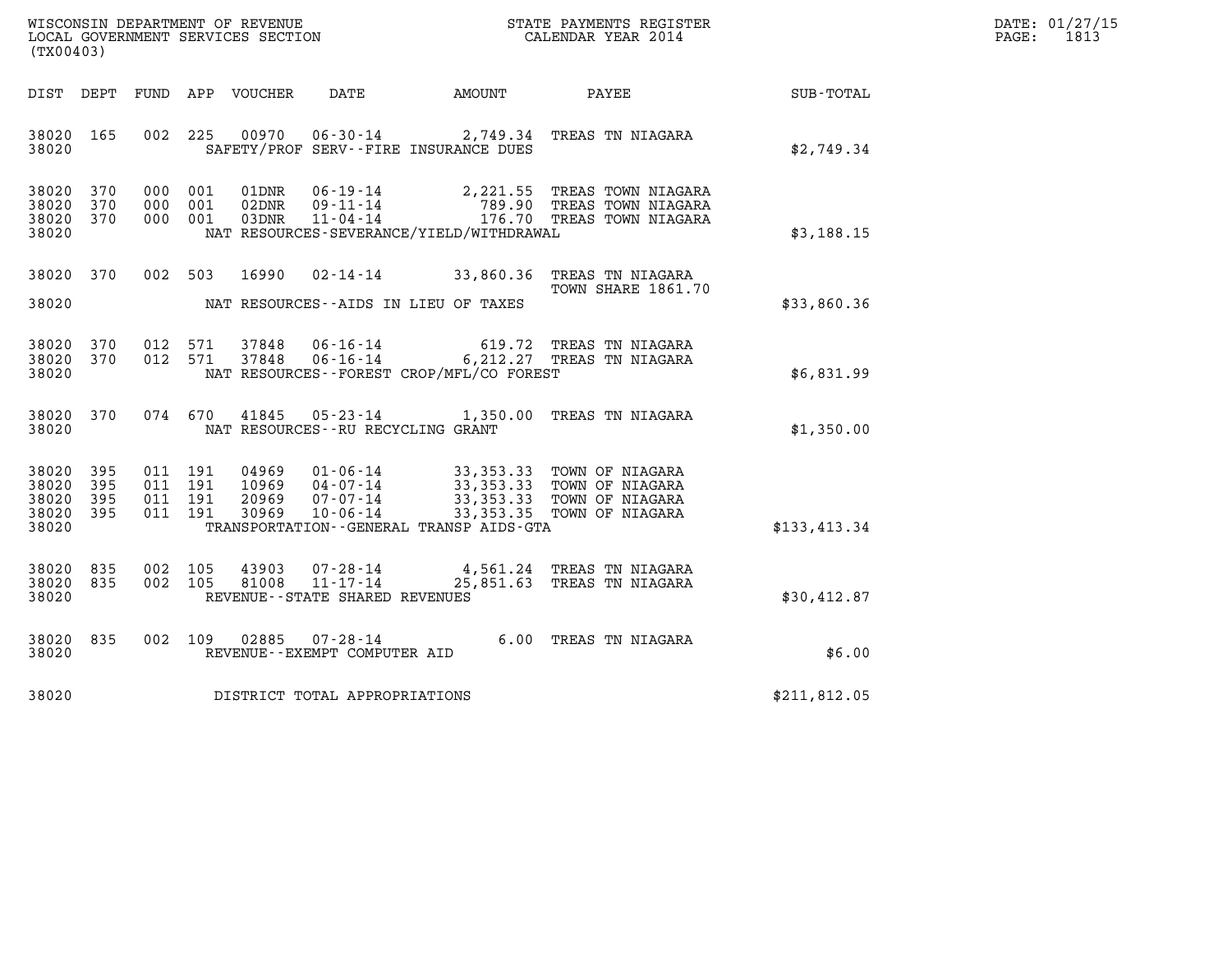| DATE: | 01/27/15 |
|-------|----------|
| PAGE: | 1814     |

| (TX00403)                                                                                                | WISCONSIN DEPARTMENT OF REVENUE<br>LOCAL GOVERNMENT SERVICES SECTION<br>CALENDAR YEAR 2014                                                                                                                                               |                    |               | DATE: 01/27/15<br>$\mathtt{PAGE:}$<br>1814 |
|----------------------------------------------------------------------------------------------------------|------------------------------------------------------------------------------------------------------------------------------------------------------------------------------------------------------------------------------------------|--------------------|---------------|--------------------------------------------|
|                                                                                                          | DIST DEPT FUND APP VOUCHER DATE AMOUNT PAYEE TOTAL                                                                                                                                                                                       |                    |               |                                            |
| 38022 165<br>38022                                                                                       | 002 225 00971<br>06-30-14 2,695.43 TREAS TN PEMBINE<br>SAFETY/PROF SERV--FIRE INSURANCE DUES                                                                                                                                             |                    | \$2,695.43    |                                            |
| 38022 370<br>002 503<br>38022 370<br>002 503<br>38022 370<br>002 503                                     | 01-30-14 430.90 TREAS TN PEMBINE<br>01-30-14 4,110.41 TREAS TN PEMBINE<br>01-30-14 41,235.55 TREAS TN PEMBINE<br>16614<br>16614<br>16614                                                                                                 |                    |               |                                            |
| 38022                                                                                                    | NAT RESOURCES--AIDS IN LIEU OF TAXES                                                                                                                                                                                                     | TOWN SHARE 4023.84 | \$45,776.86   |                                            |
| 38022 370<br>38022 370<br>38022                                                                          | 012 571 37849<br>06-16-14 1,101.37 TREAS TN PEMBINE<br>06-16-14 5,375.08 TREAS TN PEMBINE<br>012 571 37849<br>NAT RESOURCES--FOREST CROP/MFL/CO FOREST                                                                                   |                    | \$6,476.45    |                                            |
| 38022 370<br>38022                                                                                       | 05-23-14 4,309.24 TREAS TN PEMBINE<br>074 670 41846<br>NAT RESOURCES--RU RECYCLING GRANT                                                                                                                                                 |                    | \$4,309.24    |                                            |
| 38022 395<br>011 191<br>38022<br>395<br>011 191<br>38022 395<br>011 191<br>38022 395<br>011 191<br>38022 | 04970<br>01-06-14 42,054.20 TOWN OF PEMBINE<br>04-07-14 42,054.20 TOWN OF PEMBINE<br>07-07-14 42,054.20 TOWN OF PEMBINE<br>10-06-14 42,054.22 TOWN OF PEMBINE<br>10970<br>20970<br>30970<br>TRANSPORTATION - - GENERAL TRANSP AIDS - GTA |                    | \$168, 216.82 |                                            |
| 38022 835<br>002 105<br>38022 835<br>002 105<br>38022                                                    | 07-28-14 3,067.64 TREAS TN PEMBINE<br>11-17-14 17,383.32 TREAS TN PEMBINE<br>43904<br>81009<br>REVENUE--STATE SHARED REVENUES                                                                                                            |                    | \$20,450.96   |                                            |
| 38022 835<br>38022                                                                                       | 002 109 02886<br>07-28-14 112.00 TREAS TN PEMBINE<br>REVENUE--EXEMPT COMPUTER AID                                                                                                                                                        |                    | \$112.00      |                                            |
| 38022 835<br>002 501<br>38022                                                                            | 00002<br>02-03-14 260.59 TREAS TN PEMBINE<br>DOA-PAYMENT FOR MUNICIPAL SERVICES AID                                                                                                                                                      |                    | \$260.59      |                                            |
| 38022                                                                                                    | DISTRICT TOTAL APPROPRIATIONS                                                                                                                                                                                                            |                    | \$248, 298.35 |                                            |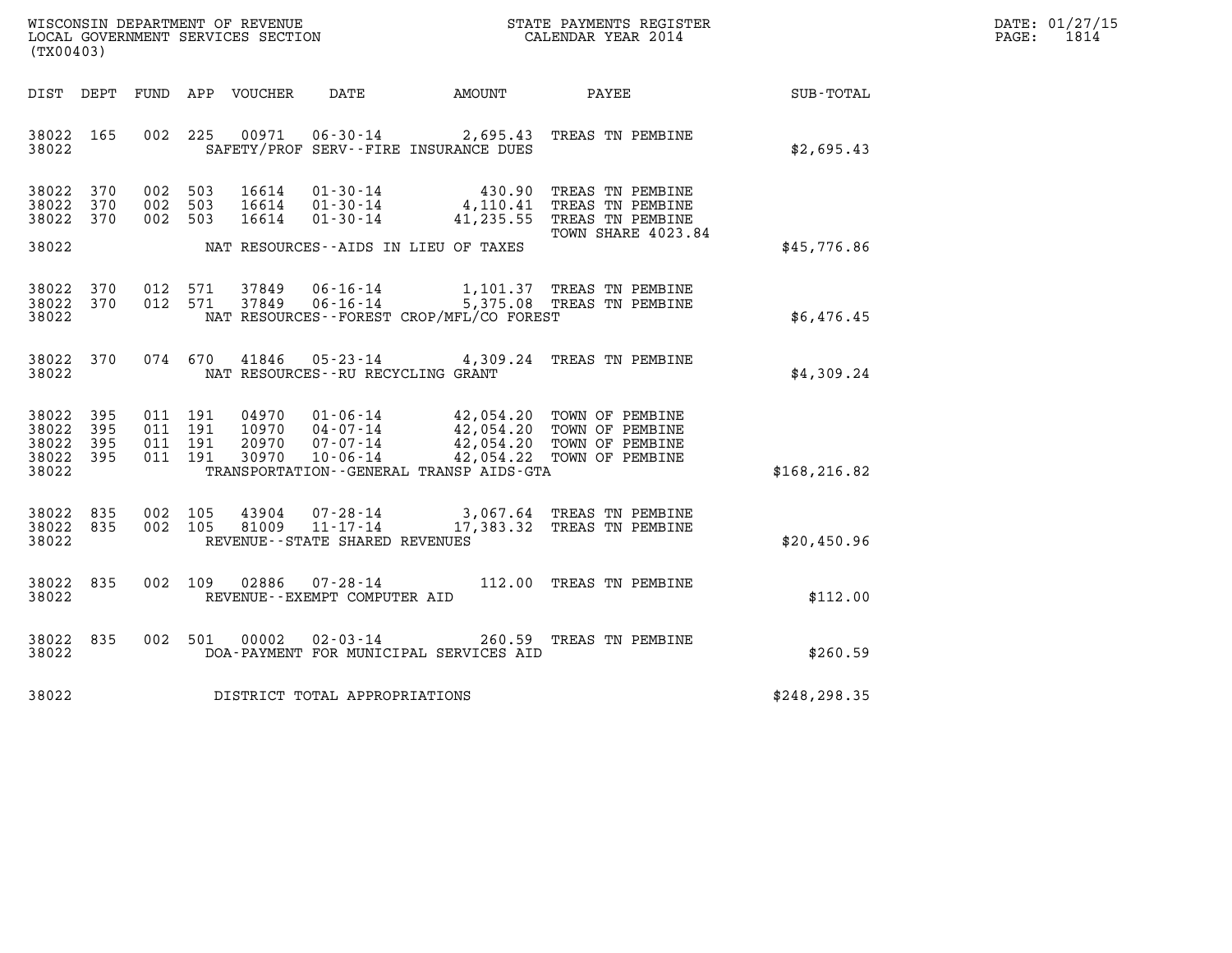| DATE: | 01/27/15 |
|-------|----------|
| PAGE: | 1815     |

| (TX00403)                                                  |                   |     |                                                     |                                           |                                                                       |                                                           |                                                                                                                                                                                                                                                                      |                 | DATE: 01/27/15<br>1815<br>$\mathtt{PAGE}$ : |
|------------------------------------------------------------|-------------------|-----|-----------------------------------------------------|-------------------------------------------|-----------------------------------------------------------------------|-----------------------------------------------------------|----------------------------------------------------------------------------------------------------------------------------------------------------------------------------------------------------------------------------------------------------------------------|-----------------|---------------------------------------------|
|                                                            |                   |     |                                                     | DIST DEPT FUND APP VOUCHER                | DATE                                                                  | AMOUNT                                                    |                                                                                                                                                                                                                                                                      | PAYEE SUB-TOTAL |                                             |
| 38024 165<br>38024                                         |                   |     |                                                     |                                           |                                                                       | SAFETY/PROF SERV--FIRE INSURANCE DUES                     | 002 225 00972 06-30-14 12,309.15 TREAS TN PESHTIGO                                                                                                                                                                                                                   | \$12,309.15     |                                             |
| 38024 370<br>38024                                         | 38024 370         |     | 000 001<br>000 001                                  |                                           |                                                                       | NAT RESOURCES-SEVERANCE/YIELD/WITHDRAWAL                  | 01DNR  06-19-14   1,533.85 TREAS TOWN PESHTIGO<br>02DNR  09-11-14   4,348.64 TREAS TOWN PESHTIGO                                                                                                                                                                     | \$5,882.49      |                                             |
| 38024<br>38024<br>38024<br>38024 370                       | 370<br>370<br>370 | 002 | 503<br>002 503<br>002 503<br>002 503                | 16991<br>16991<br>16991<br>16991          | $02 - 14 - 14$                                                        |                                                           | 02-14-14 6,209.61 TREAS TN PESHTIGO<br>02-14-14 16,121.77 TREAS TN PESHTIGO<br>02-14-14 18,735.72 TREAS TN PESHTIGO<br>17,946.12 TREAS TN PESHTIGO<br>TOWN SHARE 2877.58                                                                                             |                 |                                             |
| 38024                                                      |                   |     |                                                     |                                           |                                                                       | NAT RESOURCES--AIDS IN LIEU OF TAXES                      |                                                                                                                                                                                                                                                                      | \$59.013.22     |                                             |
| 38024 370<br>38024 370<br>38024                            |                   | 012 | 571<br>012 571                                      | 37850<br>37850                            |                                                                       | NAT RESOURCES - - FOREST CROP/MFL/CO FOREST               | 06-16-14 400.30 TREAS TN PESHTIGO<br>06-16-14 117.44 TREAS TN PESHTIGO                                                                                                                                                                                               | \$517.74        |                                             |
| 38024 370<br>38024<br>38024<br>38024<br>38024 370<br>38024 | 370<br>370<br>370 |     | 012 579<br>012 579<br>012 579<br>012 579<br>012 579 | 19530<br>19530<br>19530<br>19530<br>19530 |                                                                       | NAT RESOURCES--AIDS IN LIEU OF TAXES                      | 04-16-14<br>04-16-14<br>04-16-14<br>04-16-14<br>04-16-14<br>04-16-14<br>04-16-14<br>04-16-14<br>04-16-14<br>04-16-14<br>04-16-14<br>04-16-14<br>04-16-14<br>04-16-14<br>04-16-14<br>04-16-14<br>04-16-14<br>04-16-14<br>04-16-14<br>04-16-14<br>04-16-14<br>04-16-14 | \$3,858.17      |                                             |
| 38024                                                      | 38024 370         |     |                                                     |                                           |                                                                       | NAT RESOURCES - - RECREATION RESOURCE - FED               | 012 583 02033 03-21-14 937.50 TREAS TN PESHTIGO                                                                                                                                                                                                                      | \$937.50        |                                             |
| 38024                                                      | 38024 370         |     |                                                     |                                           |                                                                       | NAT RESOURCES--RU RECYCLING GRANT                         | 074 670 41847 05-23-14 8,377.30 TREAS TN PESHTIGO                                                                                                                                                                                                                    | \$8,377.30      |                                             |
| 38024 395<br>38024<br>38024<br>38024<br>38024              | 395<br>395<br>395 | 011 | 011 191<br>191<br>011 191<br>011 191                | 04971<br>10971<br>20971<br>30971          | 01-06-14<br>$04 - 07 - 14$<br>$07 - 07 - 14$<br>$10 - 06 - 14$        | 45,362.01<br>TRANSPORTATION - - GENERAL TRANSP AIDS - GTA | 45,362.01 TOWN OF PESHTIGO<br>TOWN OF PESHTIGO<br>45,362.01 TOWN OF PESHTIGO<br>45,362.04 TOWN OF PESHTIGO                                                                                                                                                           | \$181,448.07    |                                             |
| 38024<br>38024 835<br>38024                                | 835               | 002 | 105<br>002 105                                      | 43905<br>81010                            | $07 - 28 - 14$<br>$11 - 17 - 14$<br>REVENUE - - STATE SHARED REVENUES |                                                           | 39,020.42 TREAS TN PESHTIGO<br>223, 156.14 TREAS TN PESHTIGO                                                                                                                                                                                                         | \$262, 176.56   |                                             |
| 38024<br>38024                                             | 835               |     | 002 109                                             | 02887                                     | $07 - 28 - 14$<br>REVENUE--EXEMPT COMPUTER AID                        |                                                           | 111.00 TREAS TN PESHTIGO                                                                                                                                                                                                                                             | \$111.00        |                                             |
| 38024                                                      |                   |     |                                                     |                                           | DISTRICT TOTAL APPROPRIATIONS                                         |                                                           |                                                                                                                                                                                                                                                                      | \$534,631.20    |                                             |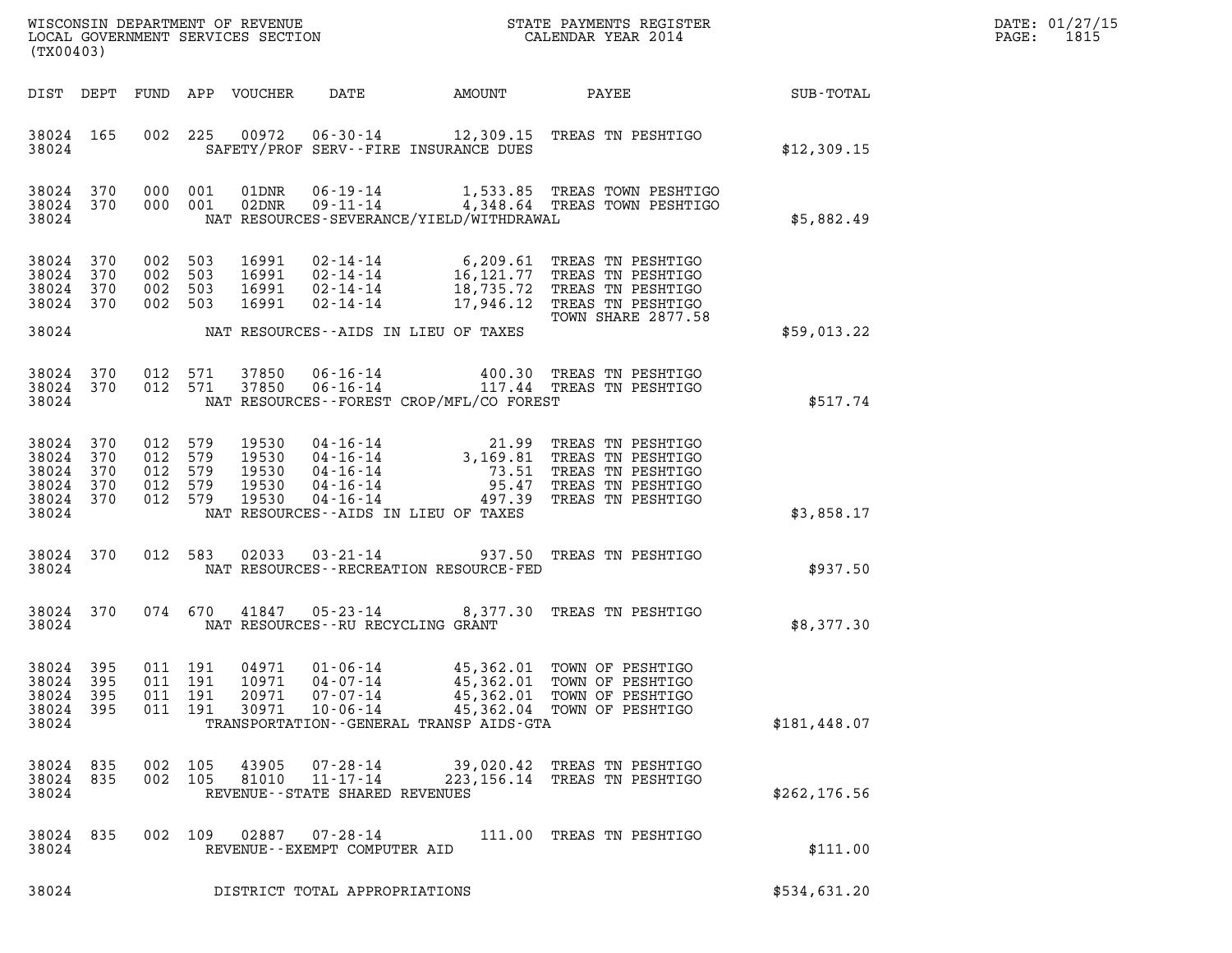| (TX00403)                                    |     |                              |                    |               |                                          |                                              |                                                                                                                                                                                                                      |               | DATE: 01/27/15<br>PAGE: 1816 |
|----------------------------------------------|-----|------------------------------|--------------------|---------------|------------------------------------------|----------------------------------------------|----------------------------------------------------------------------------------------------------------------------------------------------------------------------------------------------------------------------|---------------|------------------------------|
|                                              |     |                              |                    |               |                                          |                                              | DIST DEPT FUND APP VOUCHER DATE AMOUNT PAYEE SUB-TOTAL                                                                                                                                                               |               |                              |
| 38026                                        |     |                              |                    |               |                                          | SAFETY/PROF SERV--FIRE INSURANCE DUES        | 38026 165 002 225 00973 06-30-14 5,750.26 TREAS TN PORTERFIELD                                                                                                                                                       | \$5,750.26    |                              |
| 38026                                        |     |                              |                    |               |                                          | NAT RESOURCES-SEVERANCE/YIELD/WITHDRAWAL     | 38026 370 000 001 02DNR 09-11-14 841.01 TREAS TOWN PORTERFIELD                                                                                                                                                       | \$841.01      |                              |
|                                              |     |                              |                    |               |                                          | 38026 MAT RESOURCES--AIDS IN LIEU OF TAXES   | 38026 370 002 503 16992 02-14-14 52,465.71 TREAS TN PORTERFIELD<br>TOWN SHARE 7964.88                                                                                                                                | \$52,465.71   |                              |
|                                              |     | 38026 38026                  |                    |               |                                          | NAT RESOURCES - - FOREST CROP/MFL/CO FOREST  | 38026 370 012 571 37851 06-16-14 549.66 TREAS TN PORTERFIELD                                                                                                                                                         | \$549.66      |                              |
|                                              |     |                              |                    |               |                                          | 38026 NAT RESOURCES--AIDS IN LIEU OF TAXES   | 38026 370 012 579 19531 04-16-14 14.57 TREAS TN PORTERFIELD                                                                                                                                                          | \$14.57       |                              |
|                                              |     |                              |                    |               |                                          | 38026 NAT RESOURCES--RU RECYCLING GRANT      | 38026 370 074 670 41848 05-23-14 6,985.64 TREAS TN PORTERFIELD                                                                                                                                                       | \$6,985.64    |                              |
|                                              |     |                              |                    |               |                                          | 38026 NAT RESOURCES--RU CONSOLIDATED GRANT   | 38026 370 074 673 41848 05-23-14 518.23 TREAS TN PORTERFIELD                                                                                                                                                         | \$518.23      |                              |
| 38026 395<br>38026 395<br>38026 395<br>38026 |     | 38026 395 011 191<br>011 191 | 011 191<br>011 191 |               |                                          | TRANSPORTATION - - GENERAL TRANSP AIDS - GTA | 04972   01-06-14   37,724.94   TOWN OF PORTERFIELD<br>10972   04-07-14   37,724.94   TOWN OF PORTERFIELD<br>20972   07-07-14   37,724.94   TOWN OF PORTERFIELD<br>30972   10-06-14   37,724.94   TOWN OF PORTERFIELD | \$150,899.76  |                              |
| 38026                                        |     |                              |                    |               | REVENUE--STATE SHARED REVENUES           |                                              | 38026 835 002 105 43906 07-28-14 5,825.75 TREAS TN PORTERFIELD<br>38026 835 002 105 81011 11-17-14 33,031.39 TREAS TN PORTERFIELD                                                                                    | \$38,857.14   |                              |
| 38026 835<br>38026                           |     | 002 109                      |                    | 02888         | 07-28-14<br>REVENUE--EXEMPT COMPUTER AID |                                              | 56.00 TREAS TN PORTERFIELD                                                                                                                                                                                           | \$56.00       |                              |
| 38026<br>38026                               | 835 |                              |                    | 021 363 36219 | 03-24-14<br>REVENUE--LOTTERY CREDIT -    |                                              | 225.60 TREAS TN PORTERFIELD                                                                                                                                                                                          | \$225.60      |                              |
| 38026                                        |     |                              |                    |               | DISTRICT TOTAL APPROPRIATIONS            |                                              |                                                                                                                                                                                                                      | \$257, 163.58 |                              |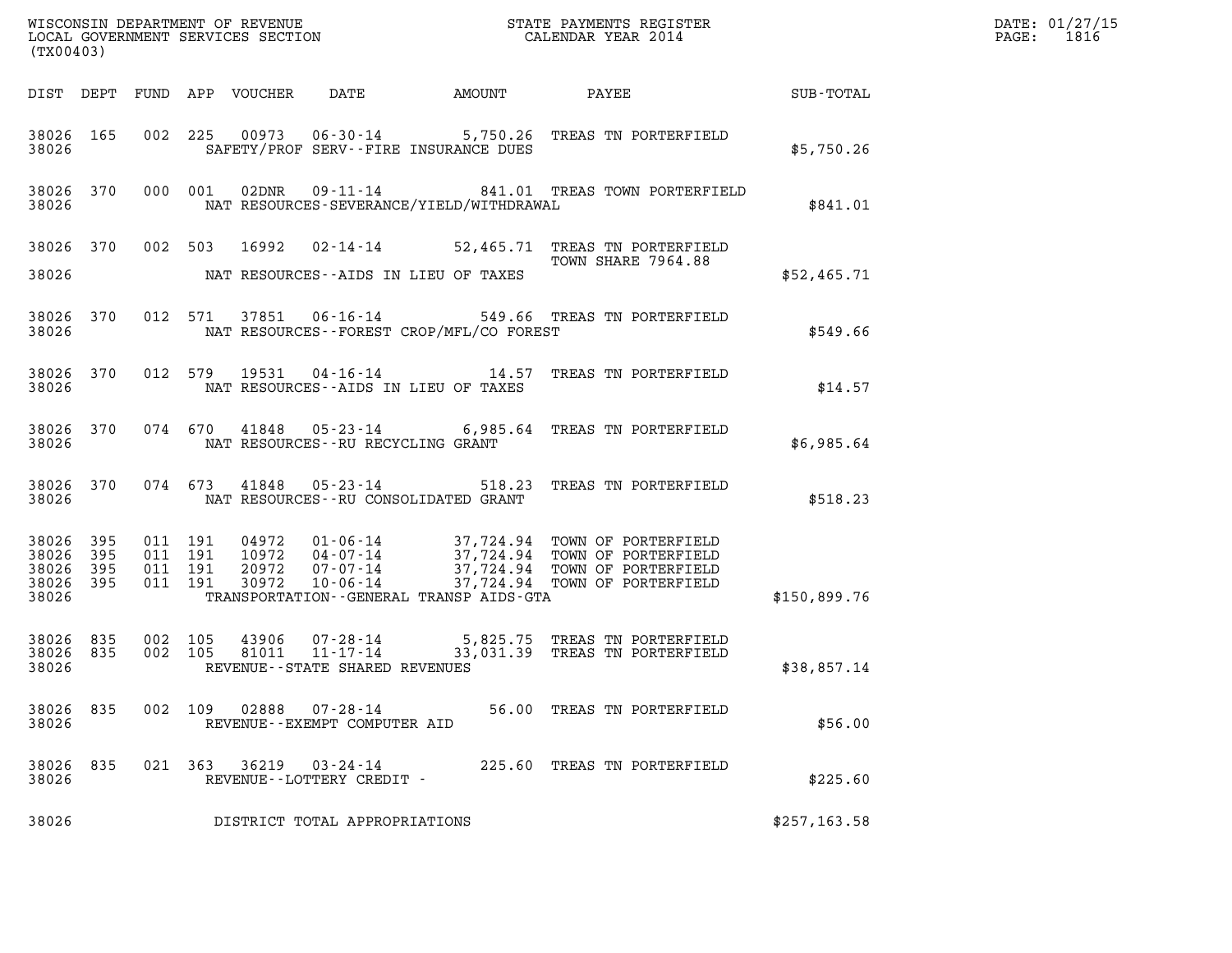| (TX00403)                                 |                          |                                          |         |                            | WISCONSIN DEPARTMENT OF REVENUE<br>LOCAL GOVERNMENT SERVICES SECTION |                                                                                           | STATE PAYMENTS REGISTER<br>CALENDAR YEAR 2014                                 |              | DATE: 01/27/15<br>$\mathtt{PAGE}$ :<br>1817 |
|-------------------------------------------|--------------------------|------------------------------------------|---------|----------------------------|----------------------------------------------------------------------|-------------------------------------------------------------------------------------------|-------------------------------------------------------------------------------|--------------|---------------------------------------------|
|                                           |                          |                                          |         | DIST DEPT FUND APP VOUCHER | DATE                                                                 | AMOUNT                                                                                    | PAYEE                                                                         | SUB-TOTAL    |                                             |
| 38028 165<br>38028                        |                          |                                          |         |                            |                                                                      | 002 225 00974 06-30-14 3,557.97 TREAS TN POUND<br>SAFETY/PROF SERV--FIRE INSURANCE DUES   |                                                                               | \$3,557.97   |                                             |
| 38028 370<br>38028                        |                          |                                          | 012 571 | 37852                      |                                                                      | 06-16-14 218.56 TREAS TN POUND<br>NAT RESOURCES - - FOREST CROP/MFL/CO FOREST             |                                                                               | \$218.56     |                                             |
| 38028 370<br>38028<br>38028               | 370                      | 012 579<br>012 579                       |         | 19532<br>19532             | 04-16-14<br>$04 - 16 - 14$                                           | 30.92<br>62.12<br>NAT RESOURCES -- AIDS IN LIEU OF TAXES                                  | TREAS TN POUND<br>TREAS TN POUND                                              | \$93.04      |                                             |
| 38028 370<br>38028                        |                          |                                          |         | 074 670 41849              | $05 - 23 - 14$<br>NAT RESOURCES - - RU RECYCLING GRANT               |                                                                                           | 3,089.46 TREAS TN POUND                                                       | \$3,089.46   |                                             |
| 38028<br>38028<br>38028<br>38028<br>38028 | 395<br>395<br>395<br>395 | 011 191<br>011 191<br>011 191<br>011 191 |         | 10973<br>20973<br>30973    | $04 - 07 - 14$<br>07-07-14<br>$10 - 06 - 14$                         | 04973  01-06-14  36,100.14  TOWN OF POUND<br>TRANSPORTATION - - GENERAL TRANSP AIDS - GTA | 36,100.14 TOWN OF POUND<br>36,100.14 TOWN OF POUND<br>36,100.15 TOWN OF POUND | \$144,400.57 |                                             |
| 38028 835<br>38028 835<br>38028           |                          | 002 105<br>002 105                       |         | 81012                      | 43907 07-28-14<br>11-17-14<br>REVENUE - - STATE SHARED REVENUES      |                                                                                           | 9,972.24 TREAS TN POUND<br>56,506.41 TREAS TN POUND                           | \$66,478.65  |                                             |
| 38028 835<br>38028                        |                          |                                          |         |                            | 002 109 02889 07-28-14<br>REVENUE--EXEMPT COMPUTER AID               |                                                                                           | 9.00 TREAS TN POUND                                                           | \$9.00       |                                             |
| 38028                                     |                          |                                          |         |                            | DISTRICT TOTAL APPROPRIATIONS                                        |                                                                                           |                                                                               | \$217,847.25 |                                             |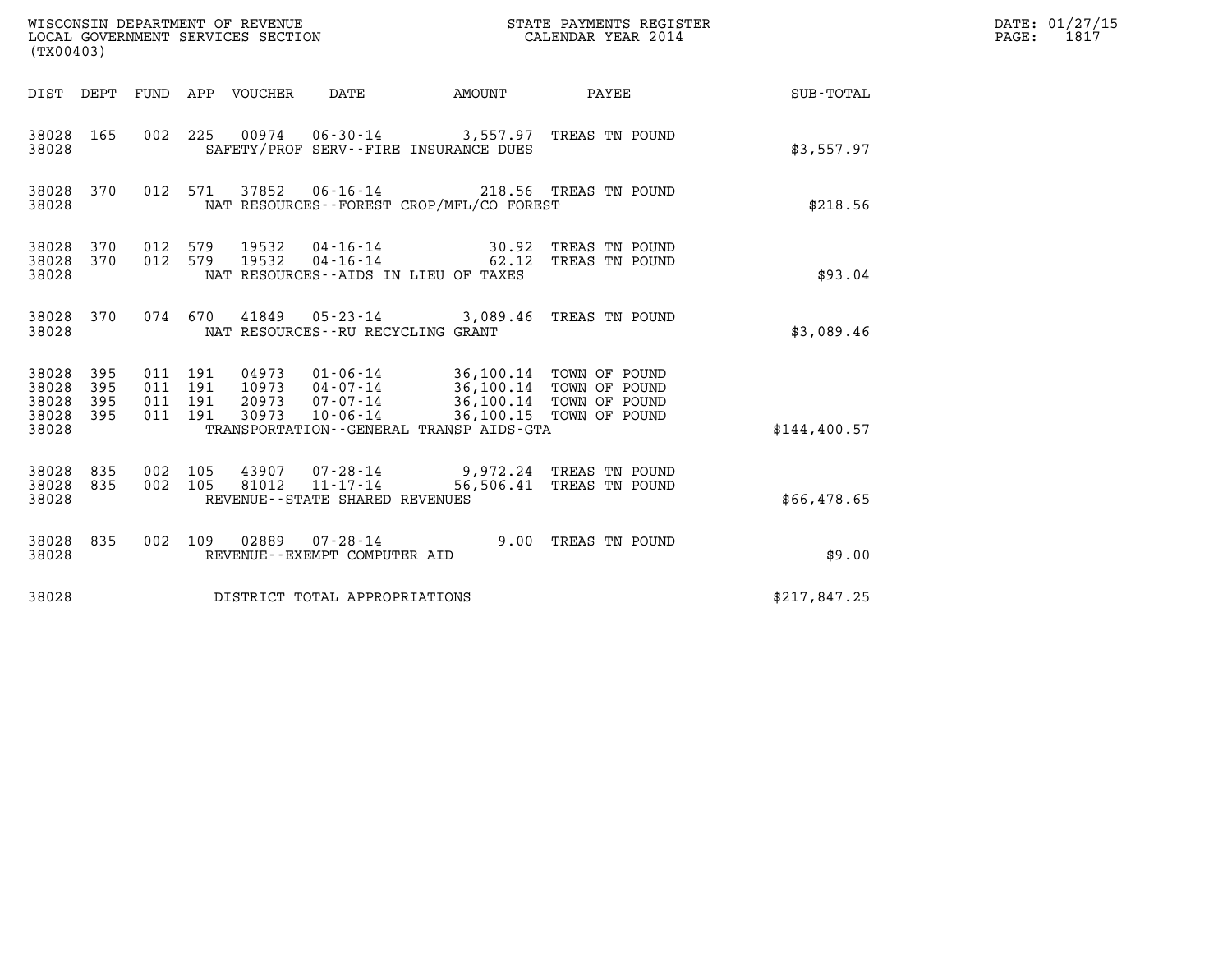| DATE: | 01/27/15 |
|-------|----------|
| PAGE: | 1818     |

| (TX00403)                                         |            |                               |         |                         |                                   |                                              |                                                                                                                                                                                                          |              | DATE: 01/27/15<br>$\mathtt{PAGE:}$<br>1818 |
|---------------------------------------------------|------------|-------------------------------|---------|-------------------------|-----------------------------------|----------------------------------------------|----------------------------------------------------------------------------------------------------------------------------------------------------------------------------------------------------------|--------------|--------------------------------------------|
|                                                   |            |                               |         |                         |                                   |                                              | DIST DEPT FUND APP VOUCHER DATE AMOUNT PAYEE                                                                                                                                                             | SUB-TOTAL    |                                            |
| 38030 165<br>38030                                |            |                               |         | 002 225 00975           |                                   | SAFETY/PROF SERV--FIRE INSURANCE DUES        | 06-30-14 3,432.19 TREAS TN SILVER CLIFF                                                                                                                                                                  | \$3,432.19   |                                            |
| 38030 370<br>38030 370<br>38030                   |            | 000 001<br>000 001            |         | 01DNR<br>03DNR          |                                   | NAT RESOURCES-SEVERANCE/YIELD/WITHDRAWAL     | 06-19-14 162.78 TREAS TOWN SILVER CLIFF<br>11-04-14 210,256.17 TREAS TOWN SILVER CLIFF                                                                                                                   | \$210,418.95 |                                            |
| 38030                                             |            |                               |         | 38030 370 002 503 17242 |                                   | NAT RESOURCES--AIDS IN LIEU OF TAXES         | 03-31-14 22,985.45 TREAS TN SILVER CLIFF<br><b>TOWN SHARE 1467.13</b>                                                                                                                                    | \$22,985.45  |                                            |
| 38030 370<br>38030 370<br>38030                   |            | 012 571                       | 012 571 | 37853<br>37853          |                                   | NAT RESOURCES--FOREST CROP/MFL/CO FOREST     | 06-16-14 11,267.17 TREAS TN SILVER CLIFF<br>06-16-14 1,909.90 TREAS TN SILVER CLIFF                                                                                                                      | \$13,177.07  |                                            |
| 38030 370<br>38030 370<br>38030                   |            | 012 579<br>012 579            |         | 19533<br>19533          |                                   | NAT RESOURCES--AIDS IN LIEU OF TAXES         | 04-16-14 35.20 TREAS TN SILVER CLIFF<br>04-16-14 10.84 TREAS TN SILVER CLIFF                                                                                                                             | \$46.04      |                                            |
| 38030<br>38030<br>38030 395<br>38030 395<br>38030 | 395<br>395 | 011 191<br>011 191<br>011 191 | 011 191 |                         |                                   | TRANSPORTATION - - GENERAL TRANSP AIDS - GTA | 04974  01-06-14  42,629.20 TOWN OF SILVER CLIFF<br>10974  04-07-14  42,629.20 TOWN OF SILVER CLIFF<br>20974  07-07-14  42,629.20 TOWN OF SILVER CLIFF<br>30974  10-06-14  42,629.20 TOWN OF SILVER CLIFF | \$170,516.80 |                                            |
| 38030<br>38030 835<br>38030                       | 835        | 002 105<br>002 105            |         | 43908<br>81013          | REVENUE - - STATE SHARED REVENUES |                                              | 07-28-14 1,404.05 TREAS TN SILVER CLIFF<br>11-17-14 7,968.29 TREAS TN SILVER CLIFF                                                                                                                       | \$9,372.34   |                                            |
| 38030 835<br>38030                                |            |                               | 002 109 |                         | REVENUE--EXEMPT COMPUTER AID      |                                              | 02890  07-28-14  3.00 TREAS TN SILVER CLIFF                                                                                                                                                              | \$3.00       |                                            |
| 38030                                             |            |                               |         |                         | DISTRICT TOTAL APPROPRIATIONS     |                                              |                                                                                                                                                                                                          | \$429,951.84 |                                            |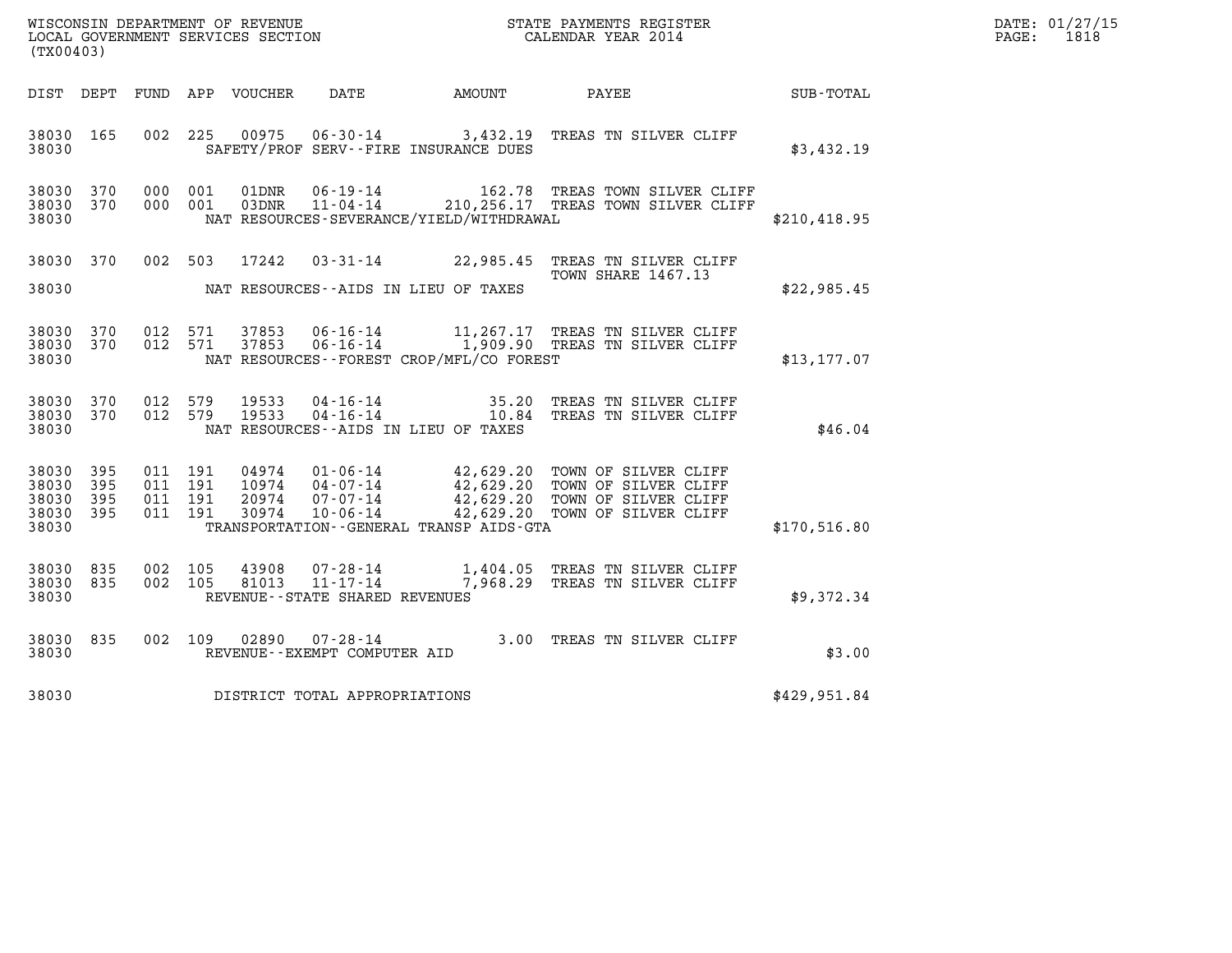| DATE: | 01/27/15 |
|-------|----------|
| PAGE: | 1819     |

| (TX00403)                                     |                   |         |                               |                                 |                                                  |                                          |                                                                                                                                        |              | DATE: 01/27/15<br>PAGE: 1819 |
|-----------------------------------------------|-------------------|---------|-------------------------------|---------------------------------|--------------------------------------------------|------------------------------------------|----------------------------------------------------------------------------------------------------------------------------------------|--------------|------------------------------|
|                                               |                   |         |                               | DIST DEPT FUND APP VOUCHER DATE |                                                  |                                          | AMOUNT PAYEE                                                                                                                           | SUB-TOTAL    |                              |
| 38032                                         |                   |         |                               |                                 |                                                  | SAFETY/PROF SERV--FIRE INSURANCE DUES    | 38032 165 002 225 00976 06-30-14 17,107.02 TREAS TN STEPHENSON                                                                         | \$17,107.02  |                              |
| 38032                                         |                   |         |                               |                                 |                                                  | NAT RESOURCES-SEVERANCE/YIELD/WITHDRAWAL | 38032 370 000 001 01DNR 06-19-14 5,954.09 TREAS TOWN STEPHENSON<br>38032 370 000 001 02DNR 09-25-14 58.90 TREAS TOWN STEPHENSON        | \$6,012.99   |                              |
| 38032 370<br>38032 370<br>38032               |                   |         | 002 503                       |                                 |                                                  | NAT RESOURCES--AIDS IN LIEU OF TAXES     | 002 503 16993 02-14-14 89,575.22 TREAS TN STEPHENSON<br>16993  02-14-14  382,760.81  TREAS TN STEPHENSON<br><b>TOWN SHARE 47238.64</b> | \$472,336.03 |                              |
| 38032 370<br>38032                            |                   |         |                               |                                 | NAT RESOURCES--BOAT PATROL                       |                                          | 012 381 00522 03-28-14 960.02 TREAS TN STEPHENSON                                                                                      | \$960.02     |                              |
| 38032 370<br>38032                            |                   |         |                               |                                 |                                                  | NAT RESOURCES--BOATING ENFORCEMENT AIDS  | 012 550 00522 03-28-14 3,326.45 TREAS TN STEPHENSON                                                                                    | \$3,326.45   |                              |
| 38032 370<br>38032 370<br>38032               |                   |         |                               |                                 |                                                  | NAT RESOURCES--FOREST CROP/MFL/CO FOREST | 012 571 37854 06-16-14 2,413.02 TREAS TN STEPHENSON<br>012 571 37854 06-16-14 5,006.75 TREAS TN STEPHENSON                             | \$7,419.77   |                              |
| 38032 370<br>38032                            |                   |         |                               |                                 |                                                  | NAT RESOURCES--AIDS IN LIEU OF TAXES     | 012 579 19534 04-16-14 158.40 TREAS TN STEPHENSON                                                                                      | \$158.40     |                              |
| 38032 395<br>38032<br>38032<br>38032<br>38032 | 395<br>395<br>395 | 011 191 | 011 191<br>011 191<br>011 191 |                                 |                                                  | TRANSPORTATION--GENERAL TRANSP AIDS-GTA  |                                                                                                                                        | \$449,058.04 |                              |
| 38032 395<br>38032                            |                   |         |                               |                                 |                                                  | TRANSPORTATION - - LRIP/TRIP/MSIP GRANTS | 011 278 20795 08-07-14 23,233.20 TREAS TN STEPHENSON                                                                                   | \$23, 233.20 |                              |
| 38032 835<br>38032 835<br>38032               |                   |         | 002 105<br>002 105            | 43909<br>81014                  | $11 - 17 - 14$<br>REVENUE--STATE SHARED REVENUES |                                          | 07-28-14 7,190.60 TREAS TN STEPHENSON<br>52,308.64 TREAS TN STEPHENSON                                                                 | \$59,499.24  |                              |
| 38032 835<br>38032                            |                   |         |                               | 002 109 02891                   | 07-28-14<br>REVENUE--EXEMPT COMPUTER AID         |                                          | 49.00 TREAS TN STEPHENSON                                                                                                              | \$49.00      |                              |
| 38032 835                                     |                   |         | 002 501                       | 00002                           | 02-03-14                                         |                                          | 501.05 TREAS TN STEPHENSON                                                                                                             |              |                              |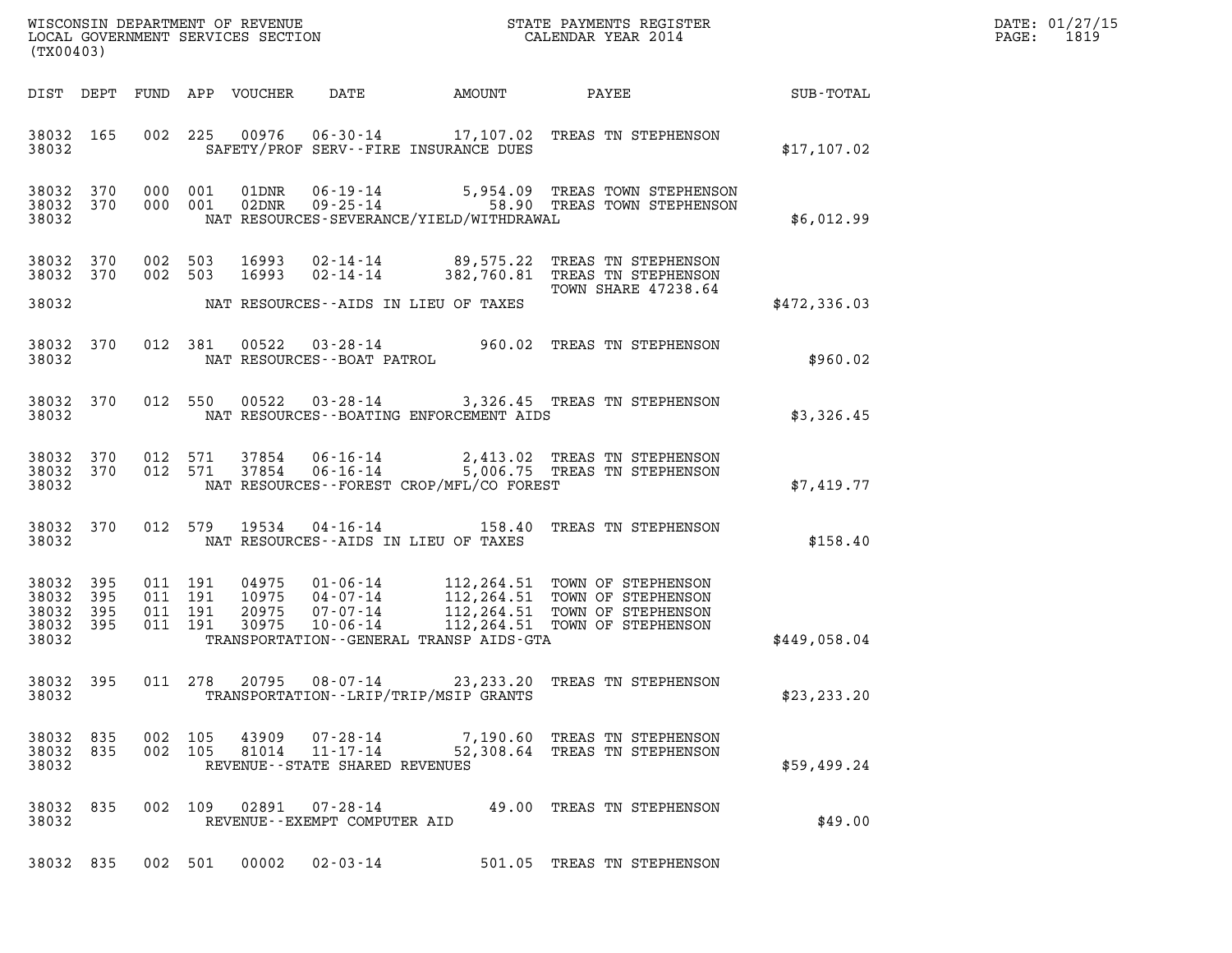| WISCONSIN DEPARTMENT OF REVENUE<br>LOCAL GOVERNMENT SERVICES SECTION<br>(TX00403) |             |         |                                                |        | STATE PAYMENTS REGISTER<br>CALENDAR YEAR 2014 |                | DATE: 01/27/15<br>1820<br>PAGE: |
|-----------------------------------------------------------------------------------|-------------|---------|------------------------------------------------|--------|-----------------------------------------------|----------------|---------------------------------|
| DEPT<br>DIST                                                                      | FUND<br>APP | VOUCHER | DATE                                           | AMOUNT | PAYEE                                         | SUB-TOTAL      |                                 |
| 38032                                                                             |             |         | DOA-PAYMENT FOR MUNICIPAL SERVICES AID         |        |                                               | \$501.05       |                                 |
| 835<br>38032<br>38032                                                             | 021<br>363  | 36220   | $03 - 24 - 14$<br>REVENUE - - LOTTERY CREDIT - | 416.40 | TREAS TN STEPHENSON                           | \$416.40       |                                 |
| 38032                                                                             |             |         | DISTRICT TOTAL APPROPRIATIONS                  |        |                                               | \$1,040,077.61 |                                 |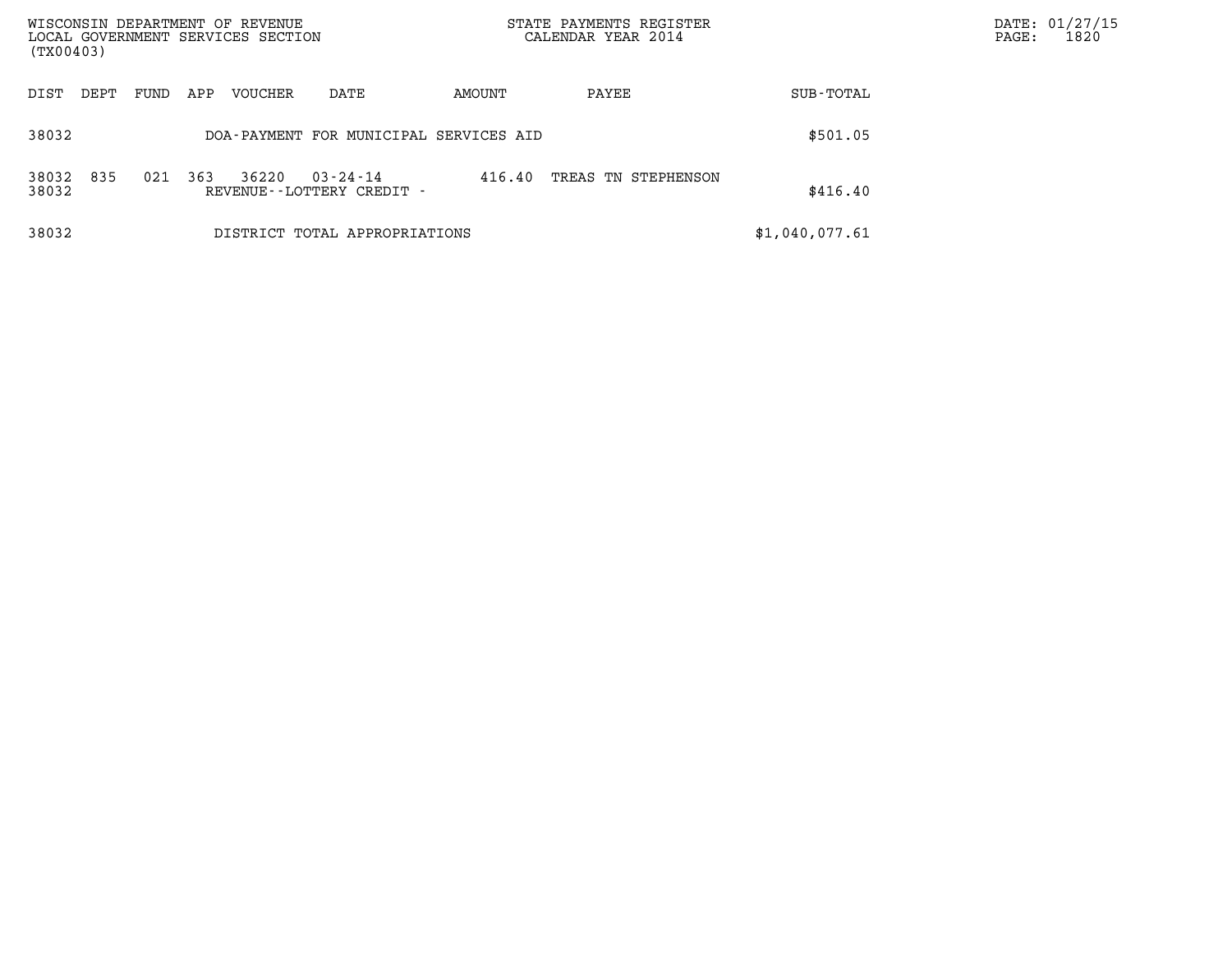|                                          |              |                                          |         |                |                                                        |                                              | DATE: 01/27/15                                                                                                                                   |                  |            |
|------------------------------------------|--------------|------------------------------------------|---------|----------------|--------------------------------------------------------|----------------------------------------------|--------------------------------------------------------------------------------------------------------------------------------------------------|------------------|------------|
| (TX00403)                                |              |                                          |         |                |                                                        |                                              |                                                                                                                                                  |                  | PAGE: 1821 |
|                                          |              |                                          |         |                |                                                        | DIST DEPT FUND APP VOUCHER DATE AMOUNT PAYEE |                                                                                                                                                  | <b>SUB-TOTAL</b> |            |
| 38034 165<br>38034                       |              |                                          |         |                |                                                        | SAFETY/PROF SERV--FIRE INSURANCE DUES        | 002 225 00977 06-30-14 2,407.92 TREAS TN WAGNER                                                                                                  | \$2,407.92       |            |
| 38034 370<br>38034                       |              |                                          | 000 001 | 02DNR          |                                                        | NAT RESOURCES-SEVERANCE/YIELD/WITHDRAWAL     | 09-11-14 713.52 TREAS TOWN WAGNER                                                                                                                | \$713.52         |            |
| 38034                                    | 38034 370    | 38034 370 012 571                        | 012 571 |                |                                                        | NAT RESOURCES - - FOREST CROP/MFL/CO FOREST  |                                                                                                                                                  | \$1,543.38       |            |
| 38034                                    | 38034 370    |                                          |         |                | NAT RESOURCES--RU RECYCLING GRANT                      |                                              | 074 670 41850 05-23-14 1,361.22 TREAS TN WAGNER                                                                                                  | \$1,361.22       |            |
| 38034 370<br>38034                       |              | 074 673                                  |         | 41850          | $05 - 23 - 14$                                         | NAT RESOURCES - - RU CONSOLIDATED GRANT      | 178.65   TREAS  TN  WAGNER                                                                                                                       | \$178.65         |            |
| 38034 395<br>38034<br>38034<br>38034 395 | - 395<br>395 | 011 191<br>011 191<br>011 191<br>011 191 |         | 20976<br>30976 | $07 - 07 - 14$<br>$10 - 06 - 14$                       |                                              | 04976  01-06-14  29,849.70  TOWN OF WAGNER<br>10976  04-07-14  29,849.70  TOWN OF WAGNER<br>29,849.70 TOWN OF WAGNER<br>29,849.70 TOWN OF WAGNER |                  |            |
| 38034                                    |              |                                          |         |                |                                                        | TRANSPORTATION - - GENERAL TRANSP AIDS - GTA |                                                                                                                                                  | \$119,398.80     |            |
| 38034                                    | 38034 395    |                                          |         |                |                                                        | TRANSPORTATION - - LRIP/TRIP/MSIP GRANTS     | 011 278 21839 08-18-14 23,217.91 TREAS TN WAGNER                                                                                                 | \$23,217.91      |            |
| 38034 835<br>38034 835<br>38034          |              | 002 105<br>002 105                       |         | 43910<br>81015 | $11 - 17 - 14$<br>REVENUE - - STATE SHARED REVENUES    |                                              | 07-28-14 1,874.02 TREAS TN WAGNER<br>10,573.50 TREAS TN WAGNER                                                                                   | \$12,447.52      |            |
| 38034 835<br>38034                       |              |                                          |         |                | 002 109 02892 07-28-14<br>REVENUE--EXEMPT COMPUTER AID |                                              | 2.00 TREAS TN WAGNER                                                                                                                             | \$2.00           |            |
| 38034                                    |              |                                          |         |                | DISTRICT TOTAL APPROPRIATIONS                          |                                              |                                                                                                                                                  | \$161, 270.92    |            |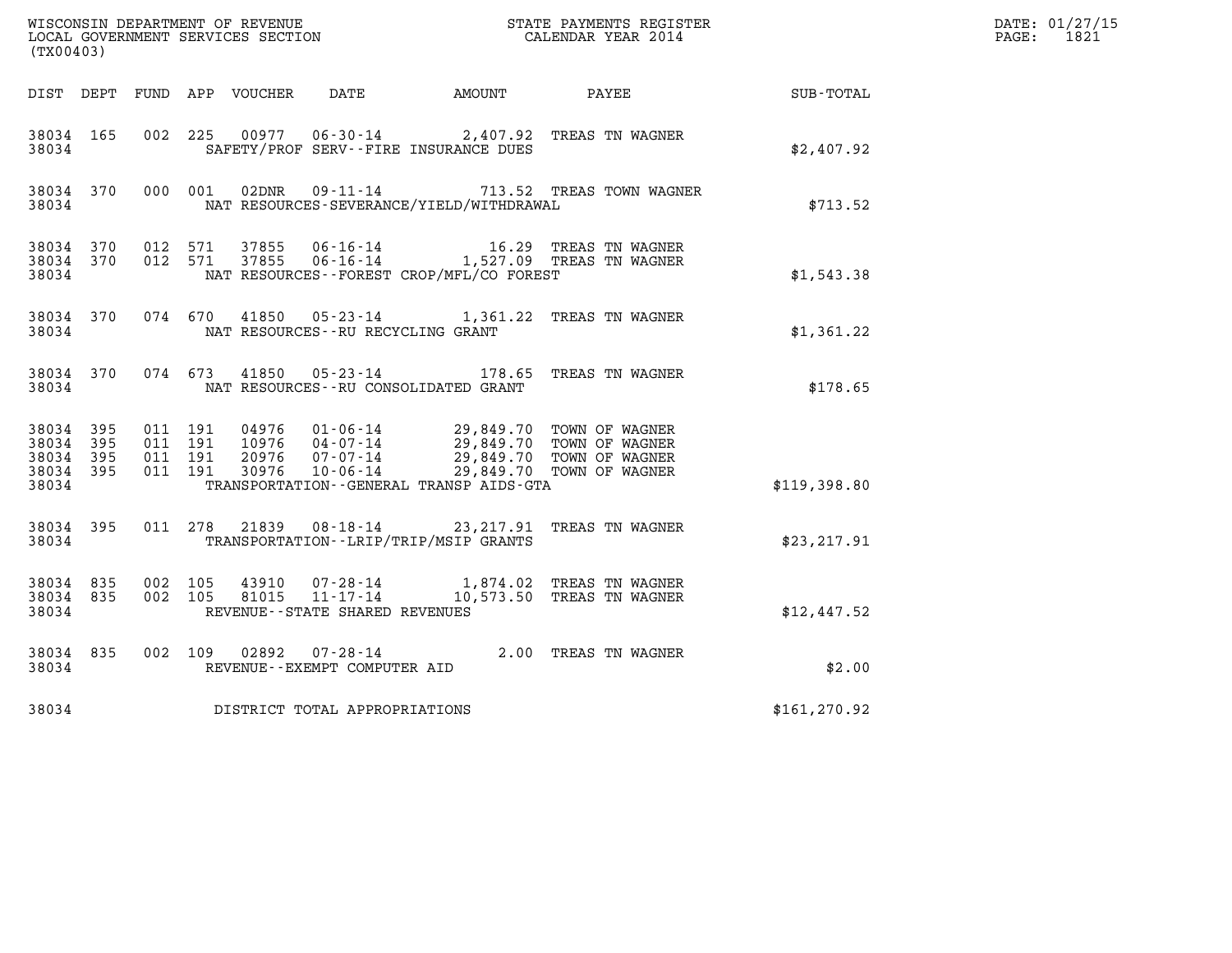| DATE: | 01/27/15 |
|-------|----------|
| PAGE: | 1822     |

|                                           |                          | WISCONSIN DEPARTMENT OF REVENUE      |                   | DATE: 01/27/15                    |                                                                 |                                                    |                                                                                                                             |                          |  |
|-------------------------------------------|--------------------------|--------------------------------------|-------------------|-----------------------------------|-----------------------------------------------------------------|----------------------------------------------------|-----------------------------------------------------------------------------------------------------------------------------|--------------------------|--|
| (TX00403)                                 |                          |                                      |                   | LOCAL GOVERNMENT SERVICES SECTION |                                                                 | CALENDAR YEAR 2014                                 |                                                                                                                             | $\mathtt{PAGE:}$<br>1822 |  |
| DIST DEPT                                 |                          | FUND                                 |                   | APP VOUCHER                       | DATE                                                            | AMOUNT                                             | PAYEE                                                                                                                       | SUB-TOTAL                |  |
| 38036 165<br>38036                        |                          | 002                                  | 225               | 00978                             |                                                                 | SAFETY/PROF SERV--FIRE INSURANCE DUES              | 06-30-14 4,797.87 TREAS TN WAUSAUKEE                                                                                        | \$4,797.87               |  |
| 38036<br>38036<br>38036                   | 370<br>370               | 000<br>000 001                       | 001               | 01DNR<br>02DNR                    | $06 - 19 - 14$<br>$09 - 11 - 14$                                | 750.88<br>NAT RESOURCES-SEVERANCE/YIELD/WITHDRAWAL | TREAS TOWN WAUSAUKEE<br>792.75 TREAS TOWN WAUSAUKEE                                                                         | \$1,543.63               |  |
| 38036<br>38036<br>38036                   | 370<br>370<br>370        | 002<br>002<br>002                    | 503<br>503<br>503 | 16994<br>16994<br>16994           | $02 - 14 - 14$<br>02-14-14<br>02-14-14                          | 30.84<br>10,615.41<br>936.11                       | TREAS TN WAUSAUKEE<br>TREAS TN WAUSAUKEE<br>TREAS TN WAUSAUKEE                                                              |                          |  |
| 38036                                     |                          |                                      |                   |                                   |                                                                 | NAT RESOURCES--AIDS IN LIEU OF TAXES               | <b>TOWN SHARE 1723.19</b>                                                                                                   | \$11,582.36              |  |
| 38036<br>38036 370<br>38036               | 370                      | 012<br>012 571                       | 571               | 37856<br>37856                    | 06-16-14<br>$06 - 16 - 14$                                      | NAT RESOURCES - - FOREST CROP/MFL/CO FOREST        | 1,865.96 TREAS TN WAUSAUKEE<br>265.65 TREAS TN WAUSAUKEE                                                                    | \$2,131.61               |  |
| 38036 370<br>38036<br>38036 370<br>38036  | 370                      | 012 579<br>012 579<br>012 579        |                   | 19535<br>19535<br>19535           | $04 - 16 - 14$<br>$04 - 16 - 14$<br>04-16-14                    | 4.74<br>NAT RESOURCES -- AIDS IN LIEU OF TAXES     | 36.26 TREAS TN WAUSAUKEE<br>TREAS TN WAUSAUKEE<br>243.95 TREAS TN WAUSAUKEE                                                 | \$284.95                 |  |
| 38036<br>38036<br>38036<br>38036<br>38036 | 395<br>395<br>395<br>395 | 011 191<br>011 191<br>011<br>011 191 | 191               | 04977<br>10977<br>20977<br>30977  | 01-06-14<br>$04 - 07 - 14$<br>$07 - 07 - 14$<br>$10 - 06 - 14$  | TRANSPORTATION--GENERAL TRANSP AIDS-GTA            | 52, 279.31 TOWN OF WAUSAUKEE<br>52,279.31 TOWN OF WAUSAUKEE<br>52, 279.31 TOWN OF WAUSAUKEE<br>52, 279.33 TOWN OF WAUSAUKEE | \$209, 117.26            |  |
| 38036 835<br>38036 835<br>38036           |                          | 002 105<br>002 105                   |                   | 43911<br>81016                    | 07-28-14<br>$11 - 17 - 14$<br>REVENUE - - STATE SHARED REVENUES |                                                    | 3,667.47 TREAS TN WAUSAUKEE<br>20,782.34 TREAS TN WAUSAUKEE                                                                 | \$24,449.81              |  |
| 38036<br>38036                            | 835                      | 002 109                              |                   | 02893                             | 07-28-14<br>REVENUE--EXEMPT COMPUTER AID                        |                                                    | 4.00 TREAS TN WAUSAUKEE                                                                                                     | \$4.00                   |  |
| 38036                                     |                          |                                      |                   |                                   | DISTRICT TOTAL APPROPRIATIONS                                   |                                                    |                                                                                                                             | \$253,911.49             |  |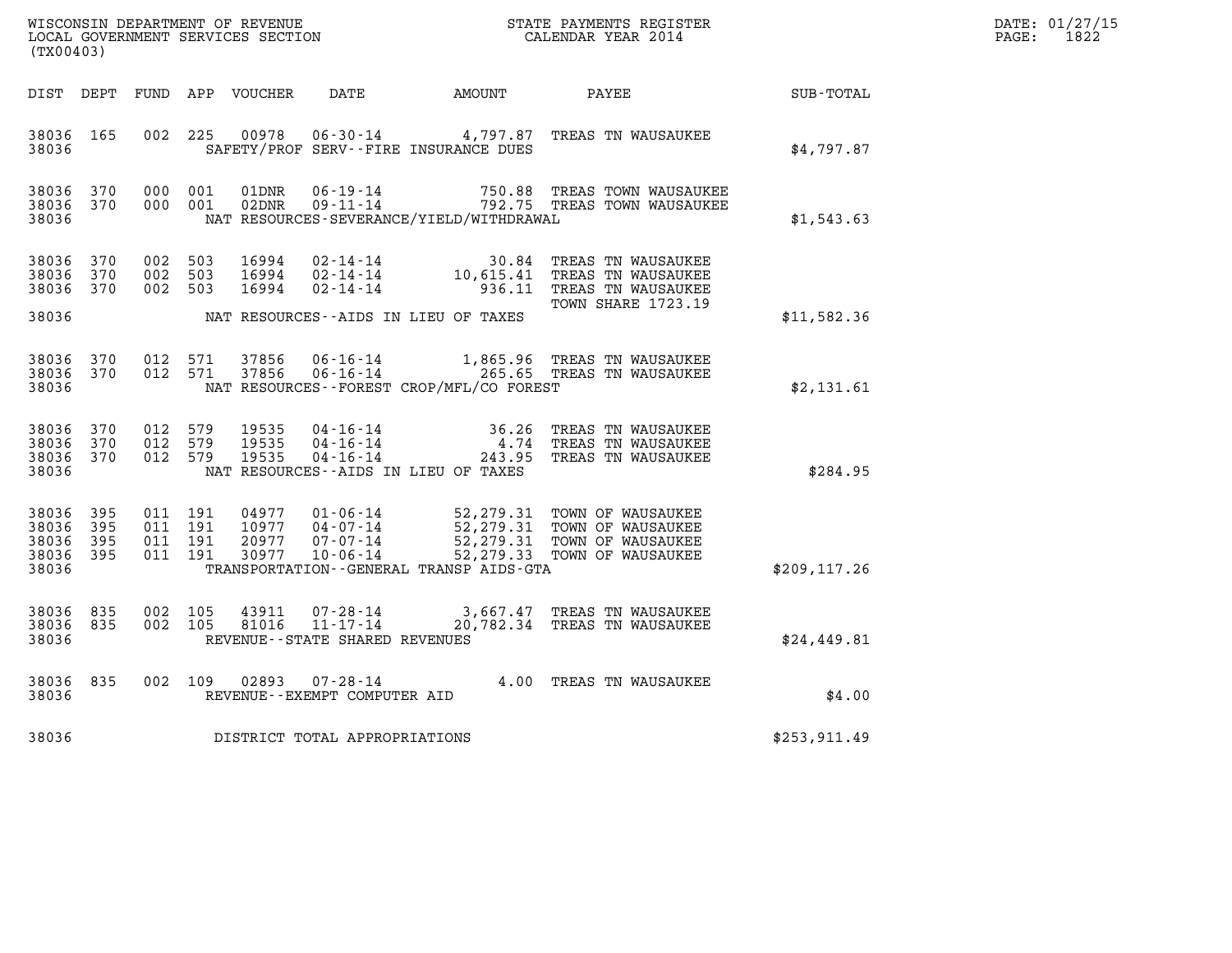| WISCONSIN DEPARTMENT OF REVENUE<br>LOCAL GOVERNMENT SERVICES SECTION<br>(TX00403) |                                          |       |                                              |        | STATE PAYMENTS REGISTER<br>CALENDAR YEAR 2014                                                                                                                                              |              | DATE: 01/27/15<br>PAGE: 1823 |
|-----------------------------------------------------------------------------------|------------------------------------------|-------|----------------------------------------------|--------|--------------------------------------------------------------------------------------------------------------------------------------------------------------------------------------------|--------------|------------------------------|
| DIST DEPT FUND APP VOUCHER DATE                                                   |                                          |       |                                              | AMOUNT | <b>PAYEE</b> FOR THE PAYEE                                                                                                                                                                 | SUB-TOTAL    |                              |
| 38111 165<br>38111                                                                |                                          |       | SAFETY/PROF SERV--FIRE INSURANCE DUES        |        | 002 225 00979 06-30-14 1,725.08 TREAS VIL COLEMAN                                                                                                                                          | \$1,725.08   |                              |
| 38111 370<br>38111                                                                |                                          |       | NAT RESOURCES - - RU RECYCLING GRANT         |        | 074 670 41851 05-23-14 1,664.68 TREAS VIL COLEMAN                                                                                                                                          | \$1,664.68   |                              |
| 38111 395<br>38111<br>395<br>38111<br>395<br>38111 395<br>38111                   | 011 191<br>011 191<br>011 191<br>011 191 | 30978 | TRANSPORTATION - - GENERAL TRANSP AIDS - GTA |        | 04978  01-06-14  10,799.60  VILLAGE OF COLEMAN<br>10978  04-07-14  10,799.60  VILLAGE OF COLEMAN<br>20978  07-07-14  10,799.60 VILLAGE OF COLEMAN<br>10-06-14 10,799.63 VILLAGE OF COLEMAN | \$43,198.43  |                              |
| 38111 455<br>38111                                                                |                                          |       | JUSTICE - - LAW ENFORCEMENT TRAINING         |        | 002 231 01303 02-18-14 160.00 TREAS VIL COLEMAN                                                                                                                                            | \$160.00     |                              |
| 38111 835<br>38111 835<br>38111                                                   | 002 105<br>002 105                       |       | REVENUE - - STATE SHARED REVENUES            |        | 43912  07-28-14  34,650.49  TREAS VIL COLEMAN<br>81017  11-17-14  144,346.45  TREAS VIL COLEMAN                                                                                            | \$178,996.94 |                              |
| 38111 835<br>38111 835<br>38111                                                   | 002 109<br>002 109                       | 05198 | REVENUE--EXEMPT COMPUTER AID                 |        | 02894  07-28-14   1,907.00 TREAS VIL COLEMAN<br>07-28-14 1,733.00 TREAS VIL COLEMAN                                                                                                        | \$3,640.00   |                              |
| 38111                                                                             |                                          |       | DISTRICT TOTAL APPROPRIATIONS                |        |                                                                                                                                                                                            | \$229,385.13 |                              |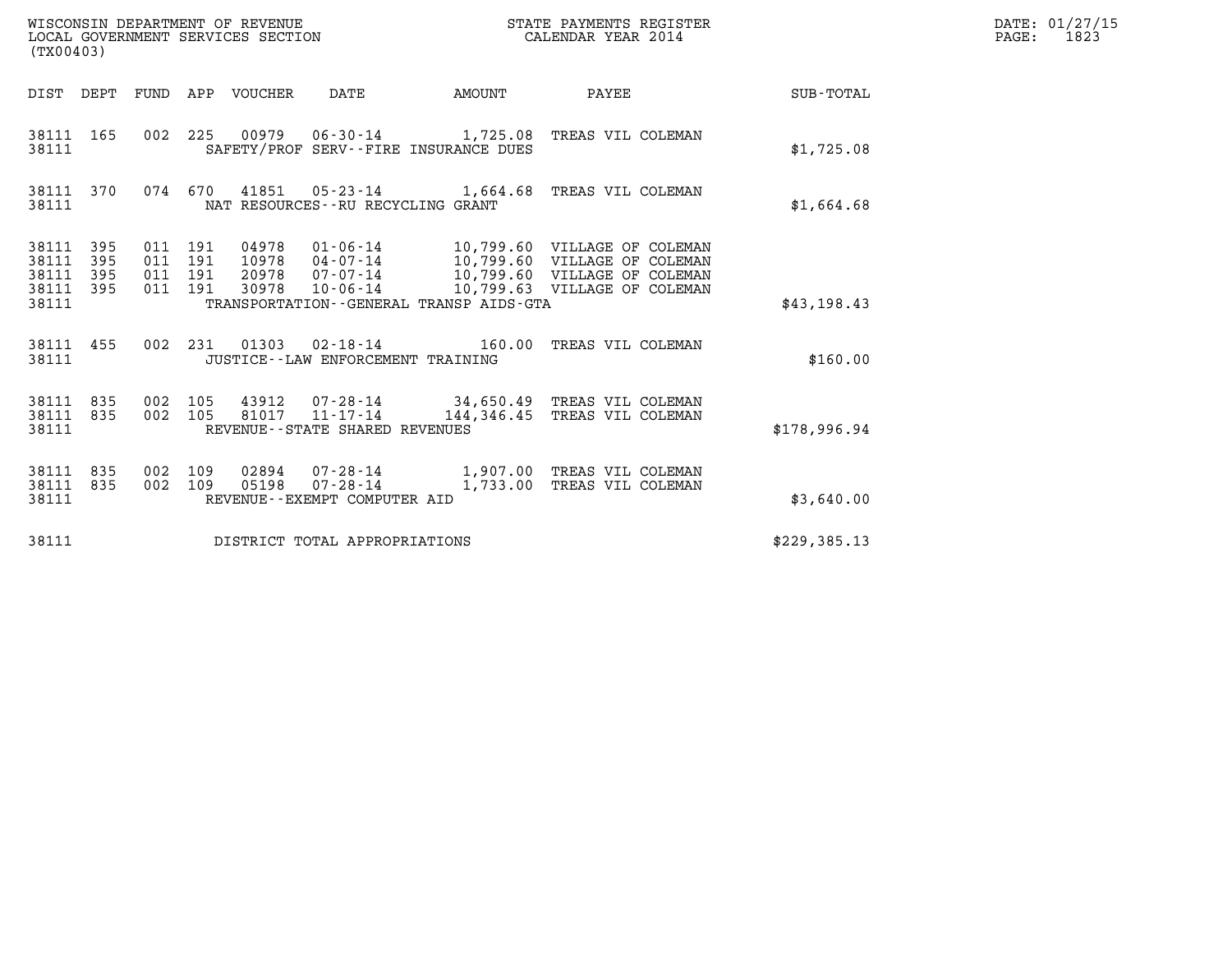| (TX00403)                                             |           |               |                                     |                                                                                                                                                                                                                                                                                                                                                                                          |  |  |  |              | $\mathtt{PAGE:}$ | DATE: 01/27/15<br>1824 |
|-------------------------------------------------------|-----------|---------------|-------------------------------------|------------------------------------------------------------------------------------------------------------------------------------------------------------------------------------------------------------------------------------------------------------------------------------------------------------------------------------------------------------------------------------------|--|--|--|--------------|------------------|------------------------|
|                                                       |           |               |                                     |                                                                                                                                                                                                                                                                                                                                                                                          |  |  |  |              |                  |                        |
| 38121 165<br>38121                                    |           |               |                                     | 002 225 00980 06-30-14 3,288.43 TREAS VIL CRIVITZ<br>SAFETY/PROF SERV--FIRE INSURANCE DUES                                                                                                                                                                                                                                                                                               |  |  |  | \$3,288.43   |                  |                        |
| 38121 370<br>38121                                    |           |               |                                     | 012 583 02754 05-20-14 392.75 TREAS VIL CRIVITZ, OF FIRE<br>NAT RESOURCES - - RECREATION RESOURCE - FED                                                                                                                                                                                                                                                                                  |  |  |  | \$392.75     |                  |                        |
| 38121 395<br>38121<br>38121 395<br>38121 395<br>38121 | - 395     |               |                                     | $\begin{tabular}{cccc} 011 & 191 & 04979 & 01\text{-}06\text{-}14 & 13,296.23 & \text{VILLAGE OF CRIVITZ} \\ 011 & 191 & 10979 & 04\text{-}07\text{-}14 & 13,296.23 & \text{VILLAGE OF CRIVITZ} \\ 011 & 191 & 20979 & 07\text{-}07\text{-}14 & 13,296.23 & \text{VILLAGE OF CRIVITZ} \\ 011 & 191 & 30979 & 10\text{-}06\text{-}14 & 13,2$<br>TRANSPORTATION -- GENERAL TRANSP AIDS-GTA |  |  |  | \$53,184.94  |                  |                        |
|                                                       | 38121 395 | 011 278 25500 |                                     | 09-24-14 11,500.00 TREAS VIL CRIVITZ                                                                                                                                                                                                                                                                                                                                                     |  |  |  |              |                  |                        |
| 38121                                                 |           |               |                                     | TRANSPORTATION - - LRIP/TRIP/MSIP GRANTS                                                                                                                                                                                                                                                                                                                                                 |  |  |  | \$11,500.00  |                  |                        |
| 38121                                                 | 38121 455 |               |                                     | 002 231 01315 02-18-14 160.00 TREAS VIL CRIVITZ<br>JUSTICE--LAW ENFORCEMENT TRAINING                                                                                                                                                                                                                                                                                                     |  |  |  | \$160.00     |                  |                        |
| 38121 835<br>38121 835<br>38121                       |           |               | REVENUE--STATE SHARED REVENUES      | 002 105 43913 07-28-14 35,817.43 TREAS VIL CRIVITZ<br>002 105 81018 11-17-14 147,859.03 TREAS VIL CRIVITZ                                                                                                                                                                                                                                                                                |  |  |  | \$183,676.46 |                  |                        |
| 38121 835<br>38121 835<br>38121                       |           |               | REVENUE--EXEMPT COMPUTER AID        | 002 109 02895 07-28-14 730.00 TREAS VIL CRIVITZ<br>002 109 05199 07-28-14 3,326.00 TREAS VIL CRIVITZ                                                                                                                                                                                                                                                                                     |  |  |  | \$4,056.00   |                  |                        |
| 38121 835<br>38121                                    |           |               | REVENUE--LOTTERY CREDIT -           | 021 363 36221 03-24-14 292.83 TREAS VIL CRIVITZ                                                                                                                                                                                                                                                                                                                                          |  |  |  | \$292.83     |                  |                        |
|                                                       |           |               | 38121 DISTRICT TOTAL APPROPRIATIONS |                                                                                                                                                                                                                                                                                                                                                                                          |  |  |  | \$256,551.41 |                  |                        |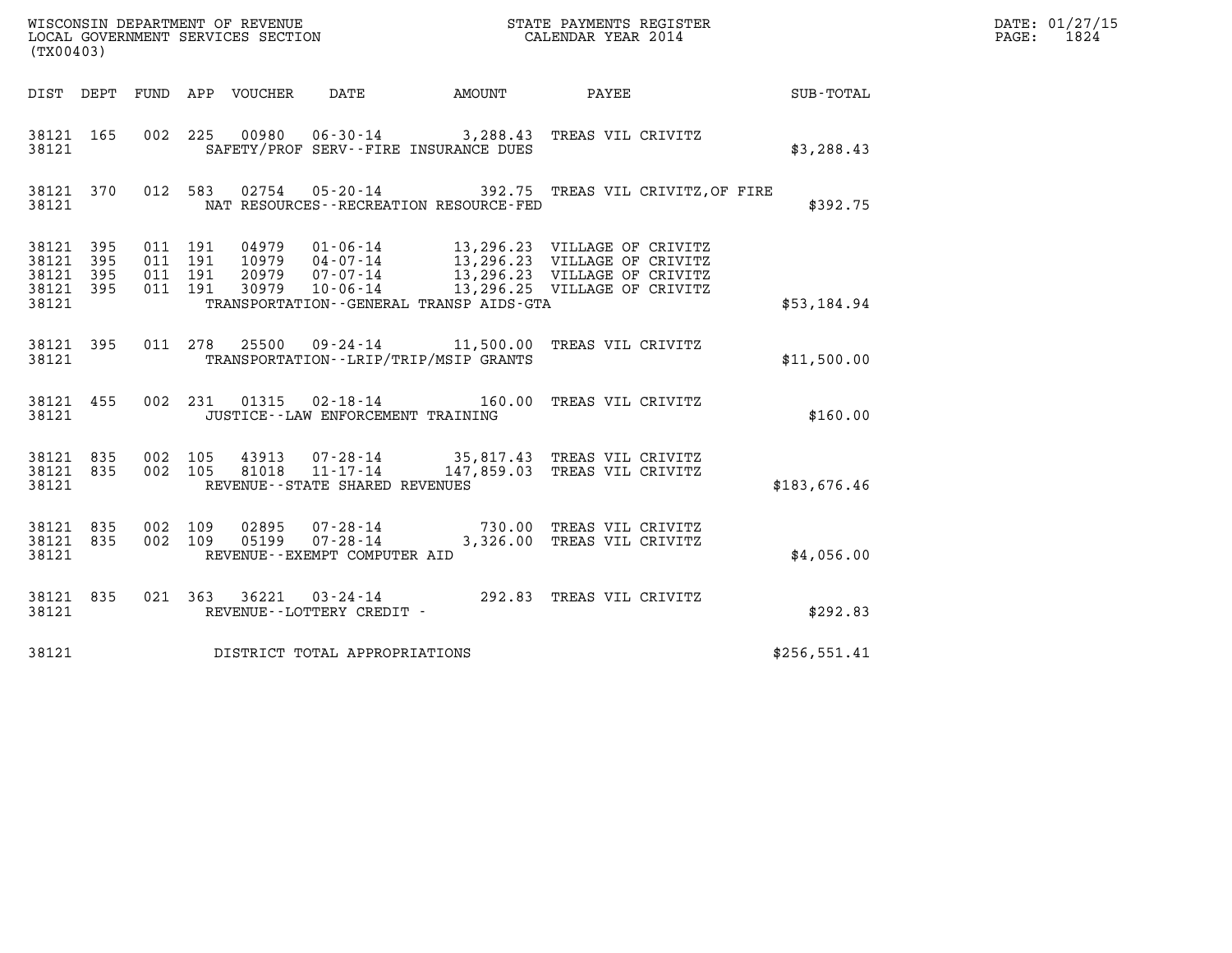| DATE: | 01/27/15 |
|-------|----------|
| PAGE: | 1825     |

|                                           | (TX00403)                |                          |                          | WISCONSIN DEPARTMENT OF REVENUE<br>LOCAL GOVERNMENT SERVICES SECTION |                                                                |                                                          | STATE PAYMENTS REGISTER<br>CALENDAR YEAR 2014                                                                    |              | DATE: 01/27/15<br>PAGE:<br>1825 |
|-------------------------------------------|--------------------------|--------------------------|--------------------------|----------------------------------------------------------------------|----------------------------------------------------------------|----------------------------------------------------------|------------------------------------------------------------------------------------------------------------------|--------------|---------------------------------|
| DIST                                      | DEPT                     | FUND                     | APP                      | VOUCHER                                                              | DATE                                                           | AMOUNT                                                   | PAYEE                                                                                                            | SUB-TOTAL    |                                 |
| 38171                                     | 38171 165                | 002                      | 225                      | 00981                                                                |                                                                | 06-30-14 811.06<br>SAFETY/PROF SERV--FIRE INSURANCE DUES | TREAS VIL POUND                                                                                                  | \$811.06     |                                 |
| 38171<br>38171<br>38171<br>38171<br>38171 | 395<br>395<br>395<br>395 | 011<br>011<br>011<br>011 | 191<br>191<br>191<br>191 | 04980<br>10980<br>20980<br>30980                                     | $01 - 06 - 14$<br>$04 - 07 - 14$<br>07-07-14<br>$10 - 06 - 14$ | TRANSPORTATION--GENERAL TRANSP AIDS-GTA                  | 4,798.78 VILLAGE OF POUND<br>4,798.78 VILLAGE OF POUND<br>4,798.78 VILLAGE OF POUND<br>4,798.79 VILLAGE OF POUND | \$19,195.13  |                                 |
| 38171<br>38171<br>38171                   | 835<br>835               | 002<br>002               | 105<br>105               | 43914<br>81019                                                       | 07-28-14<br>11-17-14<br>REVENUE--STATE SHARED REVENUES         | 132,123.70                                               | 23,308.46 TREAS VIL POUND<br>TREAS VIL POUND                                                                     | \$155,432.16 |                                 |
| 38171<br>38171                            | 835                      | 002                      | 109                      | 02896                                                                | 07-28-14<br>REVENUE--EXEMPT COMPUTER AID                       |                                                          | 58.00 TREAS VIL POUND                                                                                            | \$58.00      |                                 |
| 38171                                     |                          |                          |                          |                                                                      | DISTRICT TOTAL APPROPRIATIONS                                  |                                                          |                                                                                                                  | \$175,496.35 |                                 |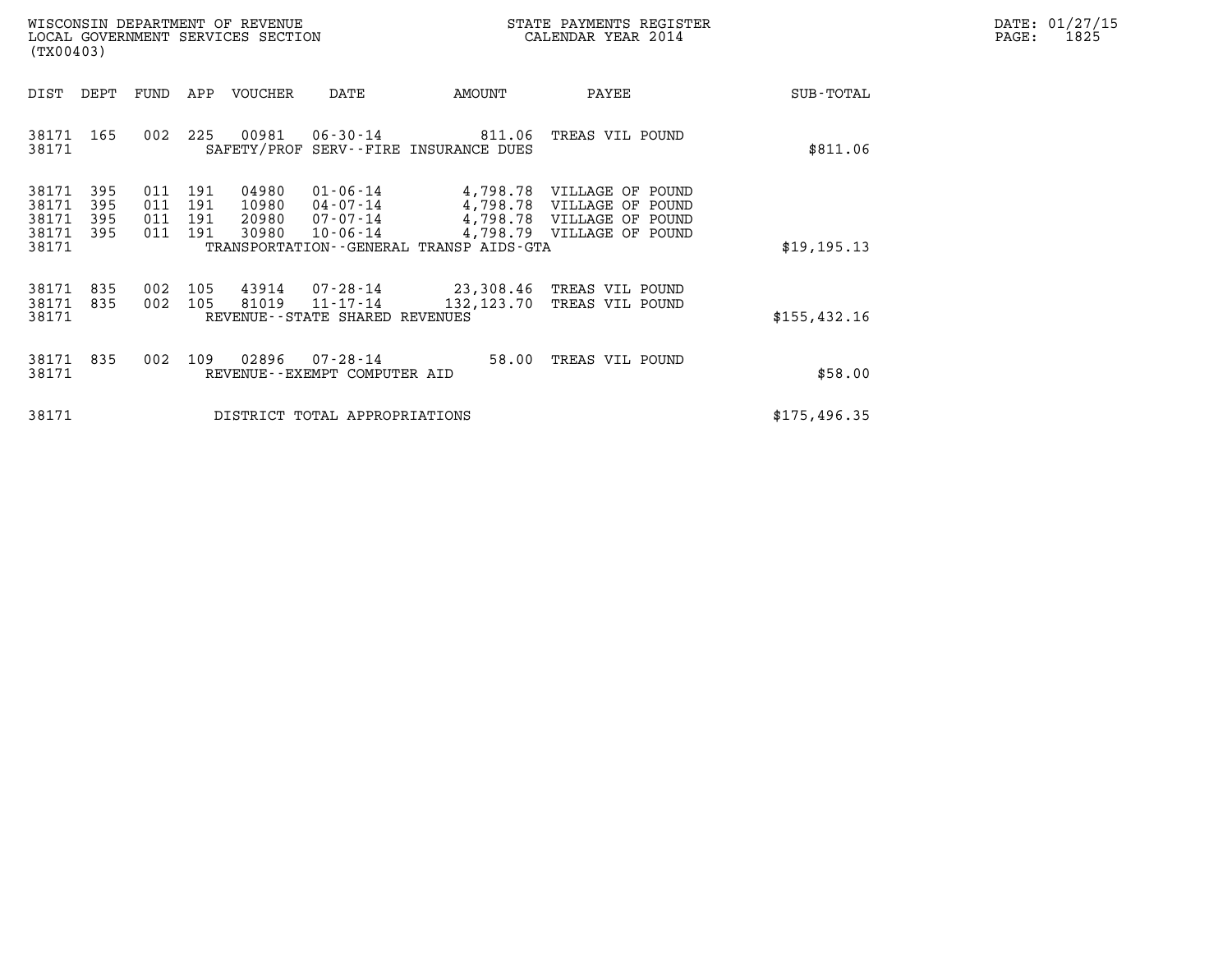|                                                           |           |                                          |  |                                       |                                              | WISCONSIN DEPARTMENT OF REVENUE<br>LOCAL GOVERNMENT SERVICES SECTION<br>CALENDAR YEAR 2014                                        |              | DATE: 01/27/15<br>PAGE: 1826 |
|-----------------------------------------------------------|-----------|------------------------------------------|--|---------------------------------------|----------------------------------------------|-----------------------------------------------------------------------------------------------------------------------------------|--------------|------------------------------|
| (TX00403)                                                 |           |                                          |  |                                       |                                              |                                                                                                                                   |              |                              |
|                                                           |           |                                          |  |                                       |                                              | DIST DEPT FUND APP VOUCHER DATE AMOUNT PAYEE TOTAL                                                                                |              |                              |
| 38191 165<br>38191                                        |           |                                          |  |                                       | SAFETY/PROF SERV--FIRE INSURANCE DUES        | 002 225 00982 06-30-14 1,096.14 TREAS VIL WAUSAUKEE                                                                               | \$1,096.14   |                              |
|                                                           |           |                                          |  |                                       |                                              | 38191 370 002 503 16615 01-30-14 473.81 TREAS VIL WAUSAUKEE                                                                       |              |                              |
| 38191                                                     |           |                                          |  |                                       | NAT RESOURCES--AIDS IN LIEU OF TAXES         | VIL SHARE 178.61                                                                                                                  | \$473.81     |                              |
|                                                           |           |                                          |  |                                       | 38191 NAT RESOURCES--AIDS IN LIEU OF TAXES   | 38191 370 012 579 19536 04-16-14 2.08 TREAS VIL WAUSAUKEE                                                                         | \$2.08       |                              |
|                                                           |           |                                          |  |                                       |                                              | 38191 370 074 670 41852 05-23-14 1,562.47 TREAS VIL WAUSAUKEE                                                                     | \$1,562.47   |                              |
| 38191 395<br>38191 395<br>38191 395<br>38191 395<br>38191 |           | 011 191<br>011 191<br>011 191<br>011 191 |  |                                       | TRANSPORTATION - - GENERAL TRANSP AIDS - GTA |                                                                                                                                   | \$24,557.20  |                              |
| 38191                                                     |           |                                          |  | REVENUE--STATE SHARED REVENUES        |                                              | 38191 835 002 105 43915 07-28-14 26,949.58 TREAS VIL WAUSAUKEE<br>38191 835 002 105 81020 11-17-14 114,675.83 TREAS VIL WAUSAUKEE | \$141,625.41 |                              |
|                                                           |           |                                          |  | 38191 REVENUE - - EXEMPT COMPUTER AID |                                              | 38191 835 002 109 02897 07-28-14 1,253.00 TREAS VIL WAUSAUKEE                                                                     | \$1,253.00   |                              |
| 38191                                                     | 38191 835 |                                          |  |                                       | DOA-PAYMENT FOR MUNICIPAL SERVICES AID       | 002 501 00002 02-03-14 1,319.75 TREAS VIL WAUSAUKEE                                                                               | \$1,319.75   |                              |
| 38191                                                     | 38191 835 |                                          |  | REVENUE--LOTTERY CREDIT -             |                                              | 021 363 36222 03-24-14 58.94 TREAS VIL WAUSAUKEE                                                                                  | \$58.94      |                              |
| 38191                                                     |           |                                          |  | DISTRICT TOTAL APPROPRIATIONS         |                                              |                                                                                                                                   | \$171,948.80 |                              |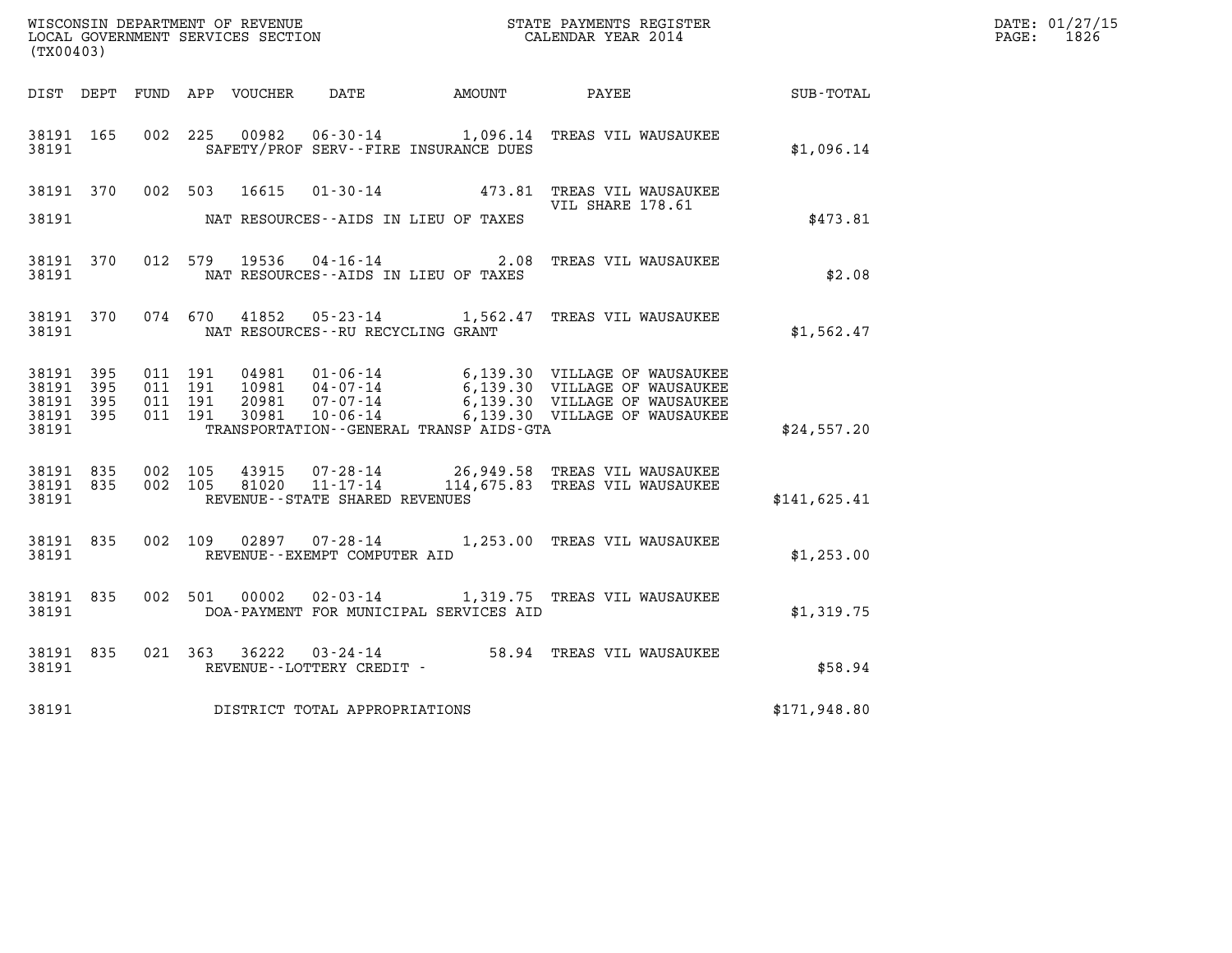| (TX00403)                                                                                       |                                                                    |                                                                        |                                                             | LOCAL GOVERNMENT SERVICES SECTION                                                      | WISCONSIN DEPARTMENT OF REVENUE<br>LOCAL GOVERNMENT SERVICES SECTION                                                                                                             |                                                                                                                                                             | STATE PAYMENTS REGISTER<br>CALENDAR YEAR 2014                                                                                                                                                                                                |                  | DATE: 01/27/15<br>1827<br>PAGE: |
|-------------------------------------------------------------------------------------------------|--------------------------------------------------------------------|------------------------------------------------------------------------|-------------------------------------------------------------|----------------------------------------------------------------------------------------|----------------------------------------------------------------------------------------------------------------------------------------------------------------------------------|-------------------------------------------------------------------------------------------------------------------------------------------------------------|----------------------------------------------------------------------------------------------------------------------------------------------------------------------------------------------------------------------------------------------|------------------|---------------------------------|
| DIST DEPT                                                                                       |                                                                    | FUND                                                                   |                                                             | APP VOUCHER                                                                            | DATE                                                                                                                                                                             | AMOUNT                                                                                                                                                      | PAYEE                                                                                                                                                                                                                                        | <b>SUB-TOTAL</b> |                                 |
| 38251 165<br>38251                                                                              |                                                                    |                                                                        | 002 225                                                     | 00983                                                                                  | $06 - 30 - 14$                                                                                                                                                                   | SAFETY/PROF SERV--FIRE INSURANCE DUES                                                                                                                       | 25,552.72 TREAS CITY MARINETTE                                                                                                                                                                                                               | \$25,552.72      |                                 |
| 38251 370<br>38251 370<br>38251                                                                 |                                                                    | 002 441<br>002 441                                                     |                                                             | 00087<br>00087                                                                         | $12 - 17 - 14$<br>$12 - 17 - 14$                                                                                                                                                 | NAT RESOURCES--RESOURCE AIDS-FEDERAL FDS                                                                                                                    | 942, 121.25 TREAS CITY MARINETTE<br>1,701,180.62 TREAS CITY MARINETTE                                                                                                                                                                        | \$2,643,301.87   |                                 |
| 38251 370<br>38251                                                                              |                                                                    | 074 670                                                                |                                                             | 41853                                                                                  | 05-23-14<br>NAT RESOURCES--RU RECYCLING GRANT                                                                                                                                    | 42,792.13                                                                                                                                                   | TREAS CITY MARINETTE                                                                                                                                                                                                                         | \$42,792.13      |                                 |
| 38251 370<br>38251 370<br>38251<br>38251<br>38251 370<br>38251                                  | 370<br>370                                                         | 095<br>095 518<br>095 518<br>095 518<br>095 518                        | 518                                                         | 00002<br>00070<br>00098<br>00177<br>00245                                              | $07 - 28 - 14$<br>$10 - 20 - 14$<br>$11 - 28 - 14$<br>$02 - 20 - 14$<br>$06 - 09 - 14$<br>NAT RESOURCES - CONTACT DNR FOR INFO                                                   |                                                                                                                                                             | 36,705.23 TREAS CITY MARINETTE<br>399,557.91 TREAS CITY MARINETTE<br>417,990.14 TREAS CITY MARINETTE<br>68,880.23 TREAS CITY MARINETTE<br>36,472.70 TREAS CITY MARINETTE                                                                     | \$959,606.21     |                                 |
| 38251<br>38251 395<br>38251<br>38251 395<br>38251                                               | 395<br>395                                                         | 011 162<br>011 162<br>011 162<br>011 162                               |                                                             | 06053<br>12053<br>22053<br>32053                                                       | $01 - 06 - 14$<br>04-07-14<br>$07 - 07 - 14$<br>$10 - 06 - 14$                                                                                                                   | TRANSPORTATION -- CONNECTING HIGHWAY AIDS                                                                                                                   | 16,515.88 CITY OF MARINETTE<br>16,515.88 CITY OF MARINETTE<br>16,515.88 CITY OF MARINETTE<br>16,515.91 CITY OF MARINETTE                                                                                                                     | \$66,063.55      |                                 |
| 38251 395<br>38251<br>38251<br>38251 395<br>38251                                               | 395<br>395                                                         | 011 177<br>011<br>011 177<br>011 177                                   | 177                                                         | 16038<br>24038<br>26038<br>42038                                                       | 06-04-14<br>$07 - 07 - 14$<br>$09 - 30 - 14$<br>$12 - 30 - 14$<br>TRANSPORTATION - - TRANSIT AID                                                                                 |                                                                                                                                                             | 21,461.00 CITY OF MARINETTE<br>21,461.00 CITY OF MARINETTE<br>21,461.00 CITY OF MARINETTE<br>12,876.00 CITY OF MARINETTE                                                                                                                     | \$77,259.00      |                                 |
| 38251 395<br>38251 395<br>38251 395<br>38251                                                    |                                                                    | 011 182<br>011 182<br>011 182                                          |                                                             | 04731<br>26800<br>30172                                                                | $02 - 24 - 14$<br>$10 - 09 - 14$<br>11-07-14                                                                                                                                     | 45,358.00<br>TRANSPORTATION - - TRANSIT AIDS - FEDERAL                                                                                                      | 35,297.00 TREAS CITY MARINETTE<br>87,457.00 TREAS CITY MARINETTE<br>TREAS CITY MARINETTE                                                                                                                                                     | \$168, 112.00    |                                 |
| 38251<br>38251<br>38251<br>38251<br>38251<br>38251<br>38251<br>38251<br>38251<br>38251<br>38251 | 395<br>395<br>395<br>395<br>395<br>395<br>395<br>395<br>395<br>395 | 011<br>011<br>011<br>011<br>011<br>011<br>011<br>011<br>011<br>011 185 | 185<br>185<br>185<br>185<br>185<br>185<br>185<br>185<br>185 | 00378<br>04769<br>08598<br>08598<br>12501<br>13623<br>17156<br>24348<br>26671<br>26671 | $01 - 13 - 14$<br>$02 - 24 - 14$<br>$04 - 07 - 14$<br>$04 - 07 - 14$<br>$05 - 19 - 14$<br>$06 - 02 - 14$<br>$07 - 09 - 14$<br>$09 - 17 - 14$<br>$10 - 08 - 14$<br>$10 - 08 - 14$ | 1,312.75<br>892.67<br>630.12<br>1,890.36<br>1,312.75<br>787.65<br>1,522.79<br>5,891.20<br>1,666.38<br>885.95<br>TRANSPORTATION - - HIGHWAY SAFETY - FEDERAL | TREAS CITY MARINETTE<br>TREAS CITY MARINETTE<br>TREAS CITY MARINETTE<br>TREAS CITY MARINETTE<br>TREAS CITY MARINETTE<br>TREAS CITY MARINETTE<br>TREAS CITY MARINETTE<br>TREAS CITY MARINETTE<br>TREAS CITY MARINETTE<br>TREAS CITY MARINETTE | \$16,792.62      |                                 |

38251 395 011 191 04982 01-06-14 113,223.30 CITY OF MARINETTE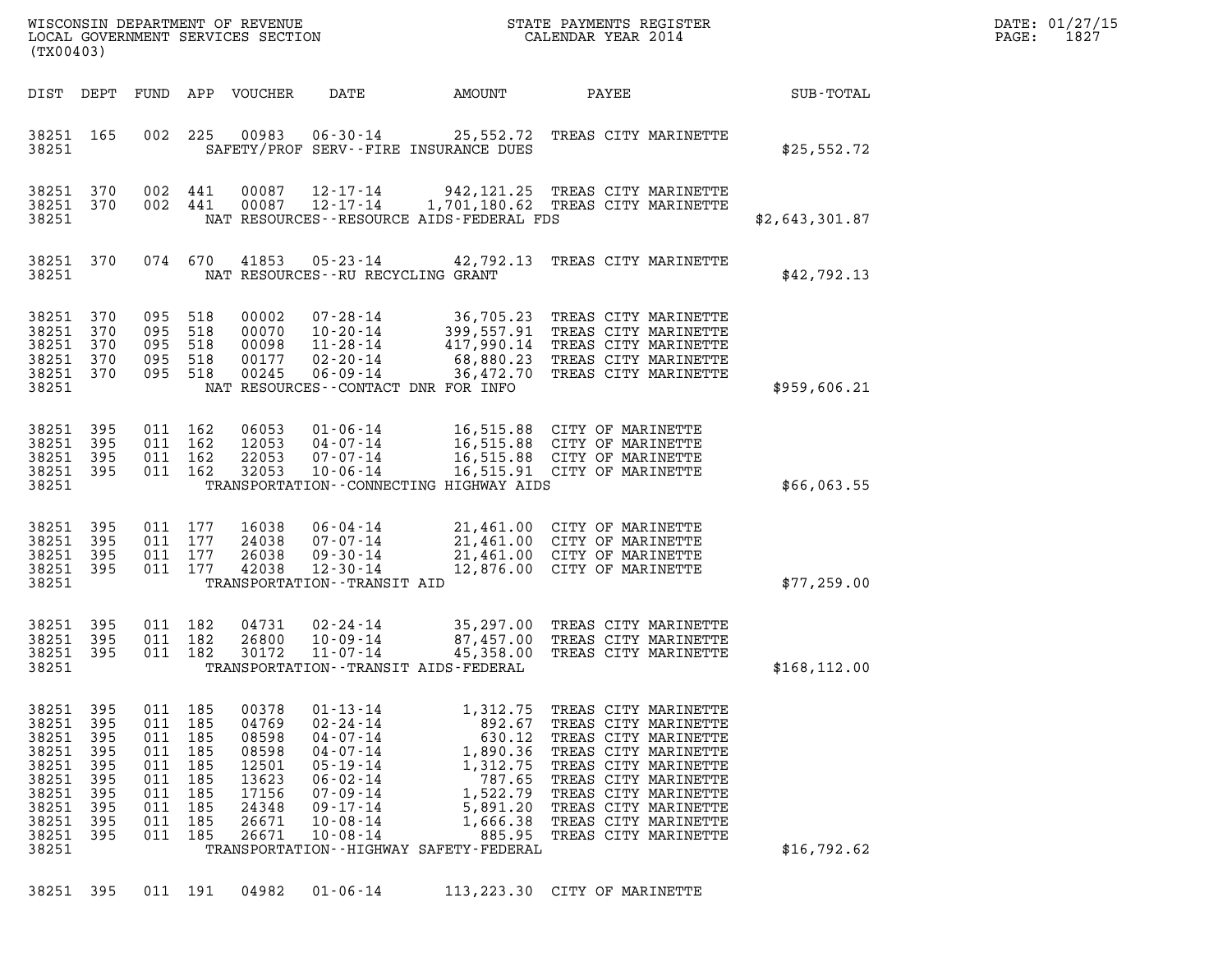| (TX00403)                       |                                     |                                          |         |                            |                                             |                                              |                                                                                                                                                                                                                      |                | DATE: 01/27/15<br>1828<br>$\mathtt{PAGE:}$ |
|---------------------------------|-------------------------------------|------------------------------------------|---------|----------------------------|---------------------------------------------|----------------------------------------------|----------------------------------------------------------------------------------------------------------------------------------------------------------------------------------------------------------------------|----------------|--------------------------------------------|
|                                 |                                     |                                          |         | DIST DEPT FUND APP VOUCHER | DATE                                        | AMOUNT                                       | PAYEE SUB-TOTAL                                                                                                                                                                                                      |                |                                            |
| 38251                           | 38251 395<br>38251 395              | 38251 395 011 191<br>011 191             | 011 191 |                            |                                             | TRANSPORTATION - - GENERAL TRANSP AIDS - GTA | 10982  04-07-14   113,223.30  CITY OF MARINETTE<br>20982  07-07-14   113,223.30  CITY OF MARINETTE<br>30982  10-06-14   113,223.32  CITY OF MARINETTE                                                                | \$452,893.22   |                                            |
| 38251                           | 38251 455                           |                                          |         |                            | JUSTICE - - LAW ENFORCEMENT TRAINING        |                                              | 002 231 01547 02-21-14 3,680.00 TREAS CITY MARINETTE                                                                                                                                                                 | \$3,680.00     |                                            |
| 38251                           |                                     |                                          |         |                            |                                             | JUSTICE -- CEASE AND OTHER FEDERAL GRANTS    | 38251 455 002 241 01847 10-20-14 490.78 TREAS CITY MARINETTE                                                                                                                                                         | \$490.78       |                                            |
| 38251 465<br>38251 465<br>38251 | 38251 465<br>38251 465              | 002 306<br>002 306<br>002 306<br>002 306 |         |                            |                                             | MILITARY AFFAIRS-EMER MGMT--HAZMAT AIDS      | 00049   10-29-14   4,156.32   TREAS CITY MARINETTE<br>00790   02-25-14   4,156.32   TREAS CITY MARINETTE<br>00988   04-14-14   4,156.32   TREAS CITY MARINETTE<br>01391   07-25-14   4,156.32   TREAS CITY MARINETTE | \$16,625.28    |                                            |
|                                 | 38251 505<br>38251                  |                                          |         |                            | DOA--HOUSING ASSISTANCE GRANTS              |                                              | 002 743 01814 09-24-14 350,000.00 TREAS CITY MARINETTE                                                                                                                                                               | \$350,000.00   |                                            |
| 38251                           | 38251 511<br>38251 511<br>38251 511 | 020 180<br>020 180<br>020 180            |         |                            |                                             | GOVT ACCOUNTABILITY BD--ELECTION AID         | 00166  12-16-14  942.73  TREAS CITY MARINETTE<br>00195  12-18-14  5,509.77  TREAS CITY MARINETTE<br>00308  05-12-14  600.00  TREAS CITY MARINETTE                                                                    | \$7,052.50     |                                            |
| 38251 835<br>38251              | 38251 835                           | 002 105                                  | 002 105 |                            | REVENUE--STATE SHARED REVENUES              |                                              | 43916  07-28-14  799,045.55  TREAS CITY MARINETTE<br>81021  11-17-14  3,862,485.67  TREAS CITY MARINETTE                                                                                                             | \$4,661,531.22 |                                            |
| 38251                           | 38251 835                           | 38251 835 002 109<br>002 109             |         |                            | REVENUE--EXEMPT COMPUTER AID                |                                              |                                                                                                                                                                                                                      | \$111,078.00   |                                            |
| 38251                           | 38251 835                           |                                          | 002 501 | 00002                      |                                             | DOA-PAYMENT FOR MUNICIPAL SERVICES AID       | 02-03-14 57,014.46 TREAS CITY MARINETTE                                                                                                                                                                              | \$57,014.46    |                                            |
| 38251 835<br>38251              |                                     |                                          | 021 363 | 36223                      | $03 - 24 - 14$<br>REVENUE--LOTTERY CREDIT - |                                              | 25,205.64 TREAS CITY MARINETTE                                                                                                                                                                                       | \$25, 205.64   |                                            |
| 38251                           |                                     |                                          |         |                            | DISTRICT TOTAL APPROPRIATIONS               |                                              |                                                                                                                                                                                                                      | \$9,685,051.20 |                                            |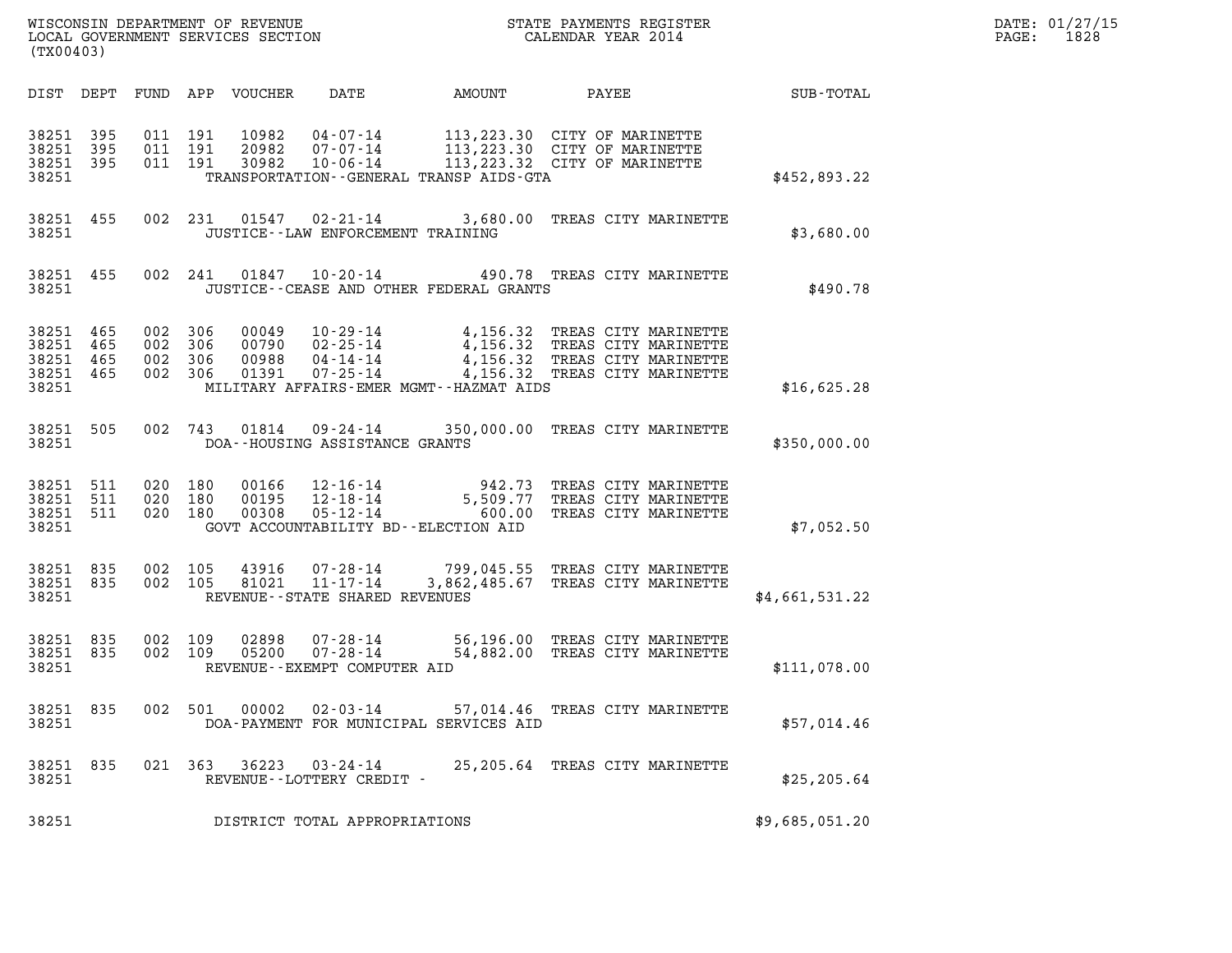| (TX00403)                                 |                          |                               |         | WISCONSIN DEPARTMENT OF REVENUE<br>LOCAL GOVERNMENT SERVICES SECTION |                                                    |                                         | STATE PAYMENTS REGISTER<br>CALENDAR YEAR 2014                                                                                                        |               | DATE: 01/27/15<br>PAGE: 1829 |
|-------------------------------------------|--------------------------|-------------------------------|---------|----------------------------------------------------------------------|----------------------------------------------------|-----------------------------------------|------------------------------------------------------------------------------------------------------------------------------------------------------|---------------|------------------------------|
|                                           |                          |                               |         | DIST DEPT FUND APP VOUCHER                                           | DATE                                               | AMOUNT                                  | PAYEE                                                                                                                                                | SUB-TOTAL     |                              |
| 38261 165<br>38261                        |                          |                               |         |                                                                      |                                                    | SAFETY/PROF SERV--FIRE INSURANCE DUES   | 002 225 00984 06-30-14 3,144.67 TREAS CITY NIAGARA                                                                                                   | \$3,144.67    |                              |
| 38261 370<br>38261                        |                          |                               | 074 670 |                                                                      | NAT RESOURCES--RU RECYCLING GRANT                  |                                         | 41854  05-23-14  7,349.65  TREAS CITY NIAGARA                                                                                                        | \$7,349.65    |                              |
| 38261<br>38261<br>38261<br>38261<br>38261 | 395<br>395<br>395<br>395 | 011 162<br>011 162<br>011 162 | 011 162 | 06054<br>12054<br>22054<br>32054                                     | $04 - 07 - 14$<br>$07 - 07 - 14$<br>$10 - 06 - 14$ | TRANSPORTATION--CONNECTING HIGHWAY AIDS | 01-06-14 12,567.82 CITY OF NIAGARA<br>12,567.82 CITY OF NIAGARA<br>12,567.82 CITY OF NIAGARA<br>12,567.84 CITY OF NIAGARA                            | \$50,271.30   |                              |
| 38261<br>38261<br>38261<br>38261<br>38261 | 395<br>395<br>395<br>395 | 011 191<br>011 191<br>011 191 | 011 191 | 04983<br>10983<br>20983<br>30983                                     |                                                    | TRANSPORTATION--GENERAL TRANSP AIDS-GTA | 01-06-14 33,039.61 CITY OF NIAGARA<br>04-07-14 33,039.61 CITY OF NIAGARA<br>07-07-14 33,039.61 CITY OF NIAGARA<br>10-06-14 33,039.62 CITY OF NIAGARA | \$132, 158.45 |                              |
| 38261 455<br>38261                        |                          | 002                           |         |                                                                      | JUSTICE - - LAW ENFORCEMENT TRAINING               | 231 01616 02-24-14 640.00               | TREAS CITY NIAGARA                                                                                                                                   | \$640.00      |                              |
|                                           |                          |                               |         |                                                                      |                                                    |                                         |                                                                                                                                                      |               |                              |

| 38261                                         |  | \$640.00 |  |  |                                                              |  |                                                                |              |
|-----------------------------------------------|--|----------|--|--|--------------------------------------------------------------|--|----------------------------------------------------------------|--------------|
| 38261 835 002 105 43917<br>38261 835<br>38261 |  | 002 105  |  |  | 07-28-14<br>81022 11-17-14<br>REVENUE--STATE SHARED REVENUES |  | 124,330.71 TREAS CITY NIAGARA<br>516,627.60 TREAS CITY NIAGARA | \$640,958.31 |

| 38261              | REVENUE--STATE SHARED REVENUES |         |  |  |                                                |  |                             | \$640,958.31 |
|--------------------|--------------------------------|---------|--|--|------------------------------------------------|--|-----------------------------|--------------|
| 38261 835<br>38261 |                                | 002 109 |  |  | 02899 07-28-14<br>REVENUE--EXEMPT COMPUTER AID |  | 2,273.00 TREAS CITY NIAGARA | \$2,273.00   |

38261 DISTRICT TOTAL APPROPRIATIONS \$836,795.38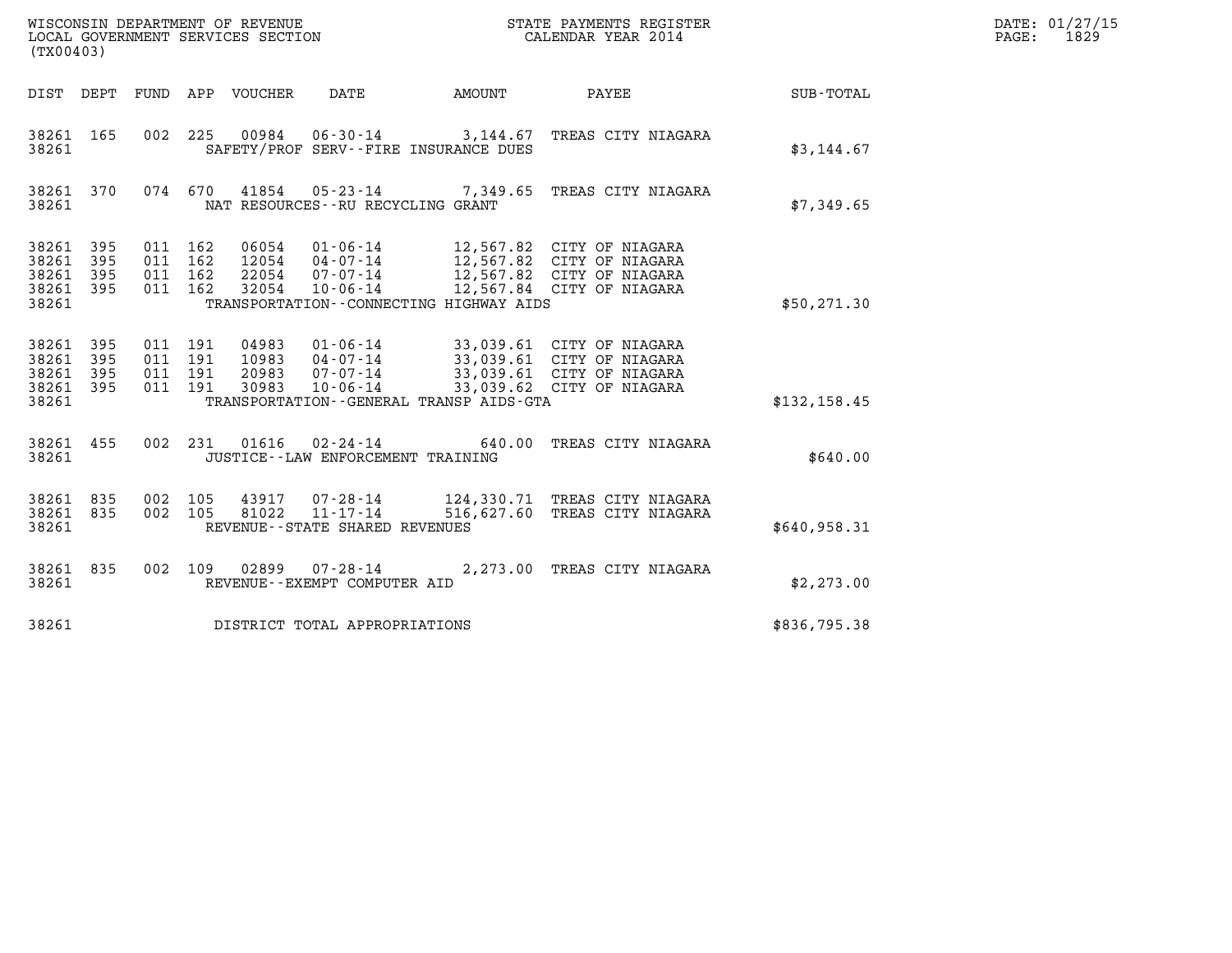| WISCONSIN DEPARTMENT OF REVENUE<br>LOCAL GOVERNMENT SERVICES SECTION<br>(TX00403) | STATE PAYMENTS REGISTER<br>CALENDAR YEAR 2014 | DATE: 01/27/15<br>1830<br>PAGE: |
|-----------------------------------------------------------------------------------|-----------------------------------------------|---------------------------------|

| WISCONSIN DEPARTMENT OF REVENUE<br>LOCAL GOVERNMENT SERVICES SECTION<br>CALENDAR YEAR 2014<br>(TX00403) |                        |                                          |         |                            |                                                                     |                                               |                                                                                                                                                                                              |                | DATE: 01/27/15<br>$\mathtt{PAGE:}$<br>1830 |
|---------------------------------------------------------------------------------------------------------|------------------------|------------------------------------------|---------|----------------------------|---------------------------------------------------------------------|-----------------------------------------------|----------------------------------------------------------------------------------------------------------------------------------------------------------------------------------------------|----------------|--------------------------------------------|
|                                                                                                         |                        |                                          |         | DIST DEPT FUND APP VOUCHER | DATE                                                                | <b>EXAMPLE THE AMOUNT</b>                     | <b>PAYEE</b> FOUND THE PAYEE                                                                                                                                                                 | SUB-TOTAL      |                                            |
| 38271                                                                                                   | 38271 165              | 002 225                                  |         |                            |                                                                     | SAFETY/PROF SERV--FIRE INSURANCE DUES         | 00985  06-30-14  7,080.01  TREAS CITY PESHTIGO                                                                                                                                               | \$7,080.01     |                                            |
| 38271                                                                                                   | 38271 370              |                                          |         |                            |                                                                     | NAT RESOURCES--URBAN FORESTRY GRANTS          | 012 587 02318 04-15-14 2,500.00 TREAS CITY PESHTIGO                                                                                                                                          | \$2,500.00     |                                            |
| 38271                                                                                                   | 38271 370              |                                          |         |                            | NAT RESOURCES -- RU RECYCLING GRANT                                 |                                               | 074 670 41855 05-23-14 16,478.08 TREAS CITY PESHTIGO                                                                                                                                         | \$16,478.08    |                                            |
| 38271                                                                                                   | 38271 370<br>38271 370 | 38271 370 095 512<br>095 512<br>095 512  |         |                            | 02536  05-01-14<br>NAT RESOURCES - - STEWARDSHIP 2000               |                                               |                                                                                                                                                                                              | \$211,048.75   |                                            |
| 38271 395<br>38271 395<br>38271 395<br>38271 395<br>38271                                               |                        | 011 162<br>011 162<br>011 162<br>011 162 |         | 32055                      | $10 - 06 - 14$                                                      | TRANSPORTATION--CONNECTING HIGHWAY AIDS       | 06055  01-06-14  4,210.38  CITY OF PESHTIGO<br>12055  04-07-14  4,210.38  CITY OF PESHTIGO<br>22055  07-07-14  4,210.38  CITY OF PESHTIGO<br>4,210.38 CITY OF PESHTIGO                       | \$16,841.52    |                                            |
| 38271 395<br>38271<br>38271 395<br>38271 395<br>38271                                                   | 395                    | 011 191<br>011 191<br>011 191<br>011 191 |         |                            |                                                                     | TRANSPORTATION - - GENERAL TRANSP AIDS - GTA  | 04984  01-06-14  39,663.53  CITY OF PESHTIGO<br>10984  04-07-14  39,663.53  CITY OF PESHTIGO<br>20984  07-07-14  39,663.53  CITY OF PESHTIGO<br>30984  10-06-14  39,663.53  CITY OF PESHTIGO | \$158,654.12   |                                            |
| 38271                                                                                                   | 38271 395              | 011 278                                  |         |                            |                                                                     | TRANSPORTATION - - LRIP/TRIP/MSIP GRANTS      | 30260  11-05-14  18,341.63  TREAS CITY PESHTIGO                                                                                                                                              | \$18,341.63    |                                            |
| 38271 395<br>38271 395<br>38271                                                                         |                        | 011 286<br>011 286                       |         | 20215<br>98926             | $01 - 06 - 14$                                                      | TRANSPORTATION - - ENHANCEMENT GRANTS - - FED | 08-01-14 31,770.26 TREAS CITY PESHTIGO<br>415,187.44 TREAS CITY PESHTIGO                                                                                                                     | \$446,957.70   |                                            |
| 38271 455<br>38271                                                                                      |                        |                                          | 002 231 | 01659                      | 02-24-14<br>JUSTICE - - LAW ENFORCEMENT TRAINING                    |                                               | 1,440.00 TREAS CITY PESHTIGO                                                                                                                                                                 | \$1,440.00     |                                            |
| 38271 835<br>38271 835<br>38271                                                                         |                        | 002 105<br>002 105                       |         | 43918<br>81023             | 07-28-14<br>$11 - 17 - 14$<br>REVENUE--STATE SHARED REVENUES        | 992,579.73                                    | 175,188.79 TREAS CITY PESHTIGO<br>TREAS CITY PESHTIGO                                                                                                                                        | \$1,167,768.52 |                                            |
| 38271 835<br>38271 835<br>38271                                                                         |                        | 002 109<br>002 109                       |         | 02900<br>05201             | $07 - 28 - 14$<br>$07 - 28 - 14$<br>REVENUE - - EXEMPT COMPUTER AID | 1,219.00                                      | TREAS CITY PESHTIGO<br>8,836.00 TREAS CITY PESHTIGO                                                                                                                                          | \$10,055.00    |                                            |